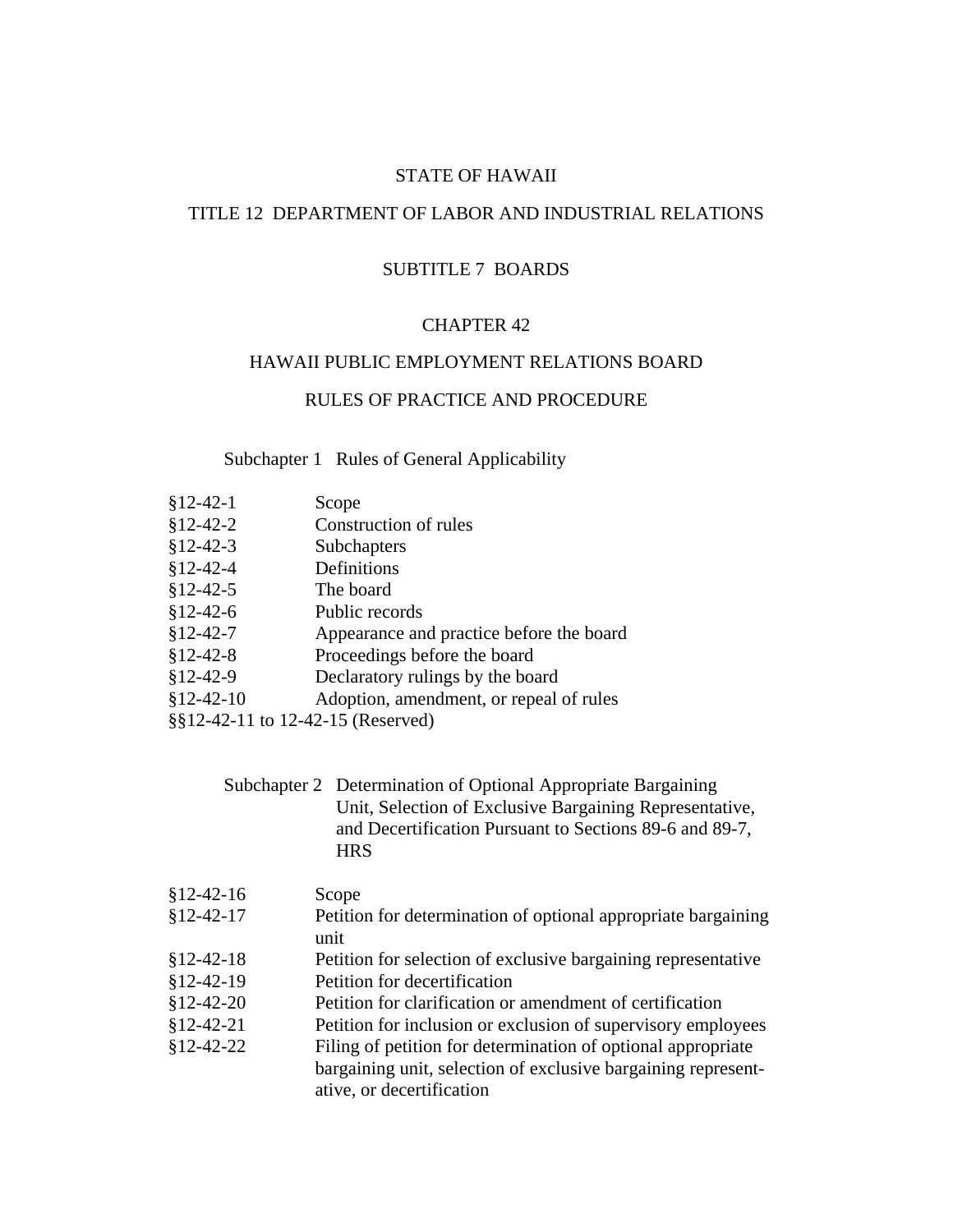- §12-42-23 Evidence of showing of interest
- §12-42-24 Withdrawal of petitions
- §12-42-25 Notice of pending petitions
- §12-42-26 Investigation
- §12-42-27 Stipulation for consent election
- §12-42-28 List of eligible voters
- §12-42-29 Notice of hearing
- §12-42-30 Prehearing conference
- §12-42-31 Hearing
- §12-42-32 Notice of election
- §12-42-33 Election procedure
- §12-42-34 Hearing on challenges or objections
- §12-42-35 Certification of new election
- §12-42-36 Conclusive determination
- §§12-42-37 to 12-42-40 (Reserved)

## Subchapter 3 Prohibited Practices Pursuant to Sections 89-13 and 89-14, HRS

| \$12-42-41                        | Scope                 |
|-----------------------------------|-----------------------|
| \$12-42-42                        | Complaint             |
| $$12-42-43$                       | Amendment             |
| \$12-42-44                        | Withdrawal            |
| \$12-42-45                        | Answer                |
| $$12-42-46$                       | Notice of hearing     |
| \$12-42-47                        | Prehearing conference |
| $$12-42-48$                       | Interlocutory order   |
| \$12-42-49                        | Hearing               |
| $$12-42-50$                       | Decision and order    |
| \$12-42-51                        | Enforcement of order  |
| §§12-42-52 to 12-42-55 (Reserved) |                       |

## Subchapter 4 Resolution of Disputes, Grievances, and Impasses Pursuant to Section 89-11, HRS

§12-42-56 Scope §12-42-57 Policy §12-42-58 Register of mediators §12-42-59 Register of fact-finders §12-42-60 Register of arbitrators §12-42-61 Notice of impasse §12-42-62 Investigation of impasse §12-42-63 Appointment of mediator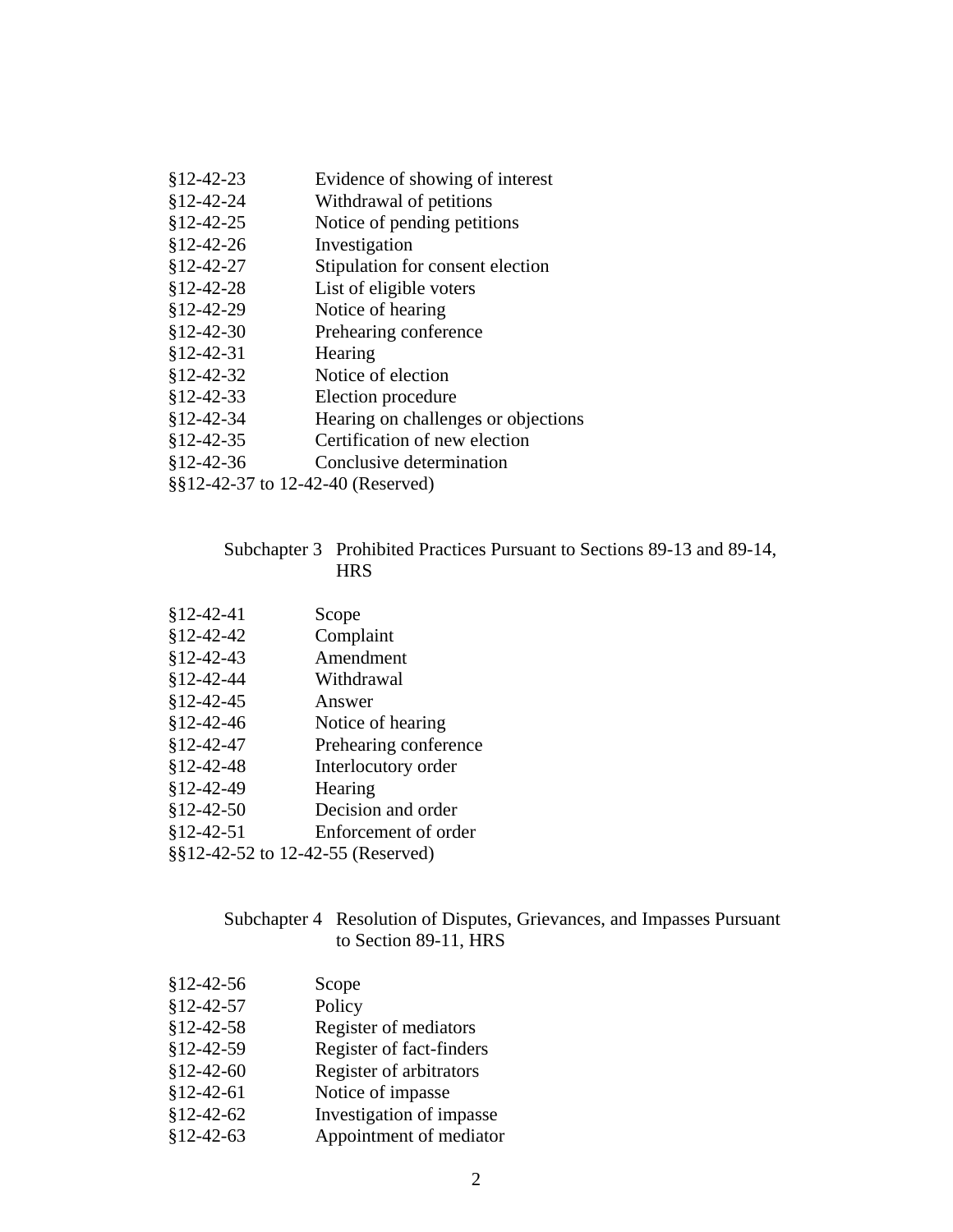| $$12-42-64$                       | Duties of mediator                                   |  |
|-----------------------------------|------------------------------------------------------|--|
| $$12-42-65$                       | Confidential information                             |  |
| $$12-42-66$                       | Report of mediator                                   |  |
| $$12-42-67$                       | Appointment and certification of fact-finding board  |  |
| $$12-42-68$                       | Duties of fact-finding board                         |  |
| $$12-42-69$                       | Report of fact-finding board                         |  |
| $$12-42-70$                       | Notification of arbitration                          |  |
| $$12-42-71$                       | Selection and certification of arbitration panel     |  |
| $$12-42-72$                       | Duties of arbitration panel                          |  |
| $$12-42-73$                       | Findings and decision of arbitration panel           |  |
| $$12-42-74$                       | Payment for mediation, fact-finding, and arbitration |  |
| $$12-42-75$                       | Firefighters' disputes                               |  |
| $$12-42-76$                       | Closing of impasse cases                             |  |
| §§12-42-77 to 12-42-80 (Reserved) |                                                      |  |

# Subchapter 5 Procedures Relating to Strikes, Rights and Prohibitions Pursuant to Section 89-12, HRS

| \$12-42-81  | Scope                             |
|-------------|-----------------------------------|
| $$12-42-82$ | Petition                          |
| $$12-42-83$ | Amendment of petition             |
| $$12-42-84$ | Withdrawal of petition            |
| $$12-42-85$ | Answer                            |
| \$12-42-86  | Preliminary investigation         |
| $$12-42-87$ | Hearing                           |
| $$12-42-88$ | Decision and order                |
|             | §§12-42-89 to 12-42-95 (Reserved) |

Subchapter 6 (Repealed)

§§12-42-96 to 12-42-101 §§12-42-102 to 12-42-105 (Reserved)

# Subchapter 7 Financial Reports of Employee Organizations Pursuant to Section 89-15, HRS

- §12-42-106 Scope §12-42-107 Financial report §12-42-108 Petition §12-42-109 Amendment §12-42-110 Withdrawal
- §12-42-111 Answer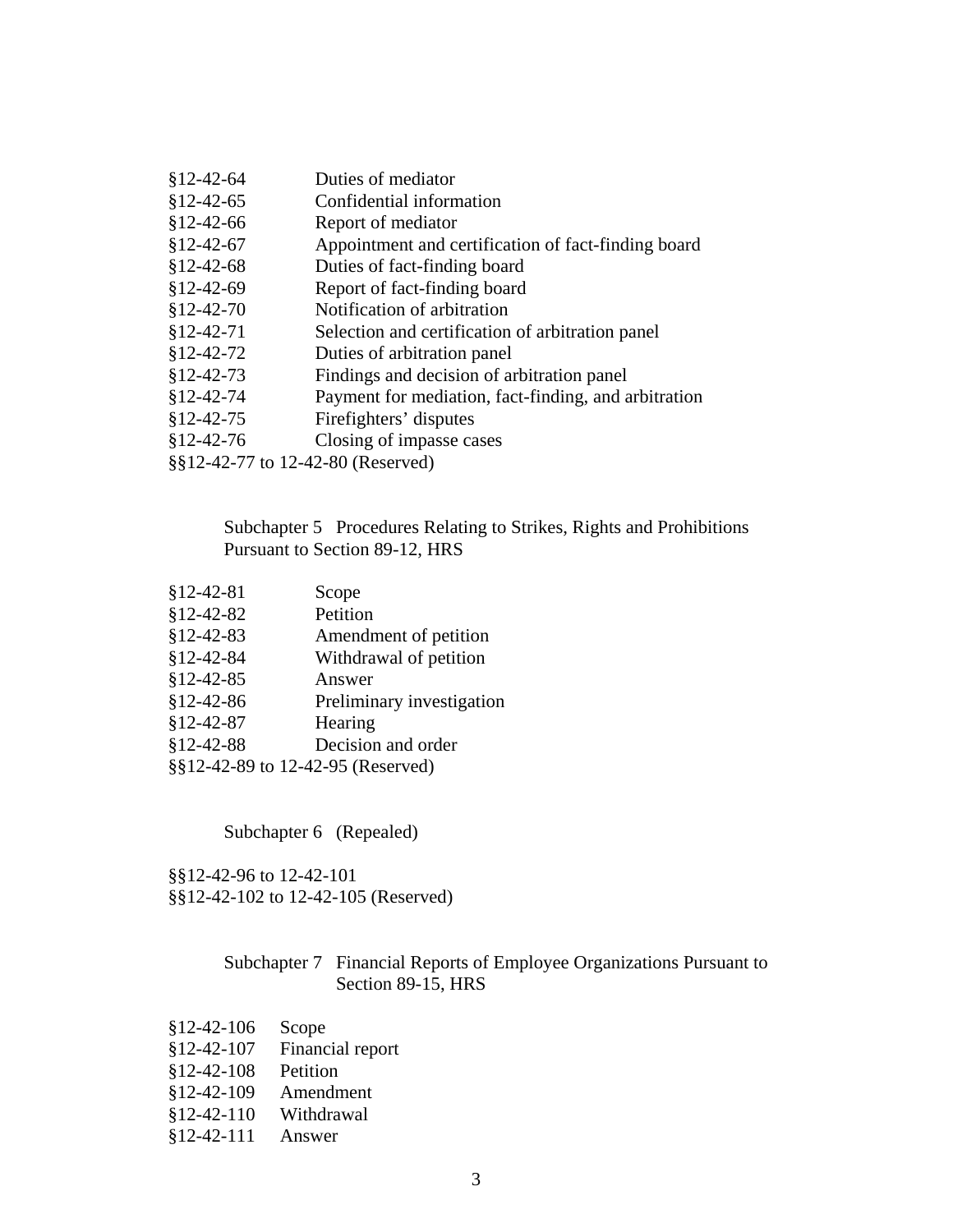§12-42-112 Prehearing conference §12-42-113 Hearing §12-42-114 Decision and order §§12-42-115 to 12-42-120 (Reserved)

## Subchapter 8 Resolution of Disputes Concerning Cost Items Pursuant to Section 89-5, HRS

- §12-42-121 Scope §12-42-122 Jurisdiction of board
- §§12-42-123 to 12-42-125 (Reserved)

Subchapter 9 Reference Materials Pursuant to Section 89-5, HRS

- §12-42-126 Scope
- §12-42-127 Constitution, charter, by-laws
- §12-42-128 Collective bargaining agreements
- §12-42-129 Statutes, ordinances, rules, regulations, orders, policies
- §12-42-130 Information and data
- §12-42-131 Statistical data
- §12-42-132 Public records
- §§12-42-133 to 12-42-135 (Reserved)

Subchapter 10 Review of Refunds Pursuant to Sec tion 89-4, HRS

- §12-42-136 Scope §12-42-137 Petition for review §12-42-138 Answer §12-42-139 Amendment §12-42-140 Withdrawal §12-42-141 Prehearing conference §12-42-142 Notice of hearing §12-42-143 Hearing
- §12-42-144 Decision and order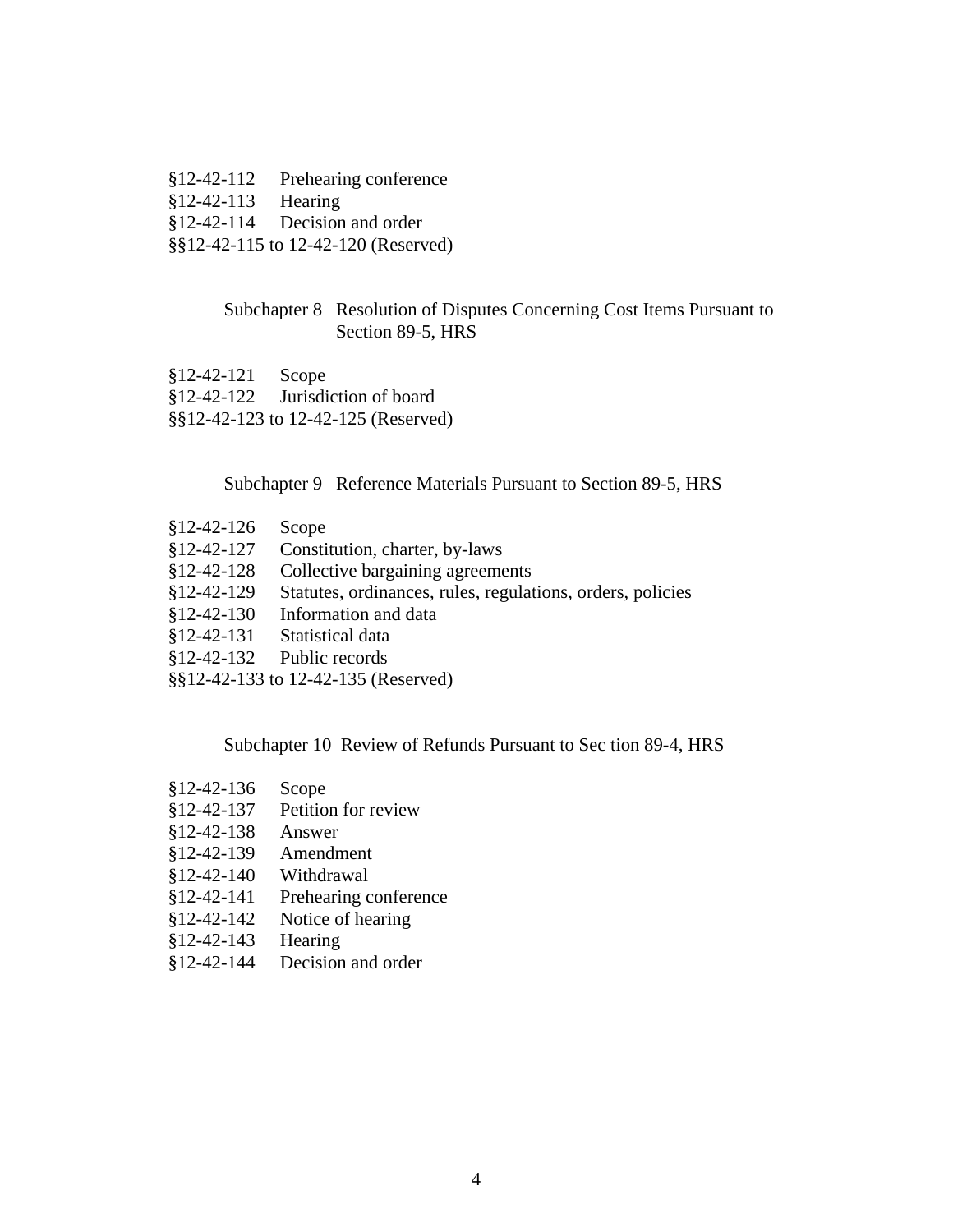## **SUBCHAPTER 1**

### **RULES OF GENERAL APPLICABILITY**

**§12-42-1 Scope.** These rules govern procedure before the Hawaii public employment relations board under chapter 89, HRS, as amended, and such other statutes as may now or hereafter be administered by the board. [Eff. Feb. 6, 1981] (Auth: HRS §89-5) (Imp: HRS §89-5)

**§12-42-2 Construction of rules.** This chapter shall be liberally construed to effectuate the purpose of chapter 89, HRS, and to secure the just and speedy determination of every proceeding. [Eff. Feb. 6, 1981] (Auth: HRS §89- 5) (Imp: HRS §89-5)

**§12-42-3 Subchapters.** (a) Each of the subchapters sets forth special rules applicable to the type of proceeding described in the caption of the subchapter.

(b) This subchapter sets forth general rules applicable to all proceedings conducted pursuant to chapter 89, HRS, and should be read in conjunction with the subchapter governing the particular proceeding.

In any conflict between a general rule in this subchapter and a special rule in another subchapter, the special rule shall govern. [Eff. Feb. 6, 1981] (Auth: HRS §89-5) (Imp: HRS §89-5)

**§12-42-4 Definitions.** As used herein:

"Arbitration" shall be as defined in section 89-2, HRS.

"Appropriate bargaining unit" shall be as defined in section 89-2, HRS. "Board" means the Hawaii public employment relations board created

pursuant to section 89-5, HRS.

"Certification" shall be as defined in section 89-2, HRS.

"Collective bargaining" shall be as defined in section 89-2, HRS.

"Cost items" shall be as defined in section 89-2, HRS.

"Employee" or "public employee" shall be as defined in section 89-2,

HRS.

"Employee organization" shall be as defined in section 89-2, HRS.

"Employer" or "public employer" shall be as defined in section 89-2, HRS.

"Essential position" shall be as defined in section 89-2, HRS.

"Exclusive representative" shall be as defined in section 89-2, HRS.

"Fact-finding" shall be as defined in section 89-2, HRS.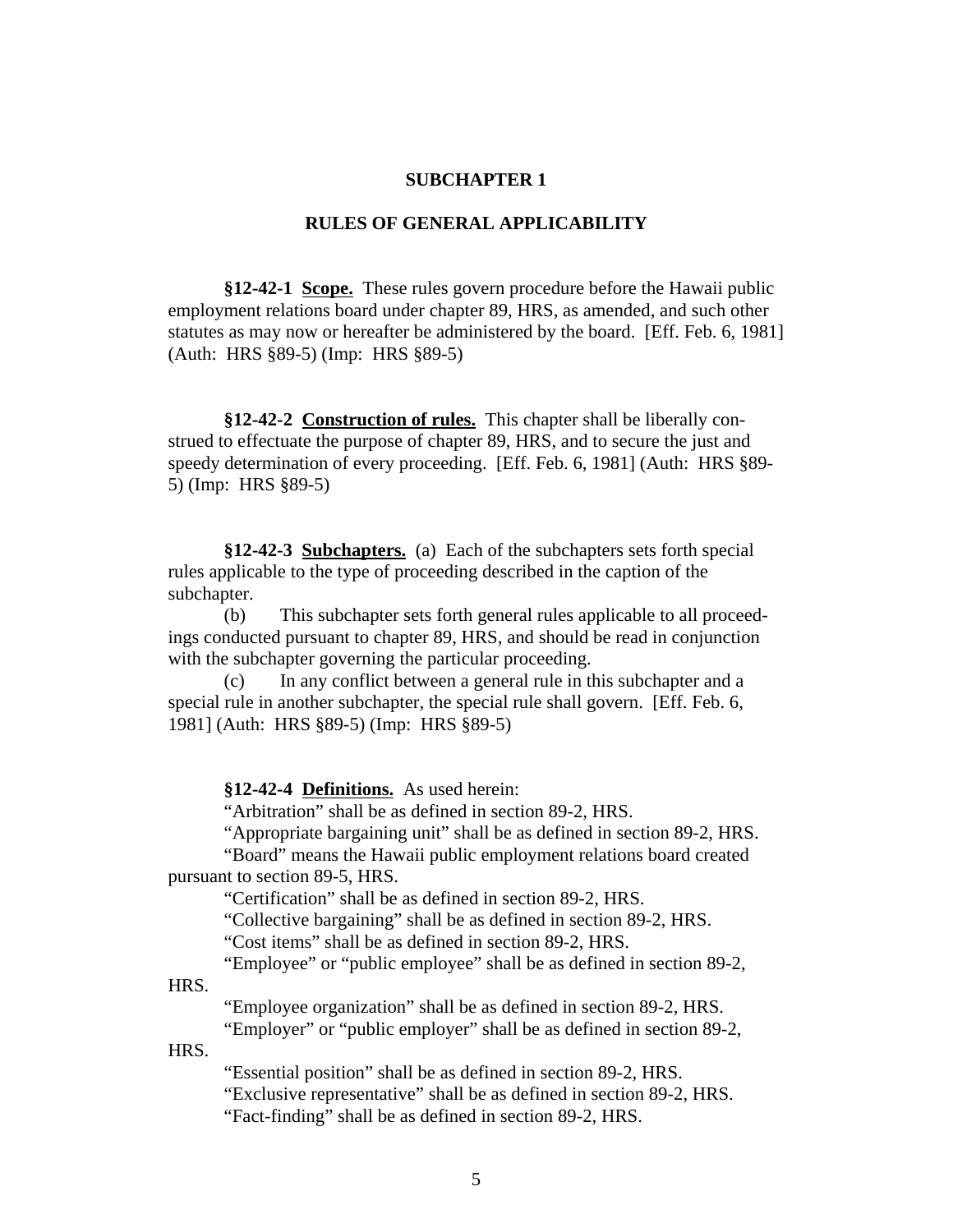"Hearings officer" means any person appointed by the board to act in such capacity pursuant to section 89-5, HRS.

"Impasse" shall be as defined in section 89-2, HRS.

"Legislative body" shall be as defined in section 89-2, HRS.

"Mediation" shall be as defined in section 89-2, HRS.

"Party" means any person, employee organization, or public employer filing a complaint, petition, request, or application under chapter 89, HRS, or this chapter, and any person, employee organization, or public employer named or admitted as a party, or properly seeking and entitled as of right to be admitted as a party, in a complaint, petition, request, or application filed under chapter 89, HRS, or this chapter.

"Professional employee" shall be as defined in section 89-2, HRS.

"Service fee" shall be as defined in section 89-2, HRS.

"Strike" shall be as defined in section 89-2, HRS.

"Supervisory employee" shall be as defined in section 89-2, HRS. [Eff. Feb. 6, 1981] (Auth: HRS §89-5) (Imp: HRS §§89-2, 89-5)

**§12-42-5 The board.** (a) The office of the board is at Honolulu, Hawaii.

(b) Unless otherwise specifically directed, all communications to the board shall be addressed to the Hawaii Public Employment Relations Board, 830 Punchbowl Street, Room 434,<sup>1</sup> Honolulu, Hawaii, 96813, or at such other address as the board may be located from time to time.

(c) The office of the board shall be open from 7:45 a.m. to 4:30 p.m. of each weekday unless otherwise provided by statute or executive order.

- (d) Sessions of the board shall be held as follows:
- (1) The board shall meet and exercise its powers in any part of the State of Hawaii.
- (2) All meetings of the board shall be open to the public.
- (3) The board may meet in executive session, from which the public may be excluded, by a recorded vote of not less than two-thirds or the total membership of the board, and no order, regulation, ruling, contract, appointment, or decision shall be finally acted upon at such executive session.
- (e) The administration of the board shall be as follows:
- (1) The chairman of the board shall be responsible for the administrative functions of the board.
- (2) In the event that the board shall appoint an executive officer, such executive officer shall:
	- (A) Have charge of the board's official records and be responsible for the maintenance and custody of the docket, files and records of the board, including the transcripts of testimony

<sup>&</sup>lt;sup>1</sup>This is the current address of the Board.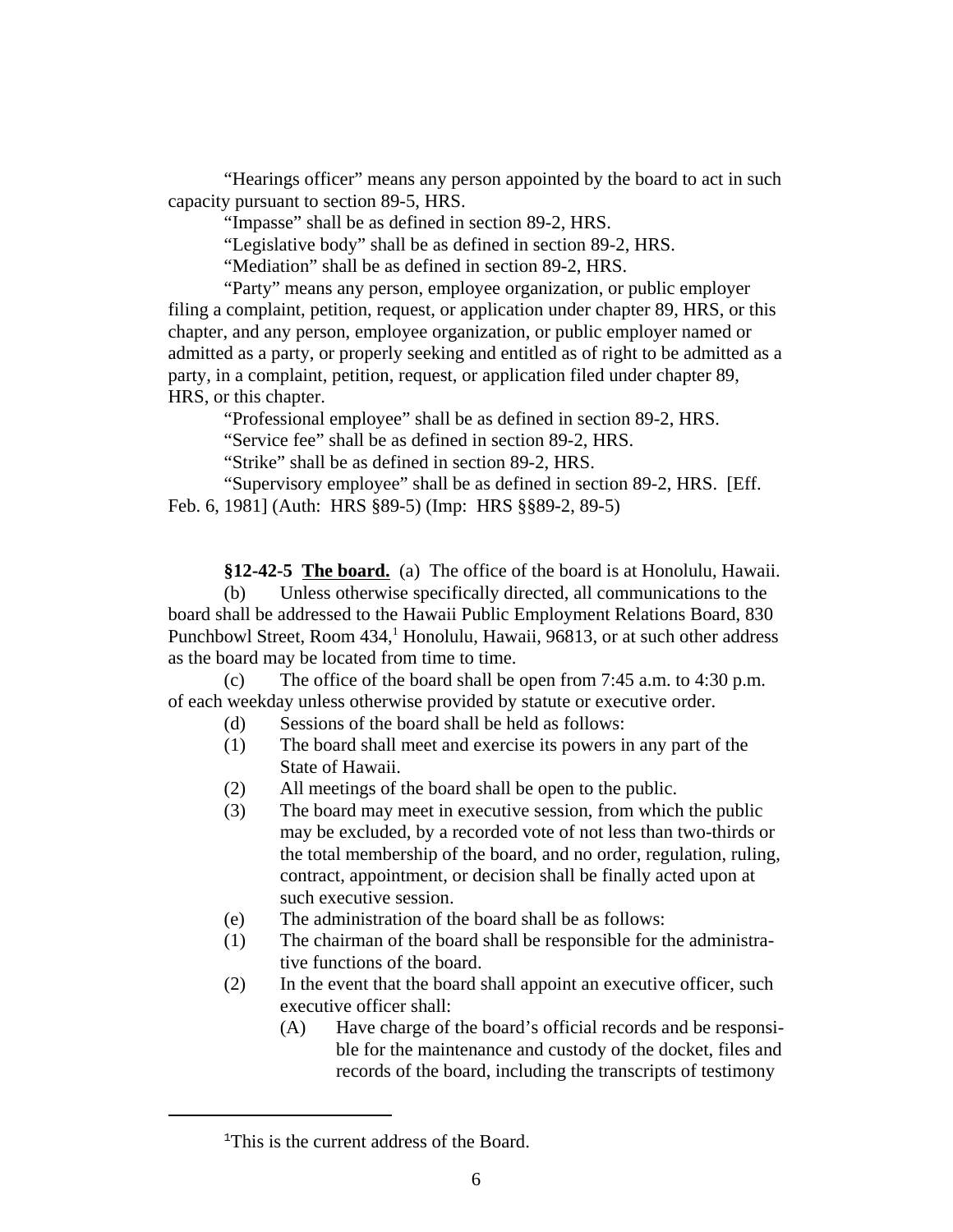and exhibits, all papers and requests filed in any proceeding, findings, determinations, reports, opinions, orders, rules, regulations, and approved forms.

- (B) Prepare for the board a draft of the annual report of the board's activities, including the cases coming before the board and their disposition, and the names, duties, and salaries of its officers and employees, for submission to the governor and to the legislative bodies pursuant to section 89-5(2), HRS.
- (C) Perform such other duties and functions as the board may assign from time to time. [Eff. Feb. 6, 1981] (Auth: HRS §89-5) (Imp: HRS §89-5)

**§12-42-6 Public records.** (a) The term "public record," as used in this chapter, shall be as defined in section 92-50, HRS, and shall include all rules, regulations, written statements of policy, or interpretations formulated, adopted, or used by the board, all complaints, opinions and orders, written testimony, and any other material on file in the office of the board unless accorded confidential treatment pursuant to law or this chapter.

(b) All public records shall be available for inspection in the office of the board during established office hours, unless public inspection of such records is in violation of any state or federal law; provided that, except where such records are open under any rule of court, the board may determine which records may be withheld from public inspection when such records pertain to the preparation of the prosecution or defense of any action or proceeding to which the board, the State, or any governmental agency or sub-division is or may be a party, or when such records do not relate to a matter in violation of law and nondisclosure is deemed necessary for the lawful protection of the character, reputation, or business of any person.

(c) Public records printed or reproduced by the board in quantity shall be made available to any person requesting the same and paying the required cost thereof. Photocopies of public records shall be made and given to any person upon request and upon payment of the fees prescribed by law, and certified copies of extracts from public records shall also be given upon request and upon payment of the fees prescribed by law.

(d) Requests for public information, for permission to inspect official records, or for copies of public records shall be handled with due regard for the dispatch of the board's primary public duties. [Eff. Feb. 6, 1981] (Auth: HRS §89-5) (Imp: HRS §§89-5, 92-50)

**§12-42-7 Appearance and practice before the board.** (a) A public employee may appear in his own behalf; an employee organization may be represented by a person or persons duly designated and authorized by the em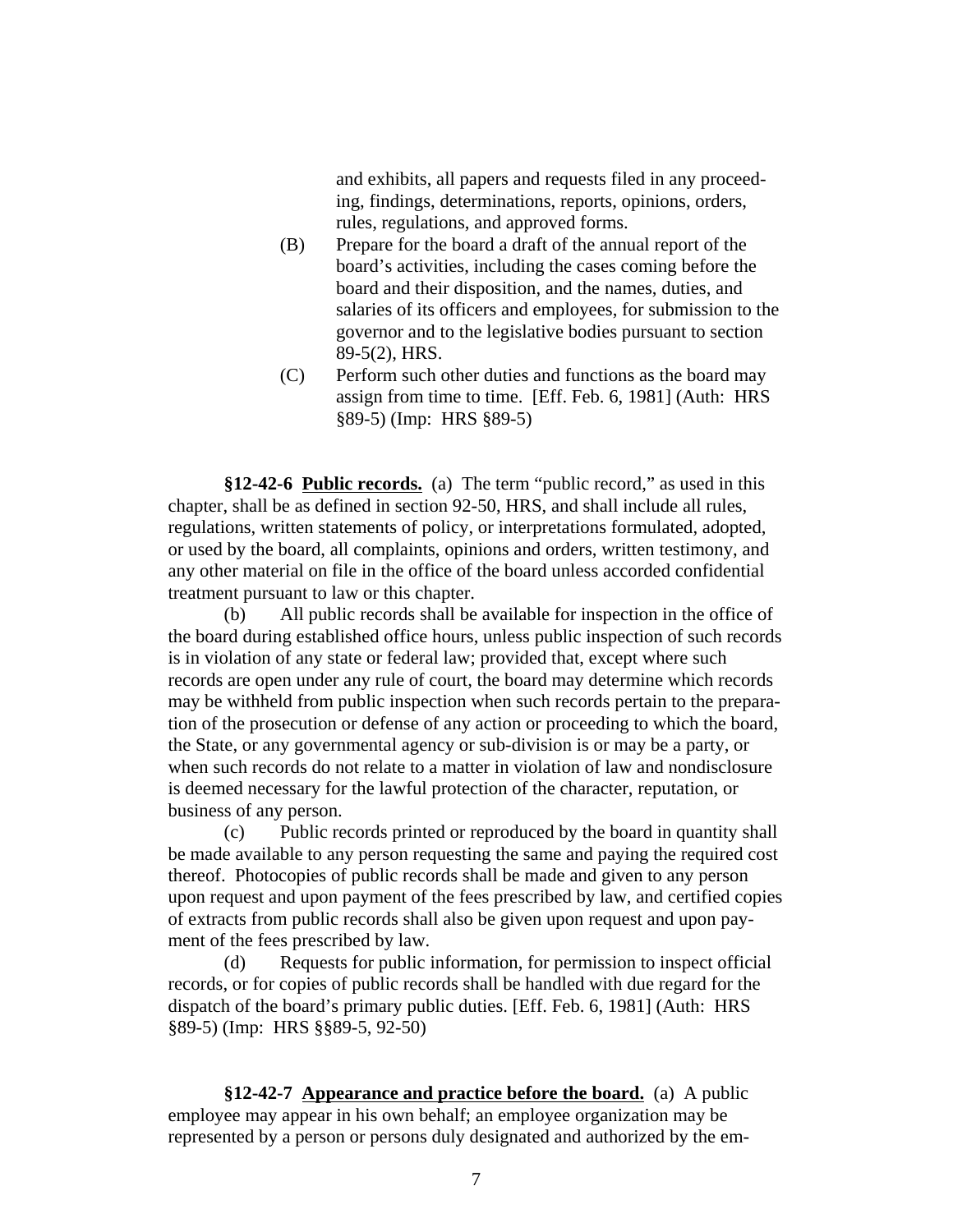ployee organization; and a public employer may appear on its own behalf or through a person or persons duly designated and authorized by such employer.

(b) In any proceeding under this chapter, any public employee, employee organization, or public employer may be represented by counsel or any other authorized person.

(c) When a person acting in a representative capacity appears in person or signs a paper in practice before the board, that individual's personal appearance or signature shall constitute a representation to the board that under the provisions of this chapter and the law such individual is authorized and qualified to represent the particular person on whose behalf the individual acts. The board may at any time require any person transacting business before the board in a representative capacity to show authority and qualification to act in such capacity.

- (d) Bar to appearance:
- (1) No person who has been associated with the board as a member, officer, employee, or counsel shall be permitted at any time to appear before the board in behalf of any party in connection with any proceeding or matter which such person has handled or passed upon while associated in any capacity with the board.
- (2) No person appearing before the board in any proceeding or matter shall in relation thereto knowingly accept assistance from any person who would himself be precluded by this section from appearing before the board in such proceeding or matter.

(e) No person who has been associated with the board as a member, officer, employee, or counsel thereof shall be permitted to appear before the board in behalf of, or to represent in any matter, any party in connection with any proceeding or matter which was pending before the board at the time of such person's association with the board unless such person shall first have obtained the written consent of the board upon a verified showing that such person did not give personal consideration to the matter or proceeding as to which consent is sought or gain particular knowledge of the facts thereof during such person's association with the board. [Eff. Feb. 6, 1981] (Auth: HRS §89-5) (Imp: HRS §89-5)

**§12-42-8 Proceedings before the board.** (a) Filing of documents:

- (1) All complaints, pleadings, submittals, petitions, reports, exceptions, briefs, memoranda, and other papers required to be filed with the board shall be filed at the board's office.
- (2) Such papers may be sent by mail or hand-carried to the board's office within the time limit, if any, for such filing.
- (3) The date on which the papers are actually received by the board shall be deemed to be the date of filing.
- (4) All papers filed with the board shall be written in ink, typewritten, mimeographed, or printed, shall be plainly legible, and shall be on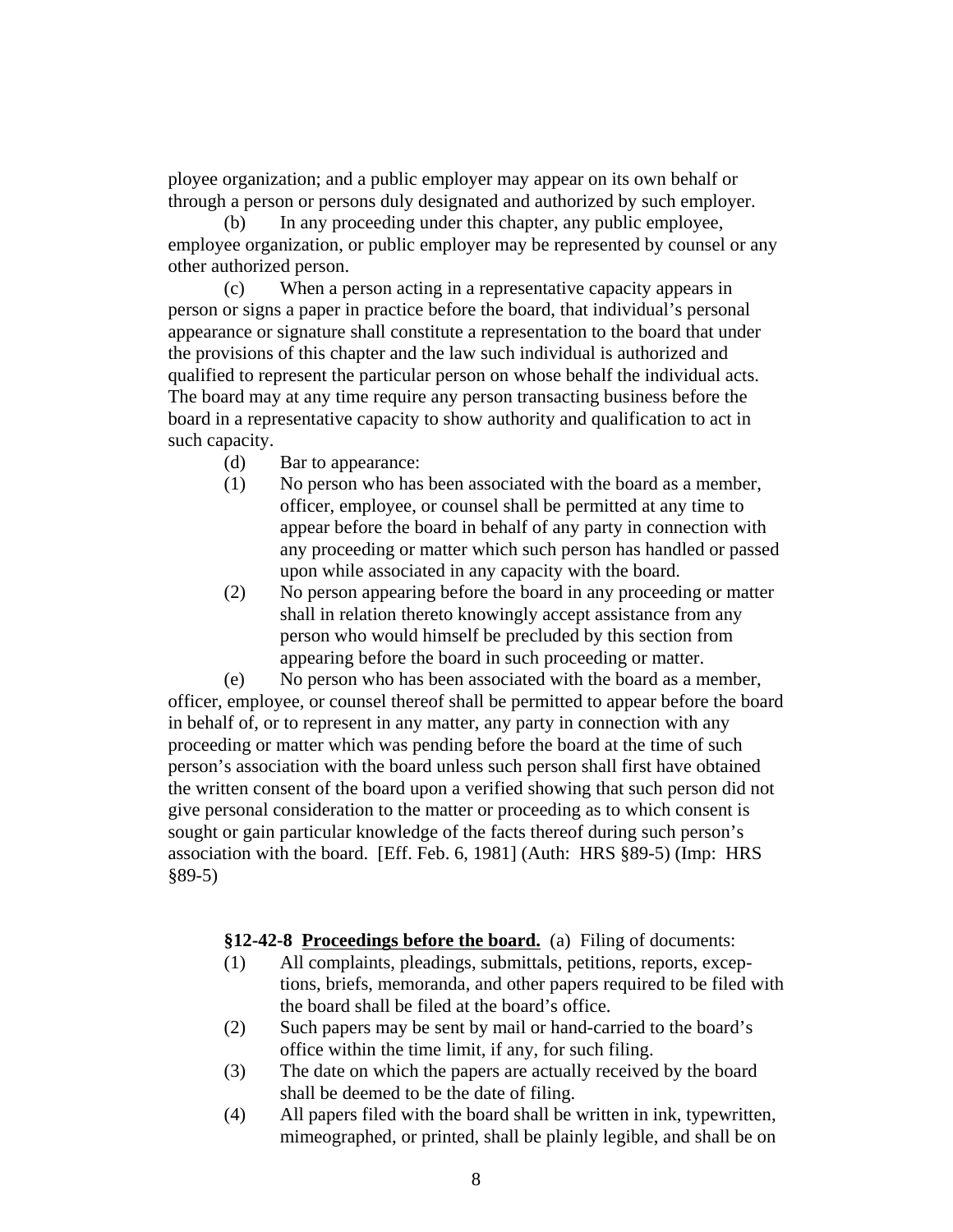strong durable paper, not larger than 8½ X 14 inches in size, except that tables, charts, and other documents may be larger, if folded to the size of the documents to which they are attached.

- (5) All papers must be signed in ink by the party or the party's duly authorized representative or attorney. The signature of the person signing the document constitutes a certification that such person has read the document; that to the best of such person's knowledge, information, and belief every statement contained in the instrument is true and correct and no such statements are misleading; and that the document is not interposed for delay.
- (6) Unless otherwise specifically provided by a particular rule, regulation, or order of the board, the original and five copies of the papers, with certificate of service on all parties, shall be filed.
- (7) The initial documents filed in any proceeding shall state on the first page thereof the name, mailing address, and telephone number of the person or persons who may be served with any documents filed thereafter in the proceeding.

(b) The board shall maintain a docket of all proceedings and each proceeding shall be assigned a number.

(c) In computing any period of time prescribed or allowed by these rules or by order of the board, or by any applicable statute, the day of the act, event, or default after which the designated period of time begins to run shall not be included. The last day of the period so computed shall be included unless it is a Saturday, a Sunday, or a holiday, in which event the period runs until the end of the next day which is not a Saturday, a Sunday, or a holiday. When the period of time prescribed or allowed is less than seven days, intermediate Saturdays, Sundays, and holidays shall be excluded in the computation. As used in this section, "holiday" shall mean any day designated as such pursuant to section 8-1, HRS.

(d) The board may at any time institute investigations on its own motion. The board shall serve its notice of investigation upon the public employee, employee organization, or public employer being investigated or having a direct interest or concern in the matter under investigation and shall designate the time and place for the investigation.

(e) In any proceeding before the board, the board may obtain the assistance or solicit the views of other governmental agencies, employee organizations, public employers, or private organizations where necessary or desirable to effectuate the purposes of chapter 89, HRS.

(f) An official reporter shall make the only official transcript of such proceeding. Copies of the official transcript shall not be provided by the board.

- (g) Hearings:
- (1) All hearings shall be conducted by the board. However, when the board finds it necessary to appoint a hearings officer to conduct a hearing, the board may confer upon such hearings officer the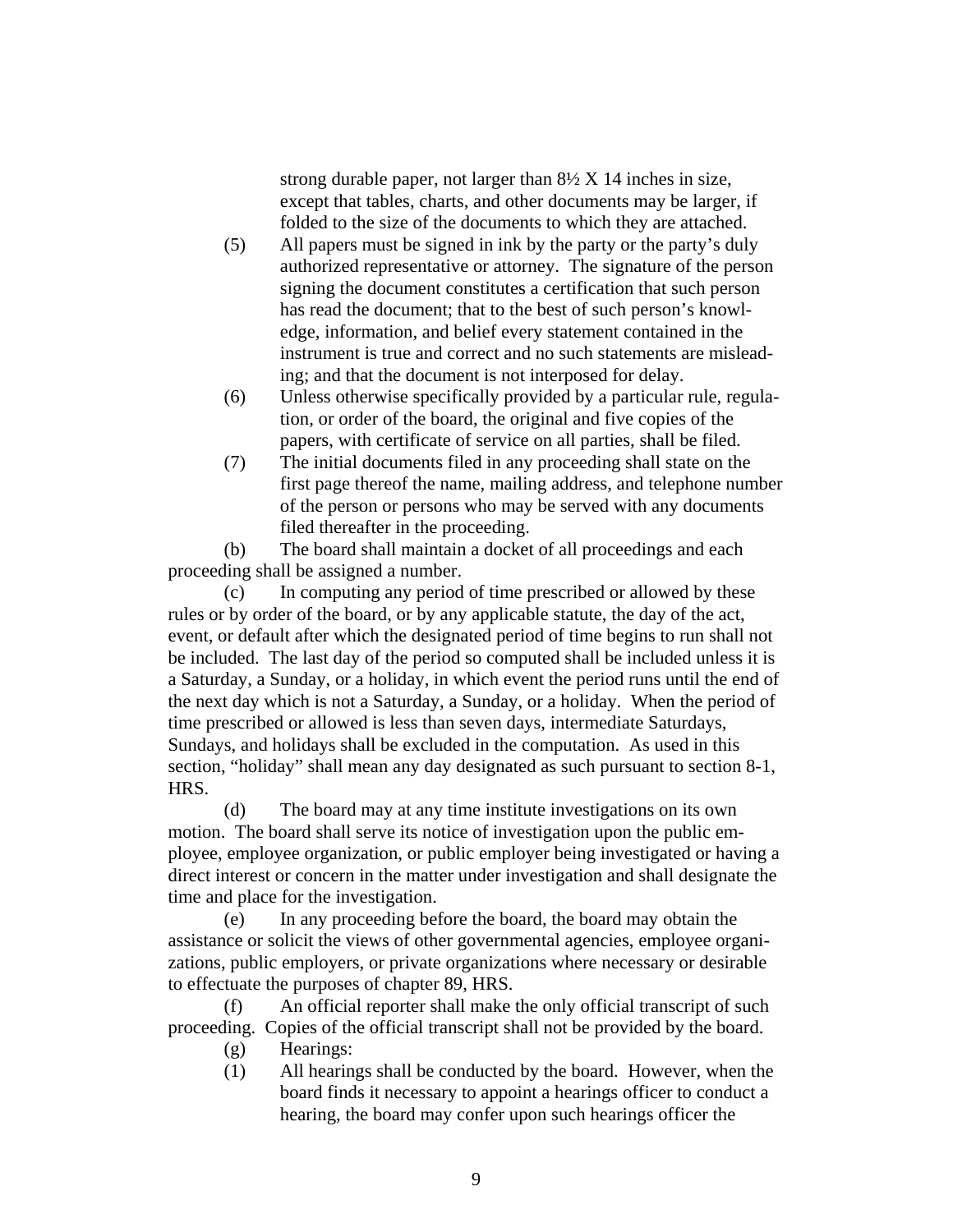necessary powers, subject to chapter 89, HRS, and this chapter, to conduct such hearing and procedural matters related thereto.

- (2) Hearings shall be open to the public unless otherwise provided by this chapter, or ordered, for good cause by the board.
- (3) Motions:
	- (A) All motions made during a hearing shall be made part of the record of the proceedings.
	- (B) Motions to dismiss a case shall be filed at least forty-eight hours before the time of hearing of the case, and shall conform to the requirements in section  $12-42-8(g)(3)(c)$ .
	- (C) All motions other than those made during a hearing shall be subject to the following:
	- (i) Such motions shall be made in writing to the board, shall briefly state the relief sought, and shall be accompanied by affidavits or memoranda setting forth the grounds upon which they are based.
	- (ii) The moving party shall serve a copy of all motion papers on all other parties and shall, within three days thereafter, file with the board the original and five copies with certificate of service on all parties.
	- (iii) Answering affidavits, if any, shall be served on all parties and the original and five copies, with certificate of service on all parties, shall be filed with the board within five days after service of the motion papers, unless the board directs otherwise.
		- (iv) The board may decide to hear oral argument or testimony thereon, in which case the board shall notify the parties of such fact and of the time and place of such argument or the taking of such testimony.
- (4) The provisions of section 12-42-7 shall govern appearances at the hearing.
- (5) All witnesses shall appear in person and shall be examined under oath or affirmation. All witnesses summoned by the board shall be paid by the board and all witnesses summoned by a party shall be paid by the party. Witnesses shall be paid the same witness and mileage fees as witnesses in the courts of the State of Hawaii.
- (6) Discovery, depositions, and interrogatories:
	- (A) Upon written application and for good cause shown, the board may permit the parties to take deposition upon oral examination or written interrogatories in the manner prescribed under the Hawaii Rules of Civil Procedure.
	- (B) A copy of the deposition or interrogatories shall be filed with the board.
	- (C) Witness fees and mileage shall be paid by the party at whose instance the witness appears and the person taking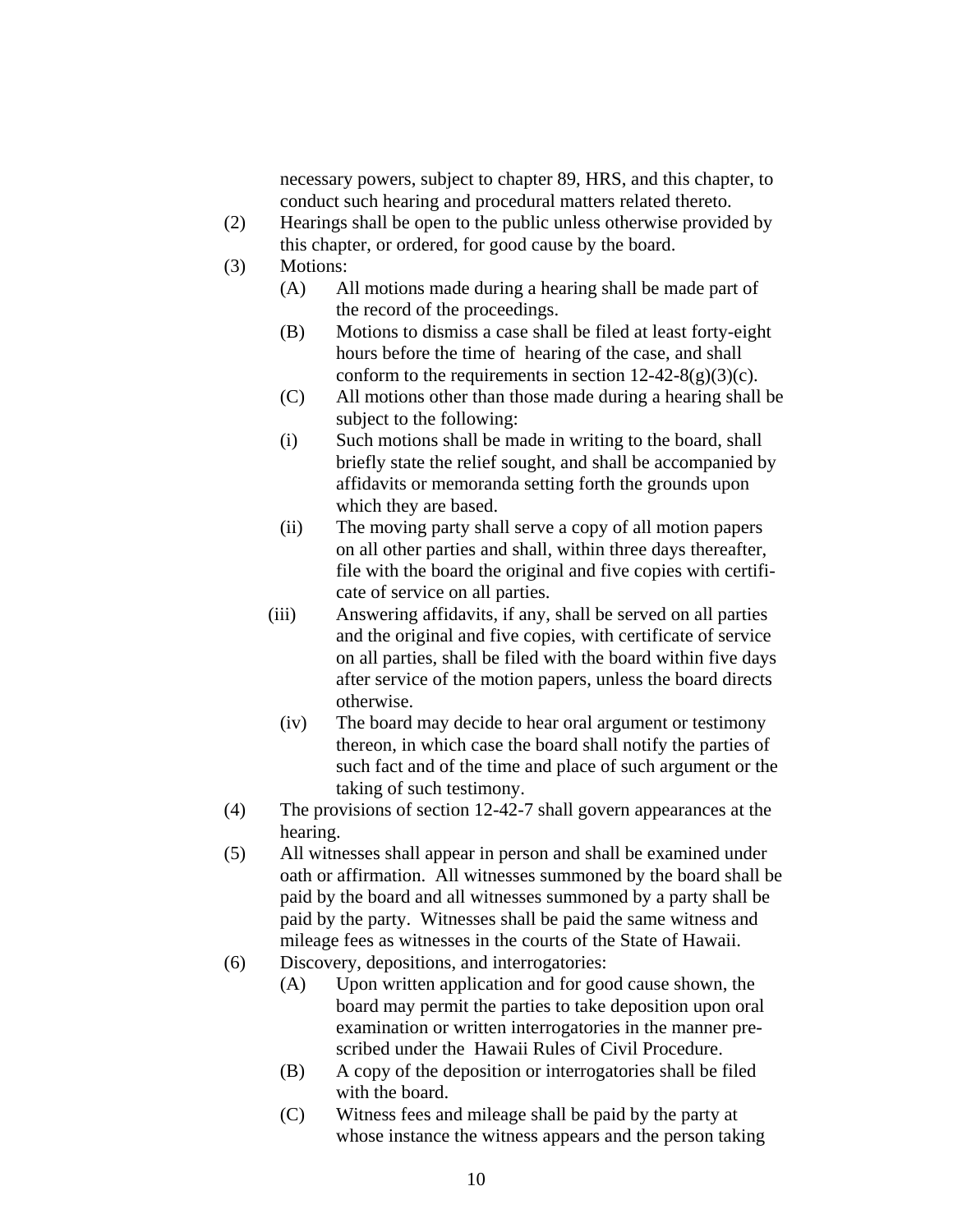the deposition shall be paid by the party at whose instance the deposition is taken.

- (7) Subpoenas:
	- (A) The board may issue subpoenas to require the attendance of witnesses in this State and the production of books and papers at a hearing held under the provisions of this chapter.
	- (B) Any party may file a written application for subpoenas with the board before the hearing.
	- (C) Motion to revoke subpoenas:
	- (i) A motion to revoke a subpoena may be filed with the board not later than five days from the date of service of the subpoena.
	- (ii) The board shall give notice of the filing of a motion to revoke to the applicant for subpoena.
	- (D) Ruling on motion to revoke:
	- (i) The board may revoke a subpoena on the ground that the subpoena does not reasonably relate to any matter under investigation, inquiry, or hearing; that the subpoena does not describe with sufficient particularity the evidence sought or that the evidence sought from the witness is privileged under the law or the provisions of this chapter.
	- (ii) The board shall make a statement as to the basis for its ruling.

 (iii) An aggrieved party may request that the motion to revoke a subpoena, the answer thereto, if any, and the board's statement of the basis for its ruling be made part of the record.

- (E) Witnesses:
- (i) No person served with a subpoena issued by the board shall refuse or neglect to appear, to testify, or to produce books and papers relevant to such investigation, inquiry, or hearing as commanded in such subpoena without the timely filing of a motion to revoke a subpoena with the board.
- (ii) A failure to comply with, or neglect of, a subpoena issued by the board may be certified by the board to a court of competent jurisdiction for an order of compliance.
- (8) Rules of evidence:
	- (A) In any proceeding before the board, the board shall not be bound by technical rules of evidence.
	- (B) All irrelevant, immaterial, or unduly repetitious evidence shall be excluded.
	- (C) The board shall give effect to the rules of privilege recognized by law.
	- (D) Documentary evidence may be received in the form of copies or excerpts, if the original is not readily available,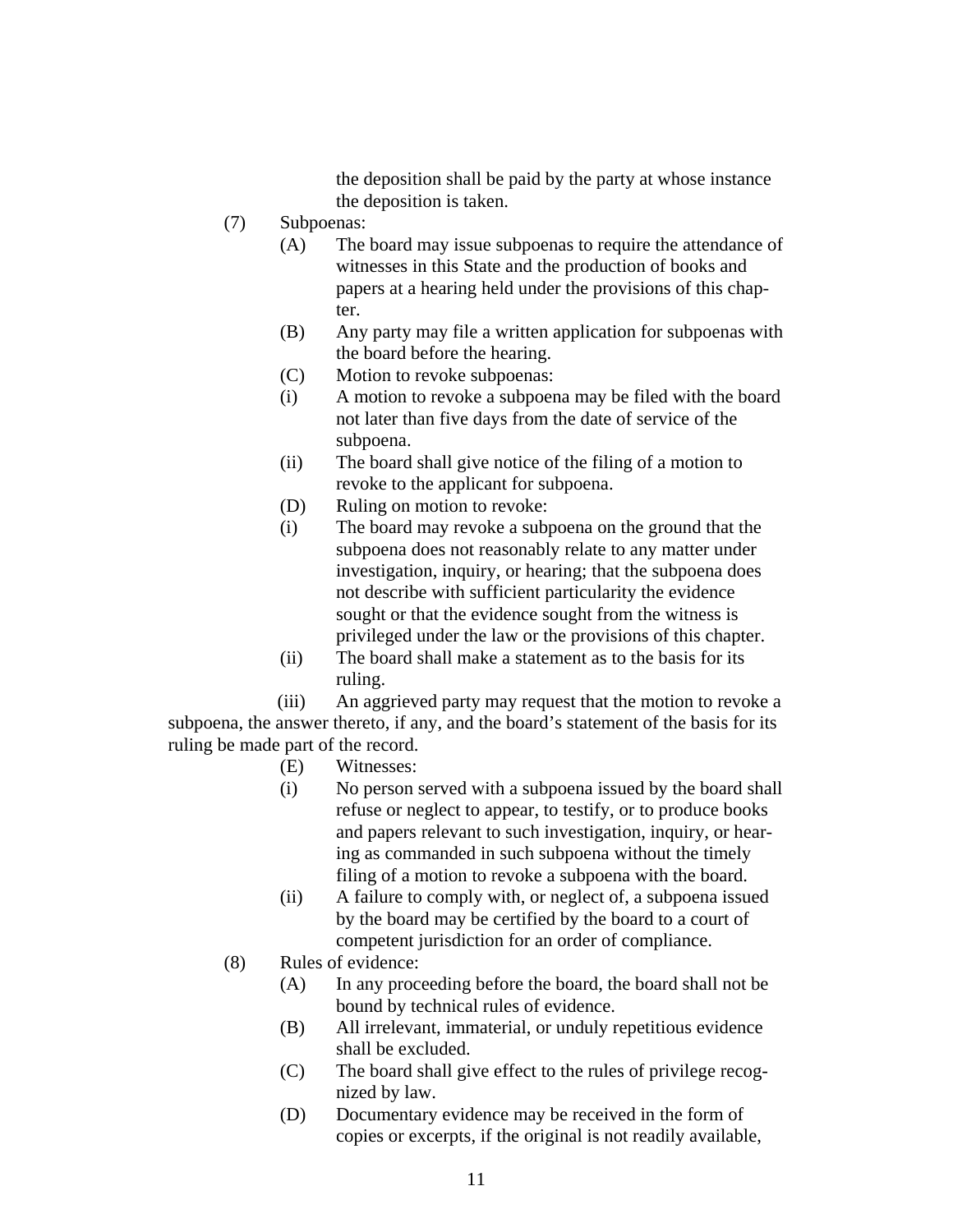provided that upon request parties shall be given an opportunity to compare the copy with the original.

- (E) Each party shall have the right to conduct such cross-examination as may be required for a full and true disclosure of the facts and shall have the right to submit rebuttal evidence.
- (F) The board may take notice of judicially recognizable facts.
- (G) The board may take notice of generally recognizable technical or scientific facts within its specialized knowledge; however, parties shall be notified either before or during the hearing of the material so noticed, and they shall be afforded an opportunity to contest the facts so noticed.
- (9) Contemptuous conduct:
	- (A) Contemptuous conduct at any hearing shall be grounds for summary exclusion from the hearing. Such misconduct, if of an aggravating character and engaged in by an attorney or other representative of a party, shall be grounds for suspension or disbarment from further practice before the board after due notice and hearing.
	- (B) The refusal of a witness at any such hearing to answer any question which has been ruled to be proper may, in the discretion of the board, be grounds for striking all testimony previously given by such witness on related matters.
- (10) Amendment of documents:
	- (A) Any document filed in a proceeding may be amended, in the discretion of the board, at any time prior to the issuance of a final order thereon.
	- (B) If such document is not in substantial conformity with the applicable rules of the board as to the contents thereof, or is otherwise insufficient, the board, on its own initiative or upon motion of a party, may strike or dismiss such document, or require its amendment. A party moving for amendment of a document shall file a motion for leave to amend together with the proposed amended document.
	- (C) If amended, the document shall be effective as of the date of the original filing, if it relates to the same proceeding.
- (11) Retention of documents by the board:
	- (A) All documents filed with or presented to the board shall be retained in the files of the board.
	- (B) The board may permit the withdrawal of original documents upon submission of properly authenticated copies to replace such documents.
- (12) Upon motion and for good cause shown, the board may order substitution of parties, except that in the case of death of a party substitution may be ordered without the filing of a motion.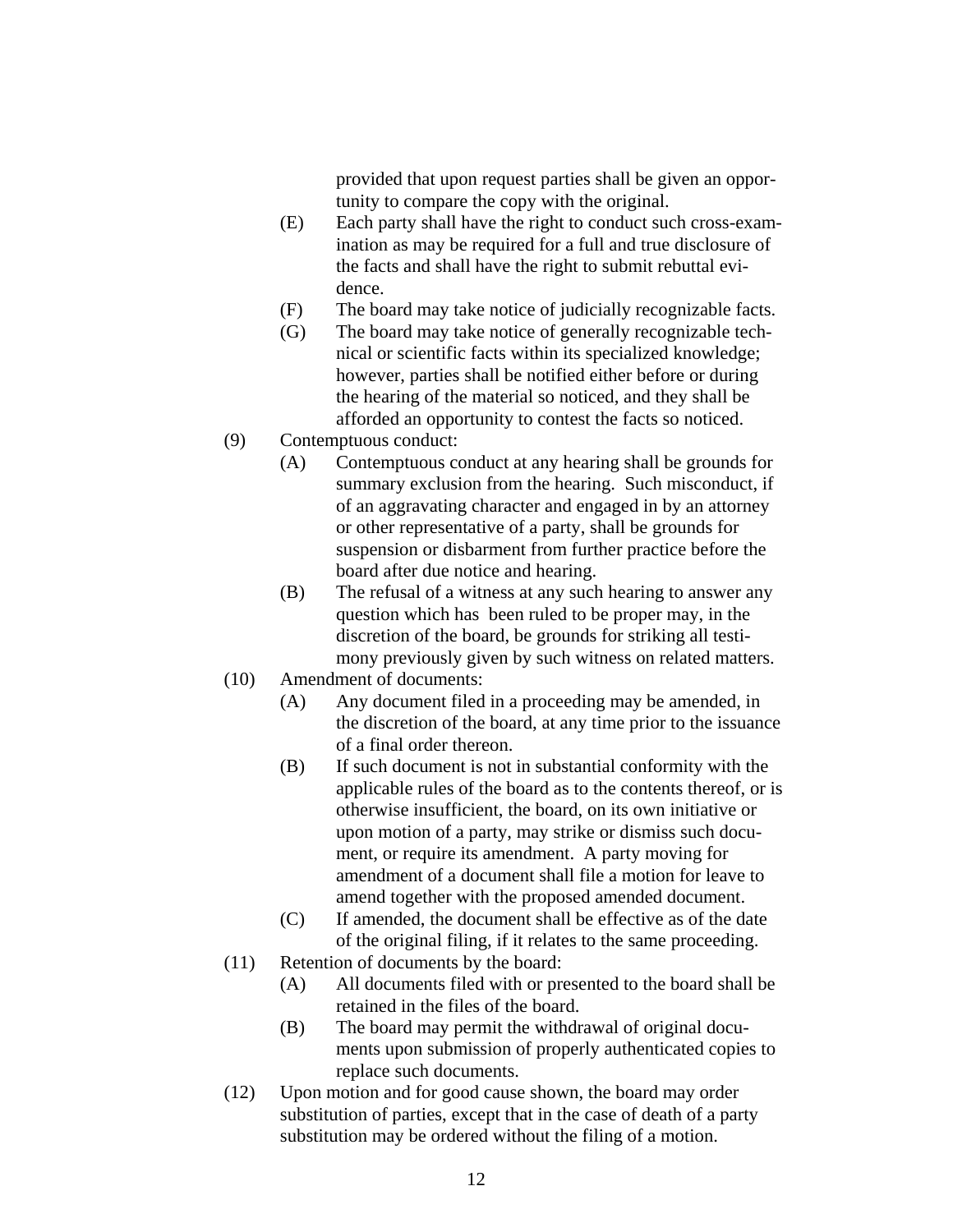- (13) The board, on its own initiative or upon motion, may consolidate for hearing or other purposes or may contemporaneously consider two or more proceedings which involve substantially the same parties or issues if it finds that such consolidation of proceedings or contemporaneous consideration will be conducive to the proper dispatch of its business and to the ends of justice and will not unduly delay the proceedings.
- (14) Intervention in proceeding:
	- (A) In any proceeding other than representation proceedings, a petition to intervene and become a party thereto shall be submitted in writing to the board.
	- (B) The petition shall contain the following:
	- (i) Nature of petitioner's statutory or other right.
	- (ii) Nature and extent of petitioner's interest.
	- (iii) Effect of any decision in the proceeding on petitioner's

## interest.

- (iv) Other means available whereby petitioner's interest may be protected.
- (v) Extent petitioner's interest may be represented by existing parties.
- (vi) Extent petitioner's participation can assist in development of a sound record.
- (vii) Extent petitioner's participation will broaden the issue or delay the proceeding.
- (viii) Extent petitioner's interest in the proceeding differs from that of the general public.
	- (ix) How the petitioner's intervention would serve the public interest.
- (C) The original and five copies of the petition with certificate of service on all parties, shall be filed with the board.
- (D) Intervention shall not be granted except on averments which are reasonably pertinent to the issues already presented but do not unduly broaden them. If intervention is granted, the petitioner thereby becomes an intervenor and a party to the proceeding to the degree indicated by the order allowing intervention.
- (15) In any proceeding an agreed statement of facts may be introduced into the record with respect to any issue. An agreed statement of facts may be accepted by the board without a hearing. The parties to an agreed statement of facts may agree to a waiver of hearing.
- (16) The charging party, in asserting a violation of chapter 89, HRS, or this chapter, shall have the burden of proving the allegations by a preponderance of the evidence. The party raising any subsequent issue shall have the burden of proving that issue by a preponderance of the evidence.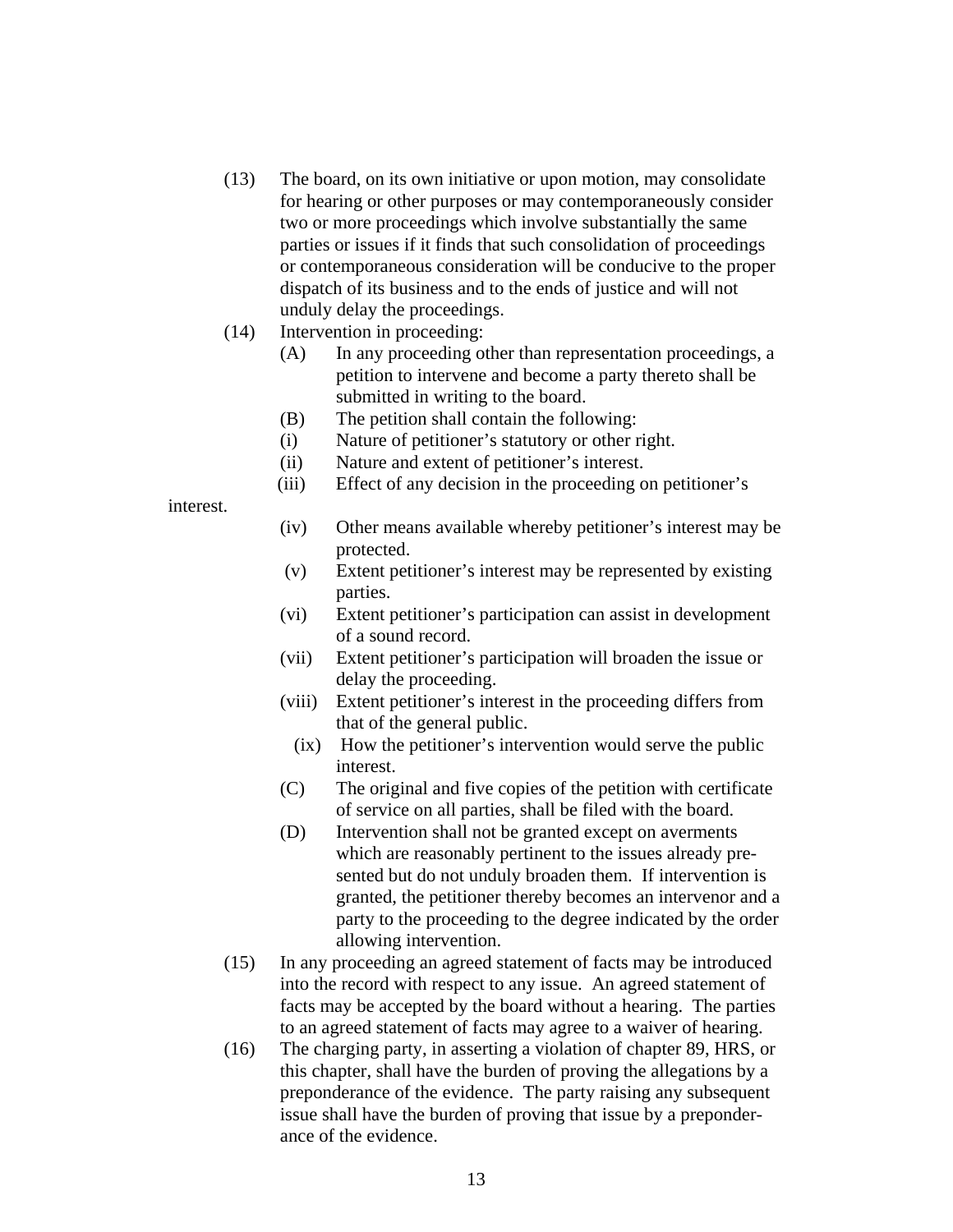- (17) Argument, briefs, proposed findings:
	- (A) Any party shall be entitled, upon request made before the close of the hearing, to present oral argument.
	- (B) Any party shall be entitled, upon request made before the close of the hearing, to file a brief or proposed findings of facts and conclusions of law, or both, within such time as may be fixed by the board, but not in excess of fifteen days from
	- the close of the hearing. (C) The board may direct oral argument or the filing of briefs or proposed findings of facts, conclusions of law, or both, when it deems the submission of briefs or proposed findings, or both, is warranted by the nature of the proceeding or the particular issues therein.
	- (D) A request for extension of time within which to file a brief or proposed findings shall be made in writing to the board at least three days before the expiration of the required time for filing, and shall be accompanied by an affidavit setting forth the grounds upon which it is based and indicating the position of the other parties with regard to such request.
- (18) Decisions and orders of the board:
	- (A) Every decision and order rendered by the board shall be in writing or stated in the record and shall be accompanied by separate findings of fact and conclusions of law. If any party has filed proposed findings of fact, the board shall incorporate in its decision a ruling upon each proposed finding so presented. A certified copy of the decision and order and accompanying findings and conclusions shall be delivered or mailed to each party or his attorney or representative, and shall be released for public information.
	- (B) Copies of such documents shall be available for public inspection in the office of the board or may be obtained upon request and upon payment of costs, if any.
- (19) Unauthorized ex parte communications:
	- (A) Unauthorized ex parte communications are defined as private communications with members of the board as to the merits of a proceeding with a view towards influencing the outcome of the cause, except that the following classes of ex parte communications shall not be prohibited:
	- (i) Those which relate solely to matters which a board member is authorized to dispose of on an ex parte basis.
	- (ii) Requests for information with respect to the status of a proceeding.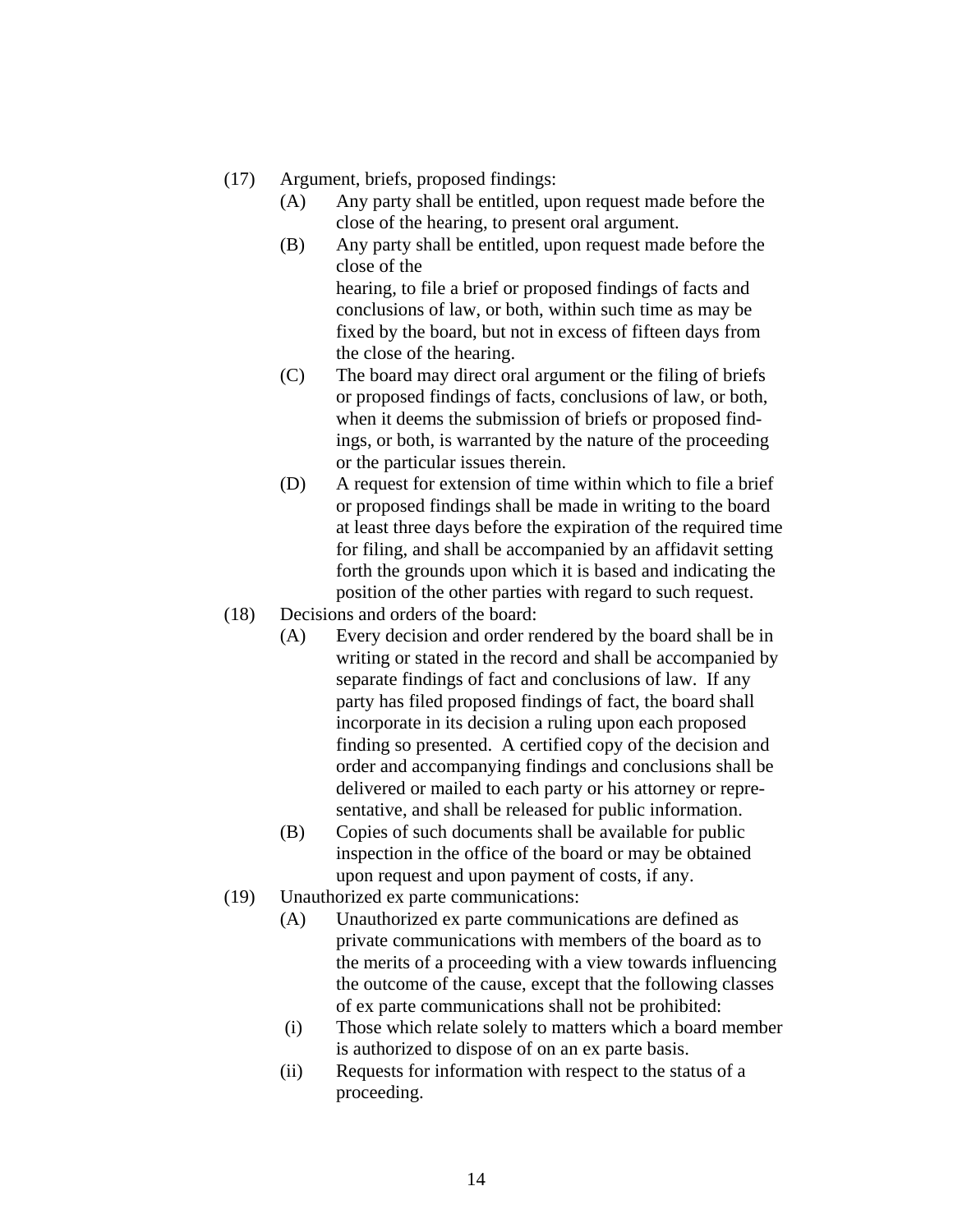- (iii) Those which all parties to the proceeding agree, or which the board has formally ruled, may be made on an ex parte basis.
- (iv) Those with representatives of any news media on matters intended to inform the general public.
- (B) No public employee, employee organization, public employer, or any other person or organization, whether or not a party to a proceeding before the board, shall make any unauthorized ex parte communication either orally or in writing about the proceeding to any member of the board. [Eff. Feb. 6, 1981] (Auth: HRS §89-5)(Imp: HRS §§89-5, 91-1, 91-2, 91-9, 91-10 to 12)

**§12-42-9 Declaratory rulings by the board.** (a) Any public employee, employee organization, public employer, or interested person or organization may petition the board for a declaratory order as to the applicability of any statutory provision or of any rule or order of the board.

(b) The petition shall be prepared on a form furnished by the board, and the original and five copies shall be filed with the board.

(c) The petition shall contain the following:

- (1) The name, address, and telephone number of the petitioner.
- (2) A statement of the nature of the petitioner's interest, including reasons for submission of the petition.
- (3) A designation of the specific provision, rule, or order in question.
- (4) A clear and concise statement of the position or contention of the petitioner.
- (5) A memorandum of authorities, containing a full discussion of the reasons, including legal authorities, in support of such position or contention.
- (6) The signature of each petitioner.

(d) Any petition which does not conform to the foregoing requirements may be rejected.

(e) Any party may intervene subject to the provisions of section 12-  $42-8(g)(14)$  insofar as they are applicable.

(f) The board may, for good cause, refuse to issue a declaratory order. Without limiting the generality of the foregoing, the board may so refuse where:

- (1) The question is speculative or purely hypothetical and does not involve existing facts or facts which can reasonably be expected to exist in the near future.
- (2) The petitioner's interest is not of the type which would give the petitioner standing to maintain an action if such petitioner were to seek judicial relief.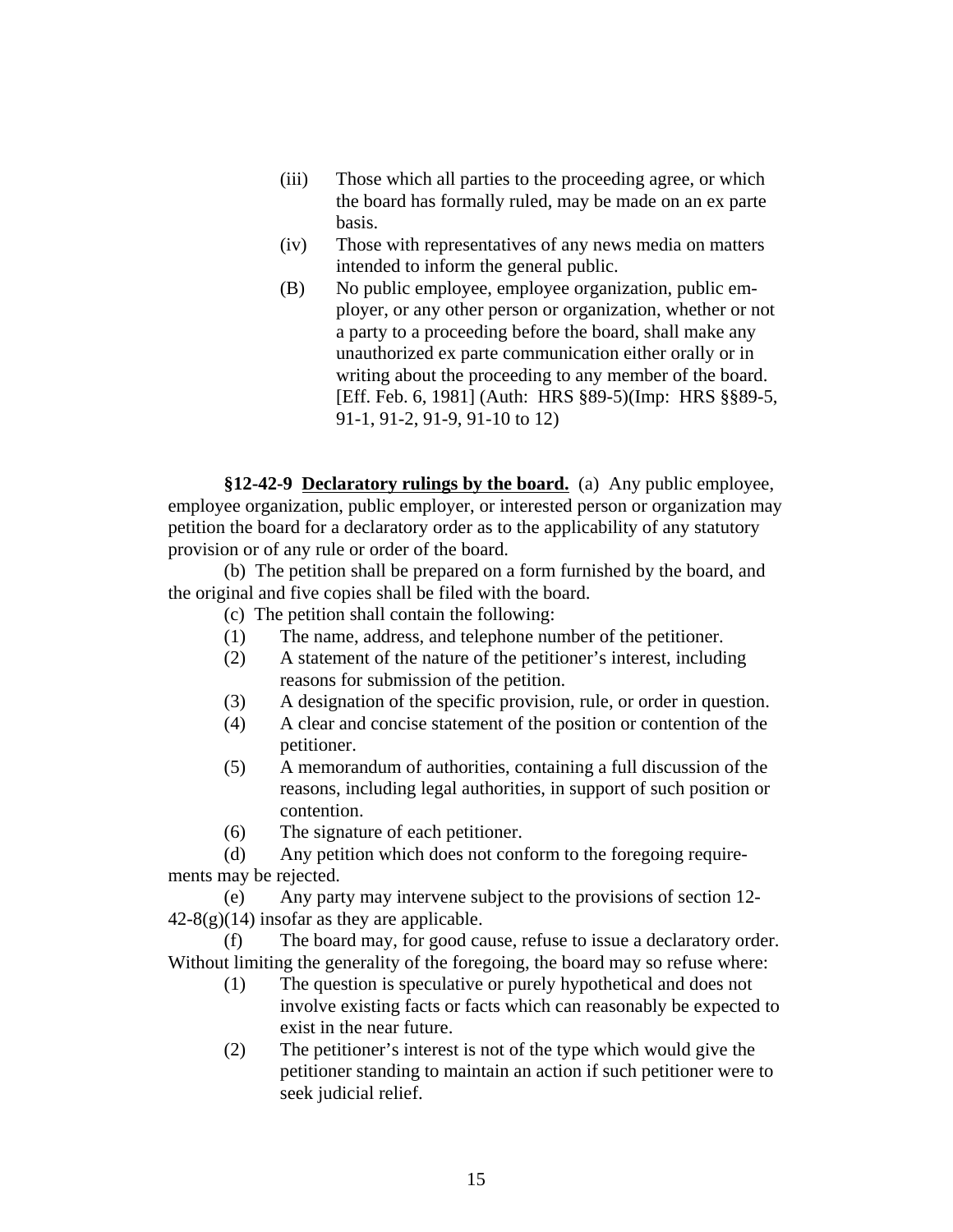- (3) The issuance of the declaratory order may adversely affect the interests of the board or any of its officers or employees in a litigation which is pending or may reasonably be expected to arise.
- (4) The matter is not within the jurisdiction of the board.

(g) The board shall consider each petition submitted and, within a reasonable time after the submission thereof, either deny the petition in writing, stating its reason for such denial, or issue a declaratory order on the matters contained in the petition.

- (h) Hearing:
- (1) Although in the usual course of processing a petition for a declaratory ruling no formal hearing shall be granted to the petitioner, the board may, in its discretion, order such proceeding set down for hearing.
- (2) Any petitioner who desires a hearing on a petition for declaratory ruling shall set forth in detail in a written request the reasons why the matters alleged in the petition, together with supporting affidavits or other written evidence and briefs or memoranda or legal authorities, will not permit the fair and expeditious disposition of the petition and, to the extent that such request for hearing is dependent upon factual assertion, shall accompany such request by affidavit establishing such facts.

(i) An order disposing of a petition shall be applicable only to the factual situation alleged in the petition or set forth in the order. The order shall not be applicable to different factual situations or where additional facts not considered in the order exist. Such order shall have the same force and effect as other orders issued by the board. [Eff. Feb. 6, 1981] (Auth: HRS §89-5) (Imp: HRS §§89-5, 91-8)

**§12-42-10 Adoption, amendment, or repeal of rules.** (a) Any public employee, employee organization, public employer, or interested person or organization may petition the board for adoption, amendment, or repeal of any rule of the board.

(b) The petition need not be in any special form but it shall contain the following:

- (1) The name, address, and telephone number of each petitioner.
- (2) The signature of each petitioner.
- (3) A statement of the nature of the petitioner's interest.
- (4) A draft or the substance of the proposed rule or amendment or a designation of the provisions sought to be repealed.
- (5) A statement of the reasons in support of the proposed rule, amendment, or repeal.
- (6) Any other information pertinent to the petition.
- (c) The original and five copies of the petition shall be filed with the

board.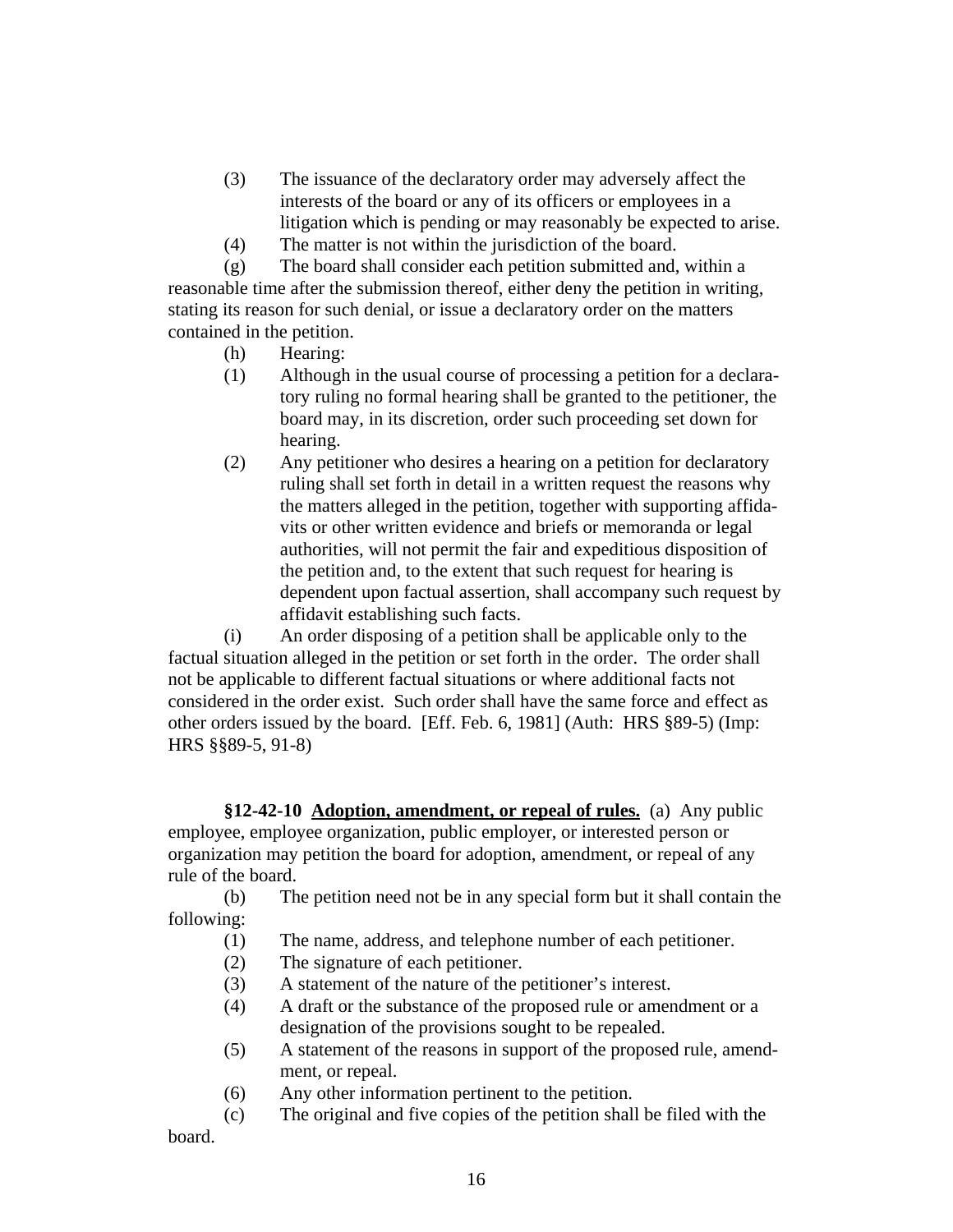(d) Any petition which does not conform to the requirements specified herein may be rejected and the petitioner shall be so notified.

(e) The board shall, within thirty days after the filing of the petition, either deny the petition in writing, stating its reasons for such denial, or initiate proceedings in accordance with section 91-3, HRS, and the procedures provided herein for the adoption, amendment, or repeal of rules.

- (f) Public hearing:
- (1) The public hearing on the proposed adoption, amendment, or repeal of any rule shall be held in the hearings room of the board or such other place as the board may designate, and shall be presided over by the board chairman, a board member, or such other person as the board may designate. Additional hearings may be conducted at selected locations within the State.
- (2) The notice of hearing shall set forth a statement of the substance of the proposed rule, amendment, or a designation of the provisions sought to be repealed, and the date, time, and place of the public hearing.
- (3) At the commencement of the hearing, the presiding officer shall read the notice of hearing and shall then outline the procedures to be followed. The presiding officer shall have the authority to administer the oaths or affirmations and to take all other actions necessary for the orderly conduct of the hearing.
- (4) Interested persons and agencies shall, in such order as the presiding officer may prescribe, be given a reasonable opportunity to offer testimony on matters specified in the notice of hearing. Before proceeding to testify, persons and agencies shall state their names, addresses, organizations, and such other information respecting their appearance as the presiding officer may request. Every witness shall be subject to questioning by the presiding officer or any other authorized person or agency. Questioning by other persons or agencies shall not be permitted except when authorized by the presiding officer.
- (5) Any person or agency unable to attend the public hearing who desires to submit written testimony shall submit such testimony to the board at its office by the date and time specified in the notice of hearing.

(g) The board may at any time, on its own initiative, institute proceedings in accordance with section 91-3, HRS, and the procedures provided herein for the adoption, amendment, or repeal of rules. [Eff. Feb. 6, 1981] (Auth: HRS §89-5) (Imp: HRS §§89-5, 91-1, 91-2, 91-3, 91-6)

## **§§12-42-11 to 15 (Reserved)**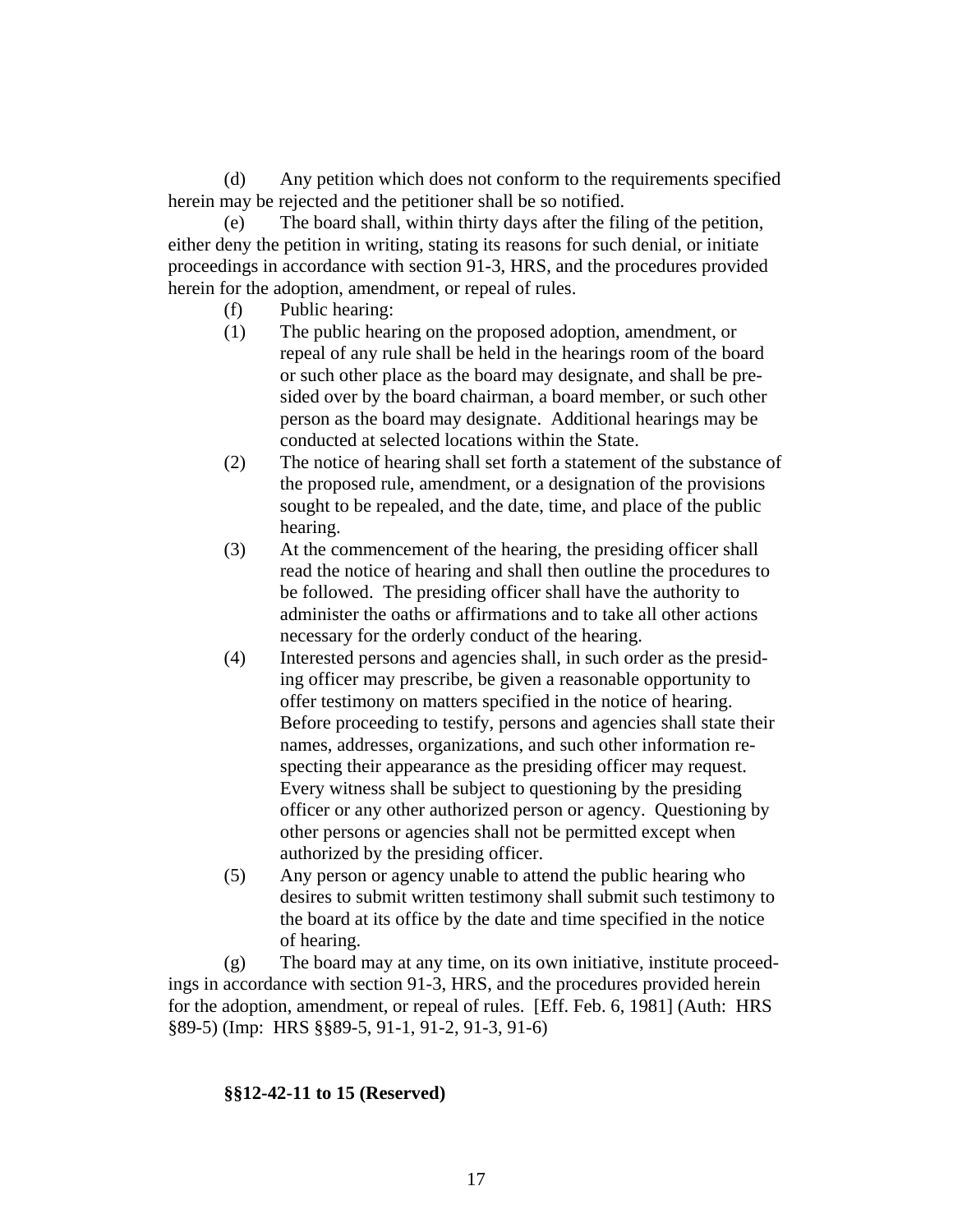## **SUBCHAPTER 2**

# **DETERMINATION OF OPTIONAL APPROPRIATE BARGAINING UNIT, SELECTION OF EXCLUSIVE BARGAINING REPRESENTATIVE, AND DECERTIFICATION PURSUANT TO SECTIONS 89-6 AND 89-7, HRS**

**§12-42-16 Scope.** This subchapter governs the general procedure relating to determination of an optional appropriate bargaining unit, to elections of an exclusive bargaining representative, and to decertification of an exclusive bargaining representative pursuant to sections 89-6 and 89-7, HRS. [Eff. Feb. 6, 1981] (Auth: HRS §89-5) (Imp: HRS §89-6, 89-7)

## **§12-42-17 Petition for determination of optional appropriate bargain-**

**ing unit.** (a) The following occupational groups are designated as optional appropriate bargaining units:

- (1) Registered professional nurses.
- (2) Nonprofessional hospital and institutional workers.
- (3) Firefighters.
- (4) Police officers.
- (5) Professional and scientific employees, other than registered professional nurses.

(b) A petition to determine an optional appropriate bargaining unit may be filed by an employee organization or anyone authorized to act in its behalf.

(c) The petition shall be prepared on a form furnished by the board. The original and five copies shall be signed and filed with the board.

- (d) The petition shall include the following:
- (1) The name, address, and affiliation, if any, of the petitioner, and the name and telephone number of its principal representative to be contacted.
- (2) The name and address of the public employer involved, and the name and telephone number of its principal representative to be contacted.
- (3) The approximate number of public employees employed by the public employer involved.
- (4) A description of the claimed optional appropriate bargaining unit, specifying inclusions and exclusions, as well as the approximate number of employees in the unit.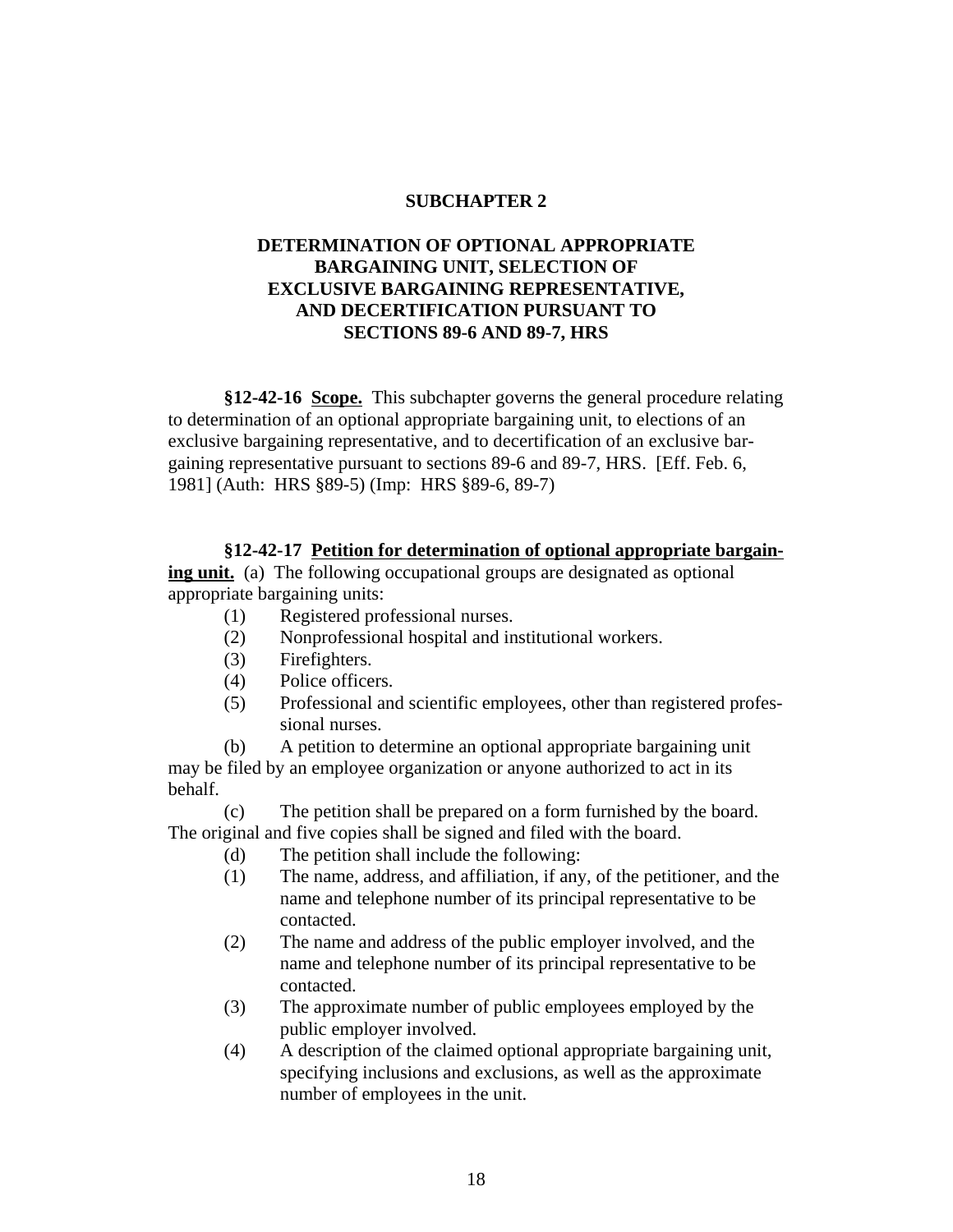(5) The name and address of any known employee organizations who claim to represent any of the public employees in the claimed optional appropriate bargaining unit.

(6) A clear and concise statement of any other relevant facts. [Eff. Feb. 6, 1981] (Auth: HRS §89-5) (Imp: HRS §§89-6, 89-7)

# **§12-42-18 Petition for selection of exclusive bargaining representa-**

**tive.** (a) A petition to select an exclusive bargaining representative of an appropriate bargaining or optional appropriate bargaining unit may be filed by an employee organization or anyone authorized to act in its behalf.

(b) The petition shall be prepared on a form furnished by the board. The original and five copies shall be signed and filed with the board.

- (c) The petition shall include the following:
- (1) The name, address, and affiliation, if any, of the petitioner, and the name and telephone number of its principal representative to be contacted.
- (2) The name and address of the public employer involved, and the name and telephone number of its principal representative to be contacted.
- (3) The approximate number of public employees employed by the public employer involved.
- (4) A description of the appropriate bargaining or optional appropriate bargaining unit, specifying inclusions and exclusions, as well as the approximate number of employees in the unit.
- (5) The name and address of any known employee organization who claims to represent any of the public employees in the claimed appropriate bargaining or optional appropriate bargaining unit.
- (6) A clear and concise statement of any other relevant facts. [Eff. Feb. 6, 1981] (Auth: HRS §89-5) (Imp: HRS §§89-6, 89-7)

**§12-42-19 Petition for decertification.** (a) A petition for decertification of an exclusive bargaining representative may be filed by any public employee, or representative authorized to act in the employee's behalf, alleging that the certified exclusive bargaining representative is no longer the majority representative of the employees in the appropriate bargaining or optional appropriate bargaining unit.

(b) The petition shall be prepared on a form furnished by the board. The original and five copies shall be signed and filed with the board.

- (c) The petition shall include the following:
- (1) The name, address, and affiliation, if any, of the petitioner, and the name and telephone number of its principal representative to be contacted.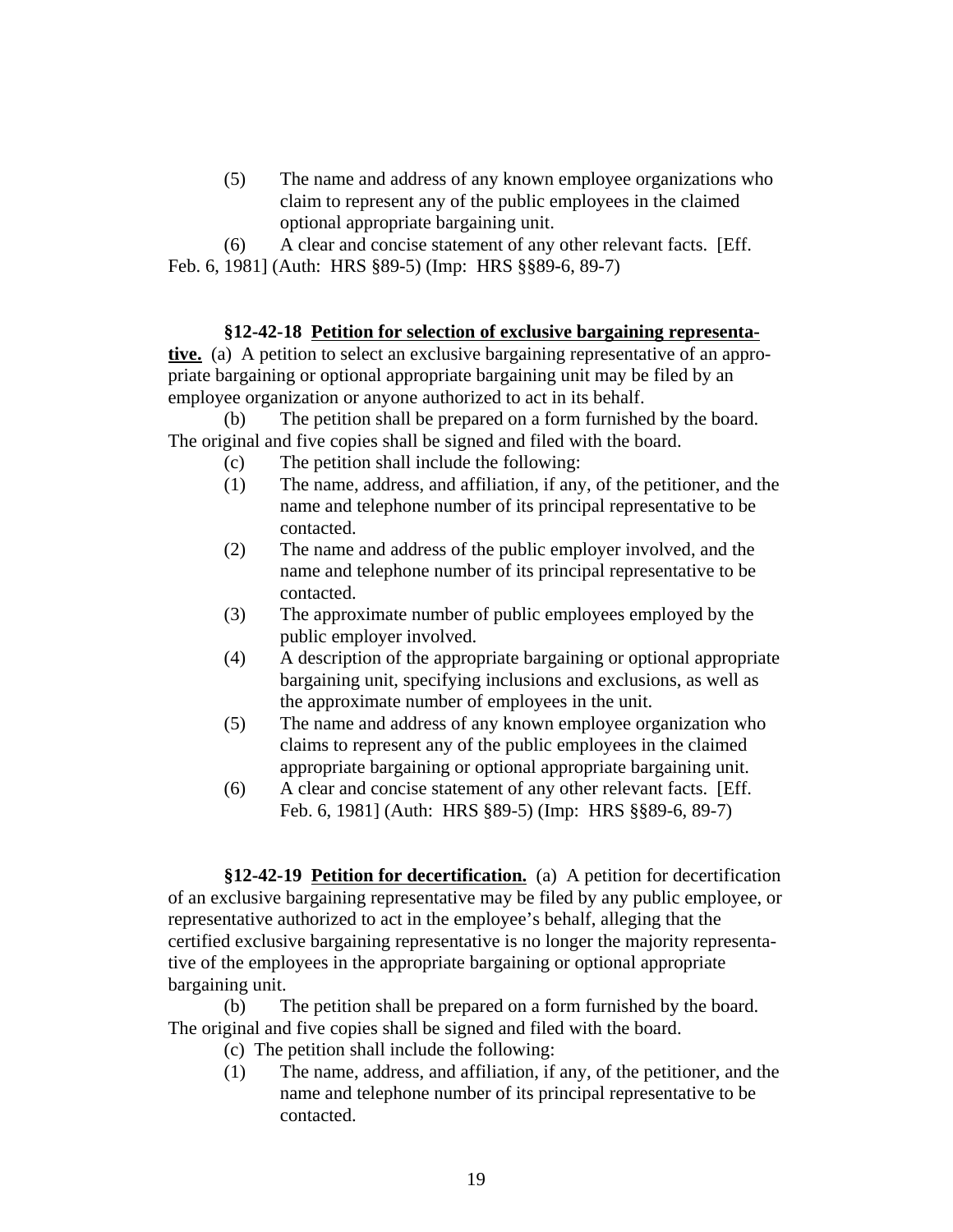- (2) The name and address of the exclusive bargaining representative in an appropriate bargaining or optional appropriate bargaining unit, and the expiration date of any collective bargaining agreement covering such employees.
- (3) The name and address of the public employer involved, and the name and telephone number of its principal representative to be contacted.
- (4) A description of the appropriate bargaining or optional appropriate bargaining unit and the approximate number of employees in the unit.
- (5) A statement that the exclusive bargaining representative no longer represents the majority of the employees in the appropriate bargaining unit.
- (6) A clear and concise statement of any other relevant facts. [Eff. Feb. 6, 1981] (Auth: HRS §89-5) (Imp: HRS §§89-6, 89-7)

# **§12-42-20 Petition for clarification or amendment of certification.**

(a) A petition for clarification of an appropriate bargaining or optional appropriate bargaining unit or amendment of certification may be filed by the exclusive bargaining representative or any public employer at any time.

(b) The petition shall be prepared on a form furnished by the board. The original and five copies shall be signed and filed with the board.

- (c) The petition shall include the following:
- (1) The name, address, and affiliation, if any, of the petitioner, and the name and telephone number of its principal representative to be contacted.
- (2) The name and address of the public employer involved, and the name and telephone number of its principal representative to be contacted.
- (3) A description of the appropriate bargaining or optional appropriate bargaining unit and the date of certification.
- (4) The proposed clarification or amendment.
- (5) A statement setting forth reasons why clarification or amendment is requested.
- (6) A clear and concise statement of any other relevant facts. [Eff. Feb. 6, 1981] (Auth: HRS §89-5) (Imp: HRS §§89-6, 89-7)

## **§12-42-21 Petition for inclusion or exclusion of supervisory employ-**

**ees.** (a) A petition for inclusion or exclusion of supervisory employees may be filed by any public employee or representative authorized to act in the employee's behalf.

(b) The petition shall be prepared on a form furnished by the board. The original and five copies shall be signed and filed with the board.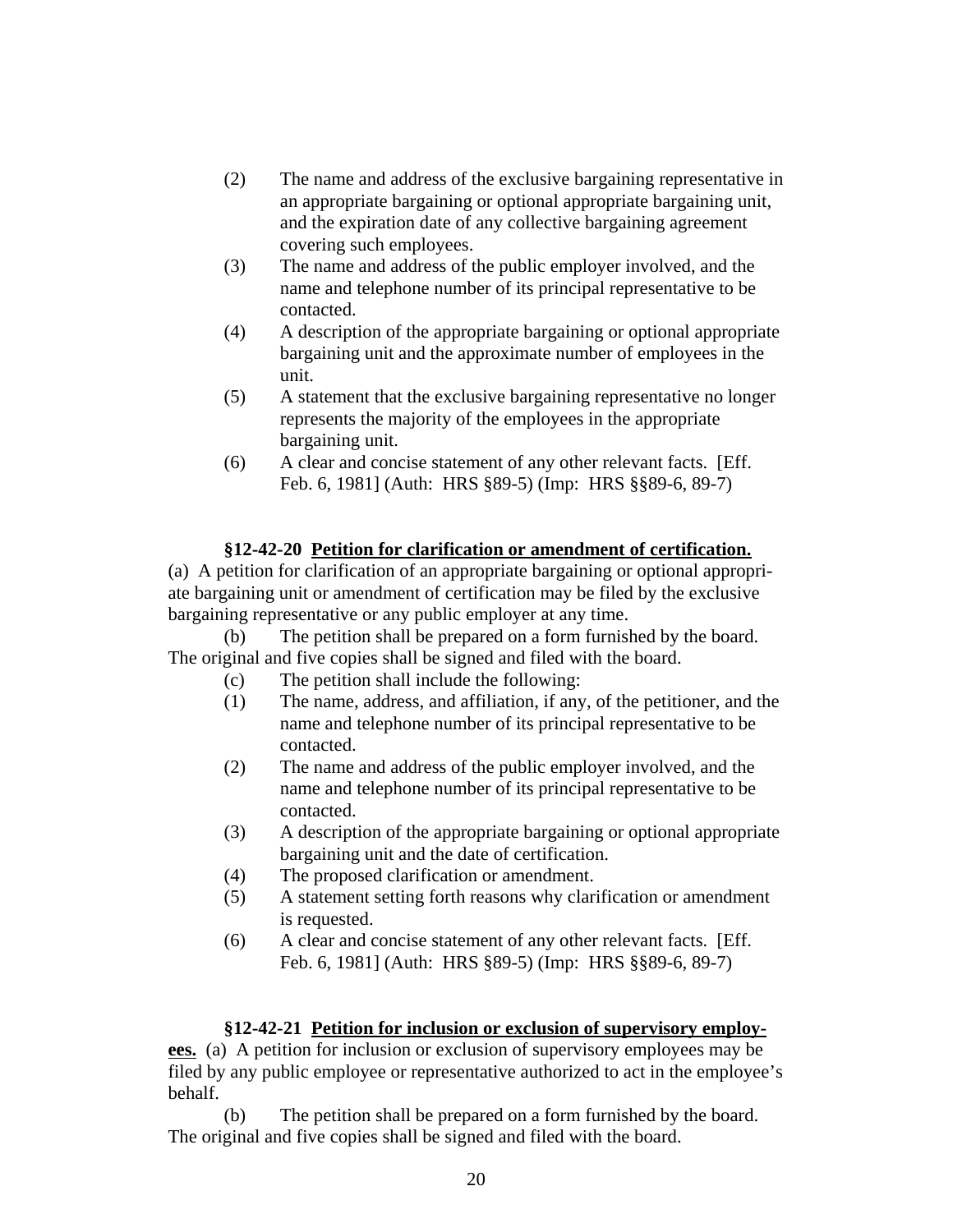- (c) The petition shall include the following:
- (1) The name, address, and affiliation, if any, of the petitioner, and the name and telephone number of its principal representative to be contacted.
- (2) The name and address of the exclusive bargaining representatives of the affected appropriate bargaining and optional appropriate bargaining unit, and the expiration dates of any collective bargaining agreements covering such units.
- (3) The name and address of the public employer involved, and the name and telephone number of its principal representative to be contacted.
- (4) A description of the affected appropriate bargaining and optional appropriate bargaining units, and the number of supervisory and nonsupervisory employees involved.
- (5) A clear and concise statement of any other relevant facts.

(d) The petition shall be supported by a showing of interest of at least thirty percent of the supervisory or at least thirty percent of the nonsupervisory employees, whichever group the petitioner represents. [Eff. Feb. 6, 1981] (Auth: HRS §89-5) (Imp: HRS §§89-6, 89-7)

# **§12-42-22 Filing of petition for determination of optional appropriate bargaining unit, selection of exclusive bargaining representative, or decertification.** (a) No valid determination; no valid election; no collective bargaining agreement:

- (1) A petition for determination of an optional appropriate bargaining unit, or petition for selection of an exclusive bargaining representative in an appropriate bargaining or optional appropriate bargaining unit, or petition for decertification may be filed at any time, provided there has been no valid determination or election within the preceding twelve months and, provided further, there is no collective bargaining agreement in current effect.
- (2) Showing of interest:
	- (A) A petition for determination, selection, or decertification shall be supported by a showing of interest of at least thirty percent of the employees in the claimed appropriate bargaining or optional appropriate bargaining unit.
	- (B) The showing of interest may be filed simultaneously with, or within forty-eight hours after, the filing of the petition.
- (3) A timely petition to intervene in a determination, selection, or decertification proceeding shall be supported by a showing of interest of at least ten percent of the employees in the appropriate bargaining or optional appropriate bargaining unit. The showing of interest may be filed simultaneously with, or within forty-eight hours after, the filing of the petition.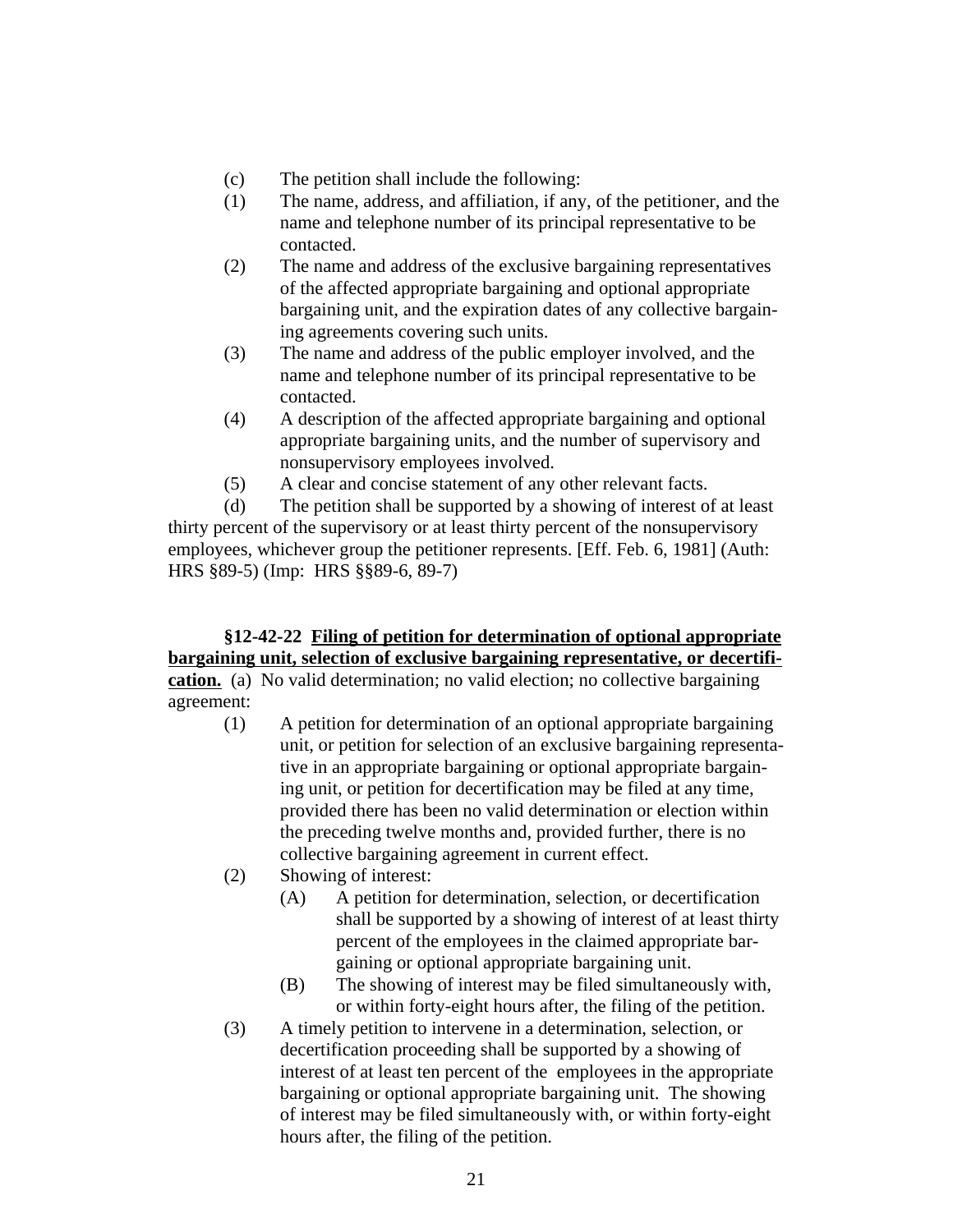(b) Valid determination; valid election; collective bargaining agree-

ment:

- (1) Where there has been a valid determination of an optional appropriate bargaining unit or election to select the exclusive bargaining representative in an appropriate bargaining or optional appropriate bargaining unit, the board shall not entertain a petition for determination, selection, or decertification until the expiration of twelve months after such determination or election.
- (2) Where there is a collective bargaining agreement in current effect, a petition for determination, selection, or decertification shall be filed not more than ninety nor less than sixty days prior to the expiration of the agreement.
- (3) Showing of interest:
	- (A) A petition for determination, selection, or decertification shall be supported by a showing of interest of at least thirty percent of the employees in the appropriate bargaining or optional appropriate bargaining unit.
	- (B) The showing of interest may be filed simultaneously with, or within forty-eight hours after, the filing of the petition.
- (4) A timely petition to intervene in a determination, selection, or decertification proceeding shall be supported by a showing of interest of at least ten percent of the employees in the appropriate bargaining or optional appropriate bargaining unit. The proof of showing of interest may be filed simultaneously with, or within forty-eight hours after, the filing of the petition.
- (5) An employee organization shall be regarded as satisfying the showing of interest requirement as an intervenor if it is the exclusive bargaining representative, or if it is the party to a currently effective or recently expired collective bargaining agreement covering the employees in such petitioned bargaining unit. [Eff. Feb. 6, 1981] (Auth: HRS §89-5) (Imp: HRS §§89-6, 89-7)

**§12-42-23 Evidence of showing of interest.** (a) In determining whether the evidence submitted to establish a showing of interest is sufficient, the board shall accept evidence of dues check-offs which have not been revoked, evidence of membership, authorization cards, or petitions which were signed within six months of the filing of the petition with the board, or a combination of these.

(b) The determination of the sufficiency of showing of interest is a ministerial act and shall not be reviewed by the board.

(c) The evidence of showing of interest shall not be furnished to any of the parties. [Eff. Feb. 6, 1981] (Auth: HRS §89-5) (Imp: HRS §§89-6, 89-7)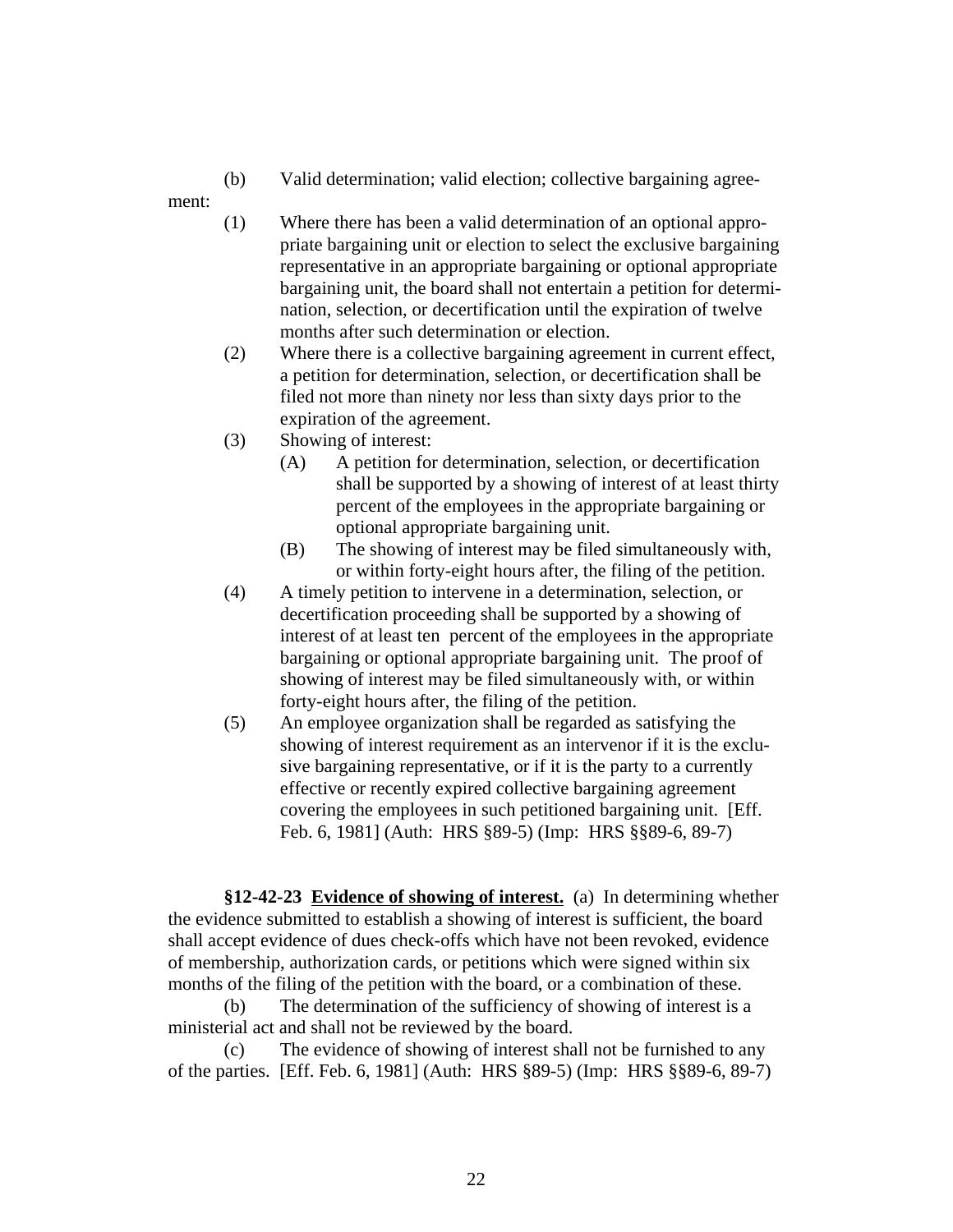**§12-42-24 Withdrawal of petitions.** Any petition may be withdrawn with the consent of the board under such conditions as the board may impose to effectuate the policies of chapter 89, HRS. Whenever the board approves withdrawal of any petition, the case shall be closed. [Eff. Feb. 6, 1981] (Auth: HRS §89-5) (Imp: HRS §§89-6, 89-7)

**§12-42-25 Notice of pending petitions.** Upon the filing of a petition under this subchapter, notice thereof, including the date when such petition was filed, the name and address of the petitioner, the name and address of the public employer involved, and the appropriate bargaining or optional appropriate bargaining unit shall be posted by the chairman on a public docket to be maintained by the board at its office. [Eff. Feb. 6, 1981] (Auth: HRS §89-5) (Imp: HRS §§89-6, 89-7)

**§12-42-26 Investigation.** (a) After the filing of a petition, the board may conduct an investigation.

- (b) The purpose of the investigation shall be to resolve the following:
- (1) Whether the showing of interest requirement under this subchapter has been satisfied.
- (2) Whether more than one employee organization seeks to represent the employees in the appropriate bargaining or optional appropriate bargaining unit.
- (3) Whether there is agreement among the parties as to the composition of the appropriate bargaining or optional appropriate bargaining unit.
- (4) Whether the parties desire to enter into a stipulation for a consent election. [Eff. Feb. 6, 1981] (Auth: HRS §89-5) (Imp: HRS §§89-6, 89-7)

**§12-42-27 Stipulation for consent election.** (a) The stipulation for consent agreement shall be prepared and signed by the parties, subject to the approval of the board.

(b) The parties to the stipulation for a consent election shall be the public employer, the petitioner, and any intervenor. [Eff. Feb. 6, 1981] (Auth: HRS §89-5) (Imp: HRS §§89-6, 89-7)

**§12-42-28 List of eligible voters.** Upon request from the board, the public employer shall submit to the board a list of names and addresses of all employees in the appropriate bargaining or optional appropriate bargaining unit who are eligible to vote, not less than ten days before the scheduled date of election. [Eff. Feb. 6, 1981] (Auth: HRS §89-5) (Imp: HRS §§89-6, 89-7)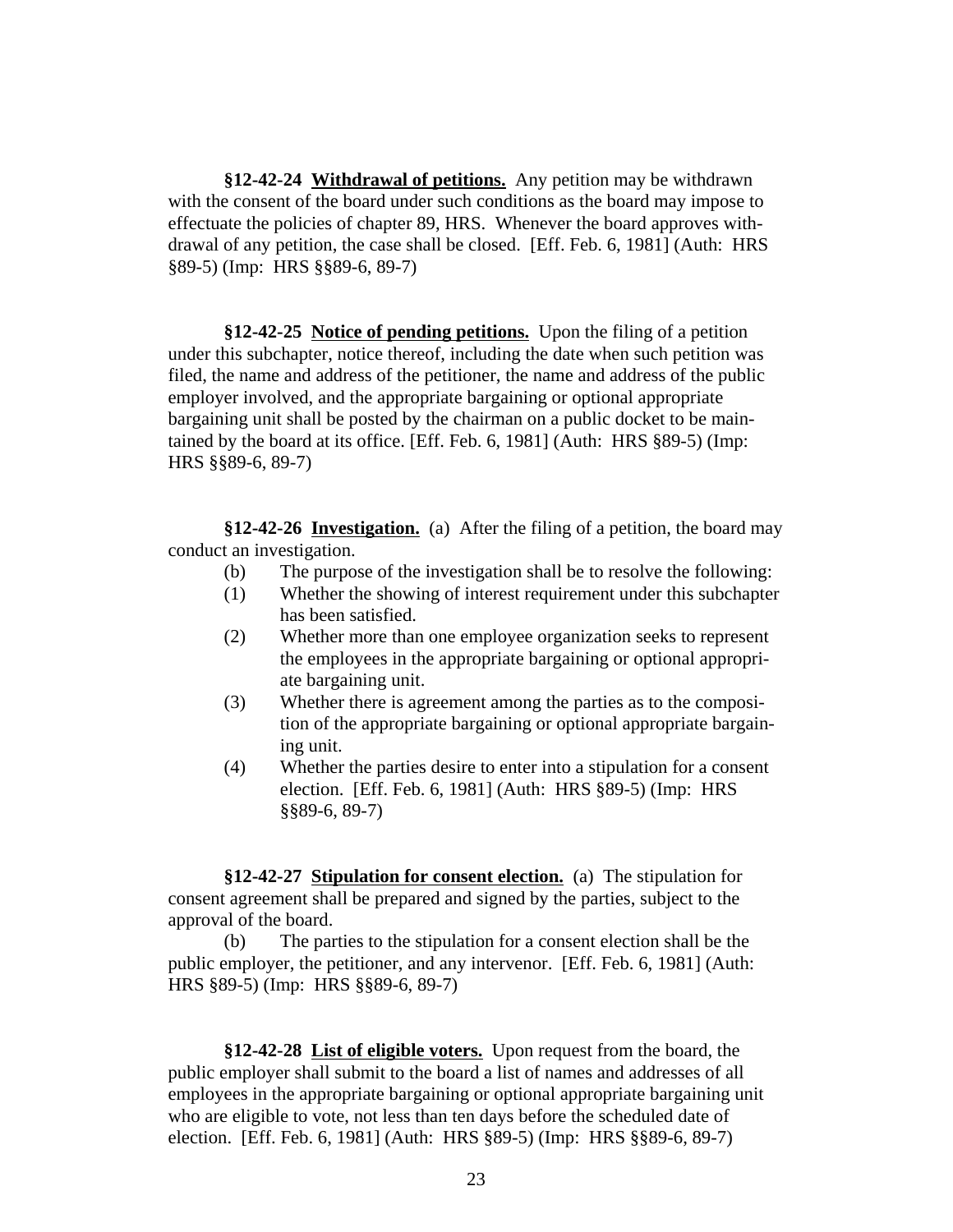**§12-42-29 Notice of hearing.** (a) If it appears to the board after investigation that a hearing is warranted, the board shall issue written notice of hearing upon the parties. The initial notice of hearing shall be served personally or by registered or certified mail with return receipt requested.

(b) The notice shall include a statement of the date, time, place and nature of hearing, and such other information in accordance with section 91-9, HRS.

(c) The hearing shall be held not less than ten nor more than twenty days after service of such notice of hearing, except by agreement of the parties in extraordinary circumstances as determined by the board.

(d) A notice of hearing may be withdrawn or amended. [Eff. Feb. 6, 1981] (Auth: HRS §89-5) (Imp: HRS §§89-6, 89-7, 91-1, 91-9.5)

**§12-42-30 Prehearing conference.** At least five days prior to the scheduled date for hearing under section 12-42-30 or section 12-42-33, the board may hold a prehearing conference for the purpose of arriving at a settlement or clarification of the issues and, to the extent possible, an agreement on facts, matters, or procedures as may facilitate and expedite the hearing or adjudication of the issues. [Eff. Feb. 6, 1981] (Auth: HRS §89-5) (Imp: HRS §§89-6, 89-7)

**§12-42-31 Hearing.** Except as otherwise provided in this subchapter, the procedure for hearing on determination of an optional appropriate bargaining unit, selection of an exclusive bargaining representative, or decertification shall be governed by the provisions of subchapter 1. [Eff. Feb. 6, 1981] (Auth: HRS §89-5) (Imp: HRS §§89-6, 89-7)

**§12-42-32 Notice of election.** (a) The public employer shall post notices of election, on forms furnished by the board, where notices are normally posted affecting all employees in the appropriate bargaining or optional appropriate bargaining unit not less than seven days before the scheduled date of election.

(b) The public employer shall certify to the board that the notices of election have been posted where notices are normally posted.

(c) The reproduction of any document purporting to be a copy of the board's official ballot, other than one completely unaltered in form and content and clearly marked "Sample" on its face, which suggests either directly or indirectly to public employees that the board endorses a particular choice, may constitute grounds for setting aside an election upon objections properly filed. [Eff. Feb. 6, 1981] (Auth: HRS §89-5) (Imp: HRS §§89-6, 89-7)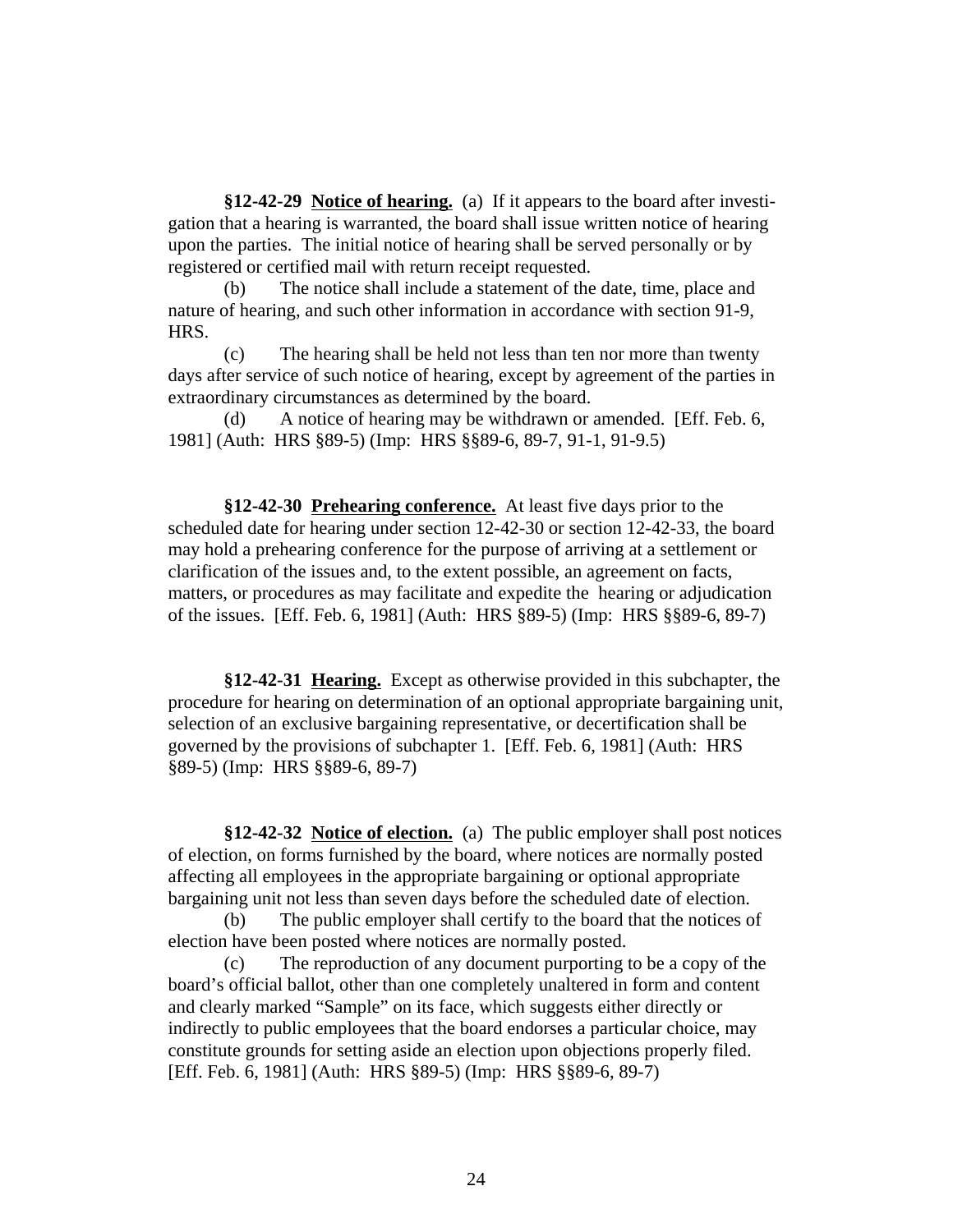**§12-42-33 Election procedure.** (a) All elections shall be by secret ballot.

- (b) Ballot:
- (1) Any employee organization may upon motion and with the approval of the board have its name removed from the ballot, provided the motion is filed with seven days after the signing of the stipulation for a consent election.
- (2) In a decertification proceeding the exclusive bargaining representative may not have its name removed without giving due notice in writing to the board and all parties disclaiming any representation interest among the employees in the appropriate bargaining or optional appropriate bargaining unit.
- (c) Any party may be represented at the polling places by observers selected in accordance with such conditions as the board may prescribe.
- (d) Challenges:
- (1) Any authorized observer or the board's agent may challenge, for good cause, the eligibility of any person to participate in the election.
- (2) The ballots of such challenged persons shall be impounded.
- (3) If the challenged ballots are insufficient in number to affect the results of the election, the challenged ballots shall not be counted.
- (4) If the challenged ballots are sufficient in number to affect the result of the election, the board shall conduct an investigation and shall, if appropriate, conduct a hearing.

(e) Objections to the conduct of the election or conduct affecting the results of the election:

- (1) Within five days after the tally of ballots has been furnished, any party may file with the board an original and five copies of a statement of objections to the conduct of the election or conduct affecting the results of the election. Such statement shall be timely filed whether or not challenged ballots, if any, are sufficient in number to affect the results of the election.
- (2) The objecting party shall serve copies of the statement of objections forthwith upon all parties and proof of service thereof shall be filed with the board.
- (3) Upon the filing of a statement of objections to the conduct of the election or conduct affecting the results of the election, the board shall conduct an investigation and shall, if appropriate, conduct a hearing.

(f) An answer may be filed within five days after service of the statement of objections. The answer shall contain a brief statement of facts refuting the objections. One copy of the answer shall be served on each party, and the original and five copies with proof of service upon all parties shall be filed with the board.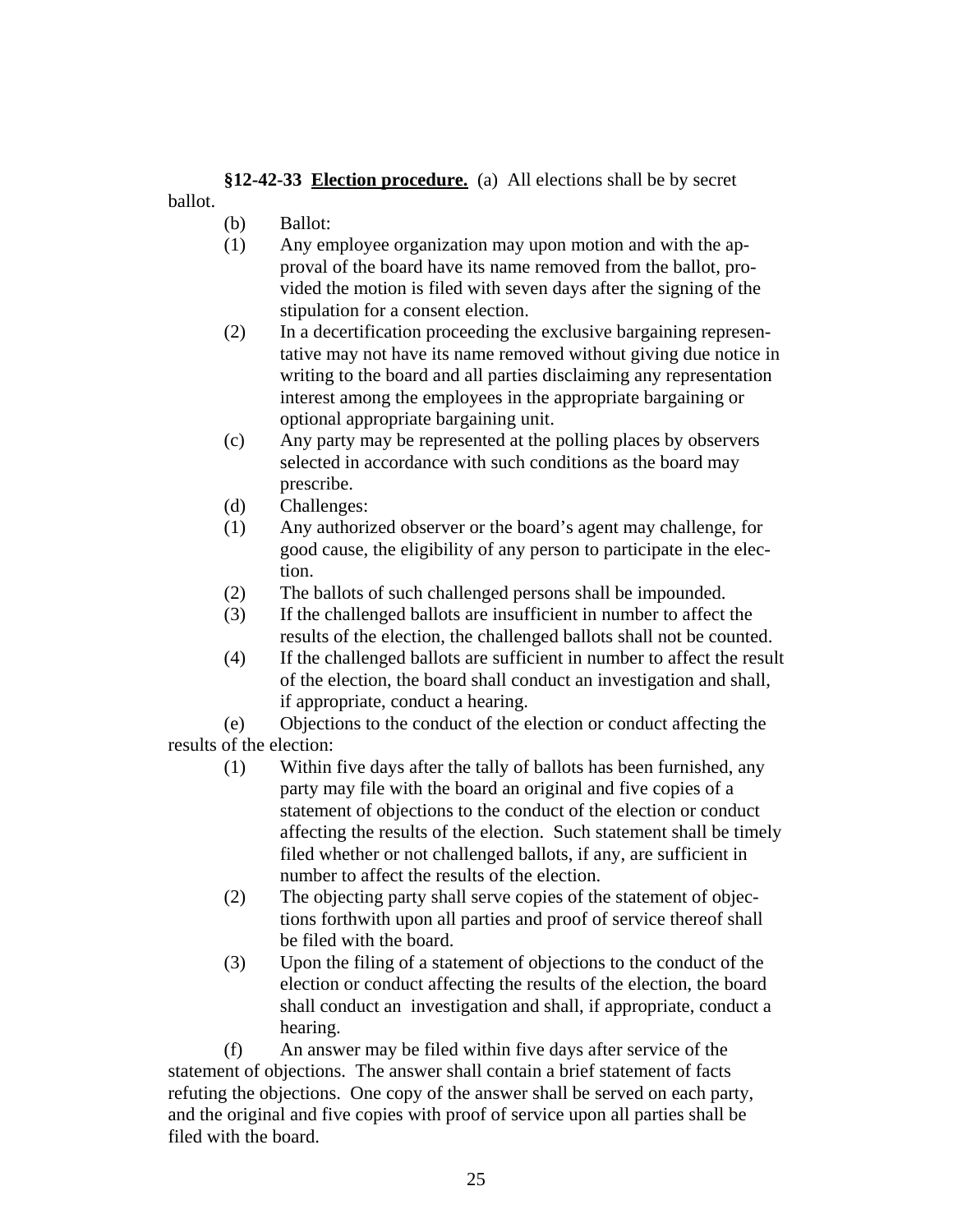- (g) Run-off election:
- (1) The board shall conduct a run-off election when an election in which the ballot provides for not less than three choices (i.e., at least two employee organizations and "no representation") results in no choice receiving a majority of the valid ballots cast, or where the ballot provided for a choice between two representatives and the number of valid ballots cast for the two choices are equal in number, and no objections are filed.
- (2) The ballot in the run-off election shall provide for a selection between the two choices receiving the largest number of valid ballots cast.
- (3) The board may, in its discretion, maintain the same eligibility date or establish a new eligibility date. [Eff. Feb. 6, 1981] (Auth: HRS §89-5) (Imp: HRS §§89-6, 89-7)

**§12-42-34 Hearing on challenges or objections.** (a) Except as otherwise provided in this subchapter, the procedure for hearing on challenges or objections shall be governed by the provisions of subchapter 1.

(b) The board shall serve written notice of hearing on all parties personally or by registered or certified mail with return receipt requested. The notice shall include a statement of the date, time, place and nature of hearing, and other information in accordance with section 91-9, HRS.

(c) The hearing shall be held not less than ten nor more than twenty days after service of the notice of hearing. [Eff. Feb. 6, 1981] (Auth: HRS §89- 5) (Imp: §§89-6, 89-7, 91-9, 91-9.5)

**§12-42-35 Certification of new election.** (a) If the board overrules a challenge, the challenged ballots shall be opened and counted and the board shall issue a revised tally of votes and forthwith issue a certification of the results of the election and a certification of exclusive bargaining representative.

(b) If the board overrules the objections to the conduct of the election or conduct affecting the results of the election, the board shall forthwith issue a certification of the results of the election and a certification of exclusive bargaining representative.

(c) If the board sustains the challenge of objections, the board shall direct a new election to be held at such time and under such conditions as it deems appropriate. [Eff. Feb. 6, 1981] (Auth: HRS §89-5) (Imp: HRS §§89-6, 89-7)

**§12-42-36 Conclusive determination.** Decisions and orders of the board relating to determinations on any controversy concerning the eligibility of an employee to vote or concerning the designated dates, times, and places for the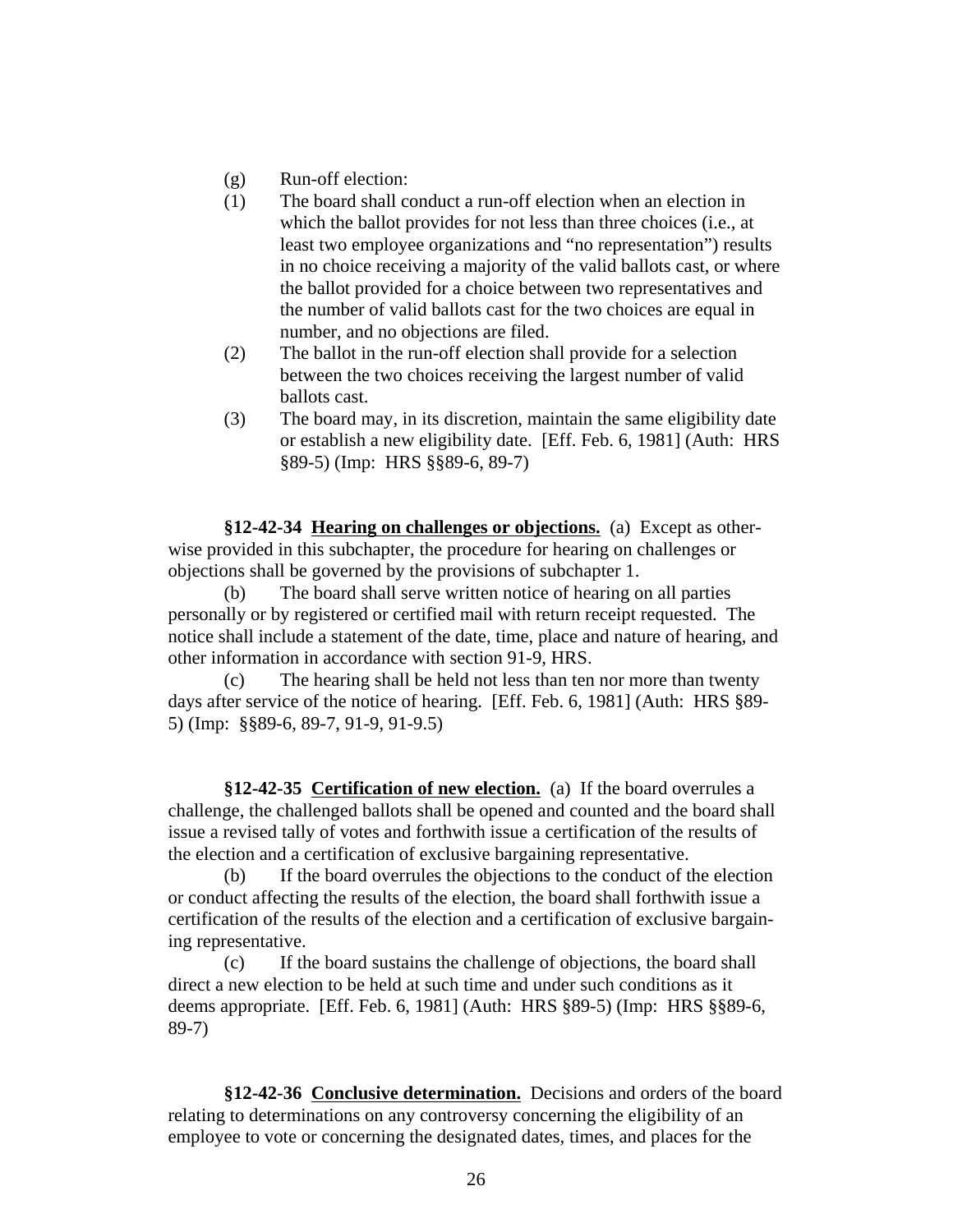election shall be conclusive. [Eff. Feb. 6, 1981] (Auth: HRS §89-5) (Imp: HRS §§89-6, 89-7)

#### **§§12-42-37 to 40 (Reserved)**

#### **SUBCHAPTER 3**

# **PROHIBITED PRACTICES PURSUANT TO SECTIONS 89-13 AND 89-14, HRS**

**§12-42-41 Scope.** This subchapter governs the general procedure relating to prohibited practices pursuant to sections 89-13 and 89-14, HRS. [Eff. Feb. 6, 1981] (Auth: HRS §89-5) (Imp: HRS §§89-13, 89-14)

**§12-42-42 Complaint.** (a) A complaint that any public employer, public employee, or employee organization has engaged in any prohibited practice, pursuant to section 89-13, HRS, may be filed by a public employee, employee organization, public employer, or any party in interest or their representatives within ninety days of the alleged violation.

(b) A prohibited practice complaint shall be prepared on a form furnished by the board. The original and five copies shall be filed with the board, and the board shall serve a copy of the complaint upon the person charged.

(c) If the board has reasonable cause to believe that the employee is a member of or is represented by an employee organization, then service upon an officer of the employee organization shall be deemed to be service upon the employee.

(d) Any other person claiming interest in the dispute or controversy, as a public employer, public employee, employee organization, or any party in interest may be made a party upon proof of interest.

(e) The board may bring in additional parties by service of a copy of the complaint.

(f) Only one complaint shall issue against a party with respect to a single controversy. [Eff. Feb. 6, 1981] (Auth: HRS §89-5) (Imp: HRS §§89-13, 89-14)

**§12-42-43 Amendment.** Any complaint may be amended in the discretion of the board at any time prior to the issuance of a final order thereon. [Eff. Feb. 6, 1981] (Auth: HRS §89-5) (Imp: HRS §§89-13, 89-14)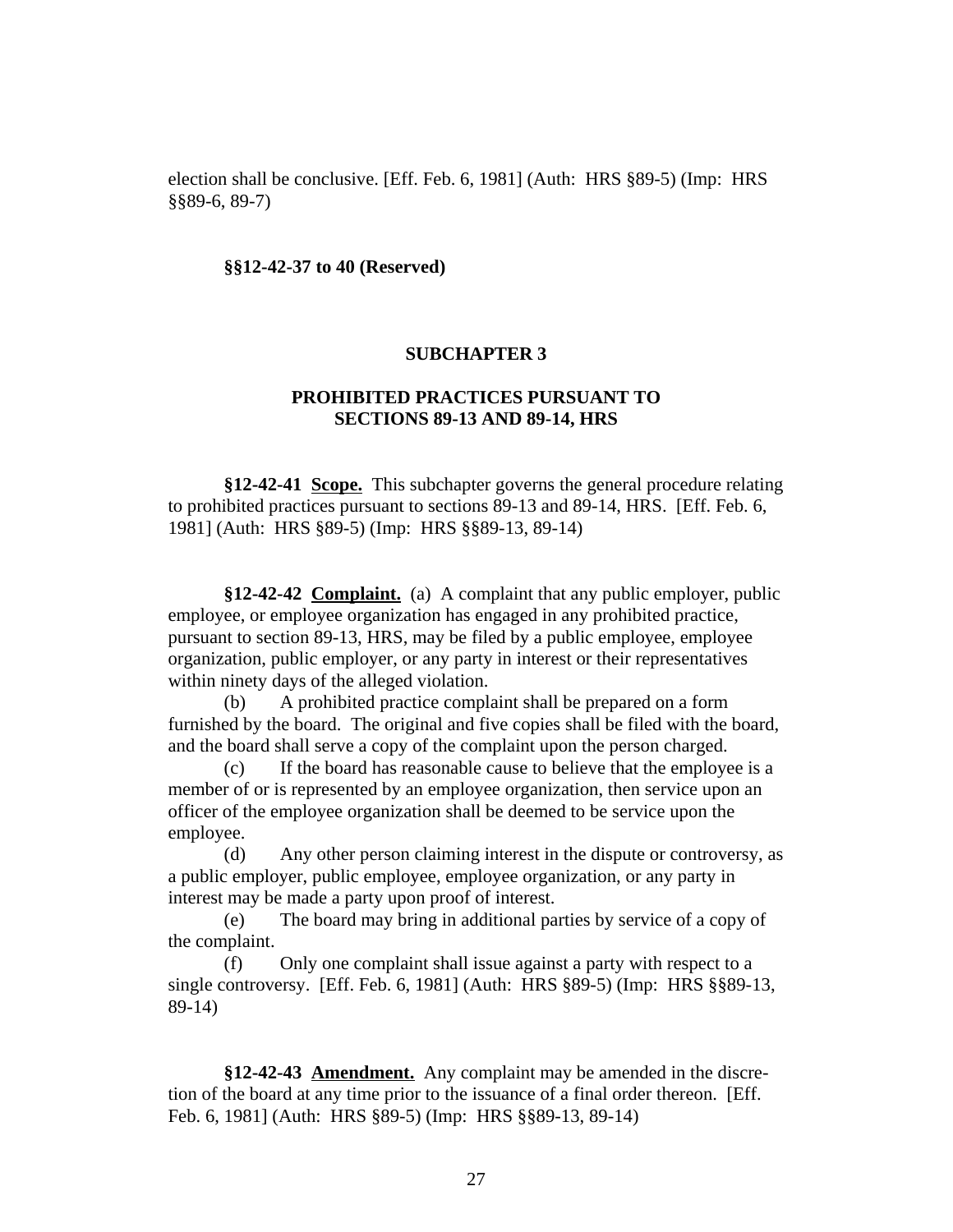**§12-42-44 Withdrawal.** Any complaint may be withdrawn at any time prior to the issuance of a final order thereon, upon motion and with the consent of the board. Whenever the board approves withdrawal of such complaint, the case shall be closed. [Eff. Feb. 6, 1981] (Auth: HRS §89-5) (Imp: HRS §§89-13, 89- 14)

**§12-42-45 Answer.** (a) A respondent shall file a written answer to the complaint within ten days after service of the complaint. One copy of the answer shall be served on each party, and the original and five copies, with certificate of service on all parties, shall be filed with the board.

(b) If the charge is believed by a respondent to be so vague and indefinite that the respondent cannot reasonably be required to frame an answer thereto, such respondent may, within five days after service of the complaint, file with the board a motion for particularization of the complaint, requesting that the complainant file a statement supplying specific information. If the board grants such motion, the complainant shall file with the board the original and five copies of the requested particularization, with certificate of service on all parties, within five days after service of the board's granting order, unless the board directs otherwise. If the complainant fails to timely file and serve the particularization, the board shall dismiss the complaint. Within five days after the service of the complainant's particularization, the respondent shall file with the board the original and five copies of the answer, with certificate of service on all parties, unless the board directs otherwise.

- (c) The answer shall contain the following:
- (1) A specific admission, denial, or explanation of each allegation of the complaint, or, if respondent is without knowledge thereof, such respondent shall so state and such statement shall constitute a denial. Admissions or denials may be made to all or part of the allegation, but shall fairly meet the substance of the allegation.
- (2) A specific detailed statement of any affirmative defense.
- (3) A clear and concise statement of the facts and matters of law relied upon constituting the grounds of defense.

(d) In extraordinary circumstances as determined by the board, the board may extend the time within which the answer shall be filed.

(e) All allegations of new matters in the answer shall be deemed denied without the necessity of a reply.

(f) The board may permit the respondent to amend the answer for good cause shown at any time before or during the hearing.

(g) If the respondent fails to file an answer, such failure shall constitute an admission of the material facts alleged in the complaint and a waiver of hearing. [Eff. Feb. 6, 1981] (Auth: HRS §89-5) (Imp: HRS §§89-13, 89-14)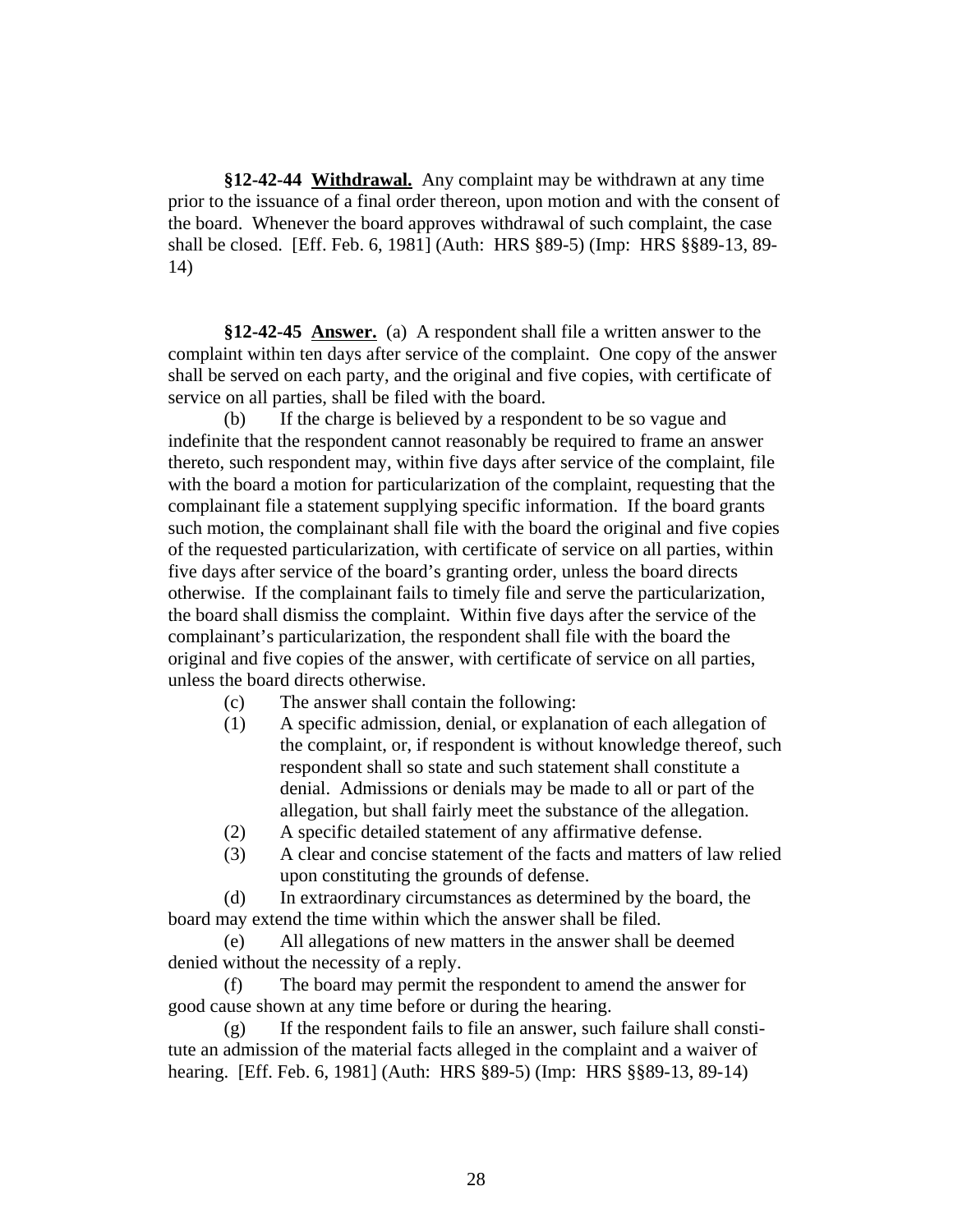**§12-42-46 Notice of hearing.** (a) The board shall issue written notice of hearing upon the parties. The initial notice of hearing shall be served personally or by registered or certified mail with return receipt requested. The notice shall include a statement of the date, time, place and nature of hearing, and such other information in accordance with section 91-9, HRS.

(b) The hearing shall be held not less than ten nor more than forty days after the filing of the complaint or amendment thereof. [Eff. Feb. 6, 1981] (Auth: HRS §89-5) (Imp: HRS §§89-13, 89-14, 91-9, 91-9.5)

**§12-42-47 Prehearing conference.** At least five days prior to the scheduled date for hearing, the board may hold a prehearing conference for the purpose of arriving at a settlement or clarification of the issues and, to the extent possible, an agreement on facts, matters, or procedures as may facilitate and expedite the hearing or adjudication of the issues. [Eff. Feb. 6, 1981] (Auth: HRS §89-5)(Imp: HRS §§89-13, 89-14)

**§12-42-48 Interlocutory order.** Pending the final determination of the controversy the board may, after hearing, make interlocutory orders which may be enforced in the same manner as final orders. [Eff. Feb. 6, 1981] (Auth: HRS §89-5) (Imp: HRS §§89-13, 89-14, 377-9)

**§12-42-49 Hearing.** (a) Except as otherwise provided in this subchapter, and insofar as it is not inconsistent with section 377-9, HRS, the procedure for hearing on prohibited practices shall be governed by the provisions of subchapter 1.

(b) Where the respondent desires to waive hearing on the allegations set forth in the complaint and not to contest the proceeding, the answer may consist of a statement that respondent refrains from contesting the proceeding and consents that the board may make, enter and serve upon respondent an order to cease and desist.

(c) No person shall be excused from attending and testifying or from producing books, records, correspondence, documents, or other evidence in obedience to a subpoena issued by the board on the ground that the testimony or evidence required may tend to incriminate such person or subject such person to penalty or forfeiture under the law of the State, but such person shall not be prosecuted or subjected to any penalty or forfeiture for or on account of any transaction, matter or thing concerning which such person may testify or produce evidence, documentary or otherwise, in such proceedings. Such person so testifying shall not be exempt, however, from prosecution and punishment for perjury committed in so testifying. [Eff. Feb. 6, 1981] (Auth: HRS §89-5) (Imp: HRS §§89-13, 89-14, 377-9)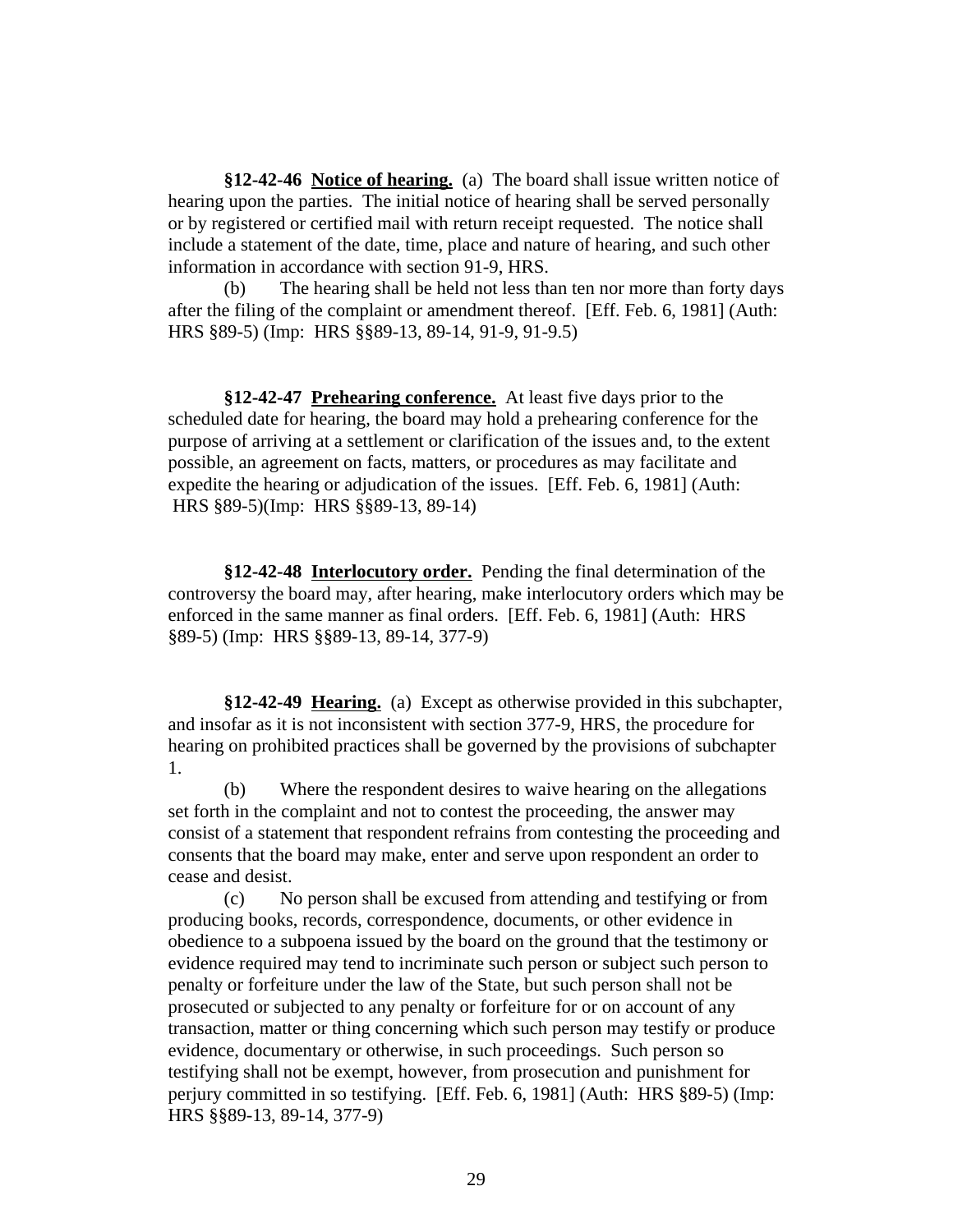**§12-42-50 Decision and order.** The board shall prepare a decision setting forth findings of fact, conclusions of law, and order dismissing or sustaining the complaint, in whole or in part. The board may require the respondent to do any or all of the following: to cease and desist from the prohibited practice found to have been committed; to suspend the respondent's rights, immunities, privileges, or remedies granted or afforded by chapter 89, HRS, for not more than one year; or to require the respondent to take such affirmative action as will effectuate the purpose of chapter 89, HRS, including reinstatement of an employee with or without pay as may be deemed proper. The order may further require the respondent to make reports from time to time showing the extent of compliance. [Eff. Feb. 6, 1981] (Auth: HRS §89-5) (Imp: HRS §§89-13, 89-14, 91-12, 377-9)

**§12-42-51 Enforcement of order.** If any party fails or neglects to obey an order of the board while the same is in effect the board may petition the circuit judge of the judicial circuit wherein such party resides or usually transacts business for the enforcement of the order and for appropriate temporary relief or restraining order, and shall certify the file in the court the record in the proceedings, including all documents and papers on file in the matter, the pleadings and testimony upon which the order was entered, and the decision and order of the board. Upon such filing the board shall cause notice thereof to be served upon the party by mailing a copy to the party's last known post office address, and thereupon the judge shall have jurisdiction in the premises. [Eff. Feb. 6, 1981] (Auth: HRS §89-5) (Imp: HRS §§89-13, 89-14, 377-9)

#### **§§12-42-52 to 55 (Reserved)**

## **SUBCHAPTER 4**

# **RESOLUTION OF DISPUTES, GRIEVANCES, AND IMPASSES PURSUANT TO SECTION 89-11, HRS**

**§12-42-56 Scope.** This subchapter governs the general procedure relating to mediation, fact-finding, and arbitration in labor disputes pursuant to section 89- 11, HRS. [Eff. Feb. 6, 1981] (Auth: HRS §89-5) (Imp: HRS §89-11)

**§12-42-57 Policy.** It is the policy of the board to encourage parties to any labor dispute to voluntarily settle their differences. However, if the parties are unable to resolve their differences, the board shall assist the parties in resolving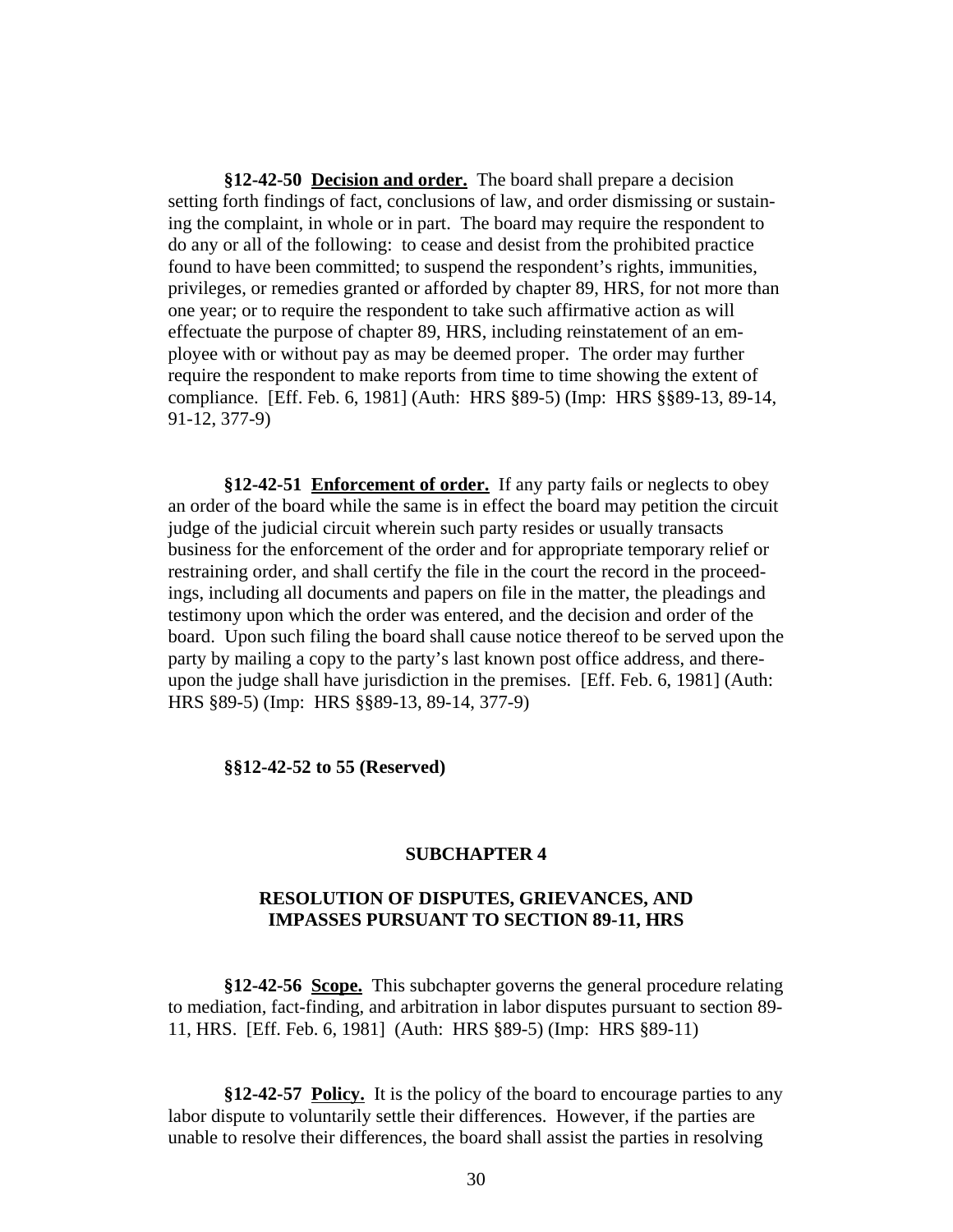any labor dispute through mediation, fact-finding, or arbitration to promote cooperative relations between government and its employees and to protect the public by assuring effective and orderly operations of government. [Eff. Feb. 6, 1981] (Auth: HRS §89-5) (Imp: HRS §§89-1, 89-11)

**§12-42-58 Register of mediators.** (a) Any person, broadly representative of the public, who has been selected by the board for listing on a register of mediators may act as a mediator.

(b) The public employers and employee organizations may, from time to time, submit in writing the names of proposed mediators to the board.

(c) The parties to a labor dispute may mutually agree and jointly request the board to petition the Federal Mediation and Conciliation Service for mediation assistance. [Eff. Feb. 6, 1981] (Auth: HRS §89-5) (Imp: HRS §89-11)

**§12-42-59 Register of fact-finders.** (a) Any person, broadly representative of the public, who has been selected by the board for listing on a register of fact-finders may act as a fact-finder.

(b) The public employers and employee organizations may, from time to time, submit in writing the names of proposed fact-finders to the board. [Eff. Feb. 6, 1981] (Auth: HRS §89-5) (Imp: HRS §89-11)

**§12-42-60 Register of arbitrators.** (a) Any person, broadly representative of the public, who has been selected by the board for listing on a register of arbitrators may act as an arbitrator.

(b) The public employers and employee organizations may, from time to time, submit in writing the names of proposed arbitrators to the board. [Eff. Feb. 6, 1981] (Auth: HRS §89-5) (Imp: HRS §89-11)

**§12-42-61 Notice of impasse.** (a) In the event a public employer and an exclusive bargaining representative have failed to reach an agreement after good faith negotiations, the public employer or exclusive bargaining representative may file with the board the original and five copies of a notice of impasse, with proof of service upon all parties.

- (b) The notice of impasse shall contain the following:
- (1) The name and address of the public employer who is a party to the negotiations, and the name and telephone number of its principal representative to be contacted.
- (2) The name and address of the exclusive bargaining representative, and the name and telephone number of its principal representative to be contacted.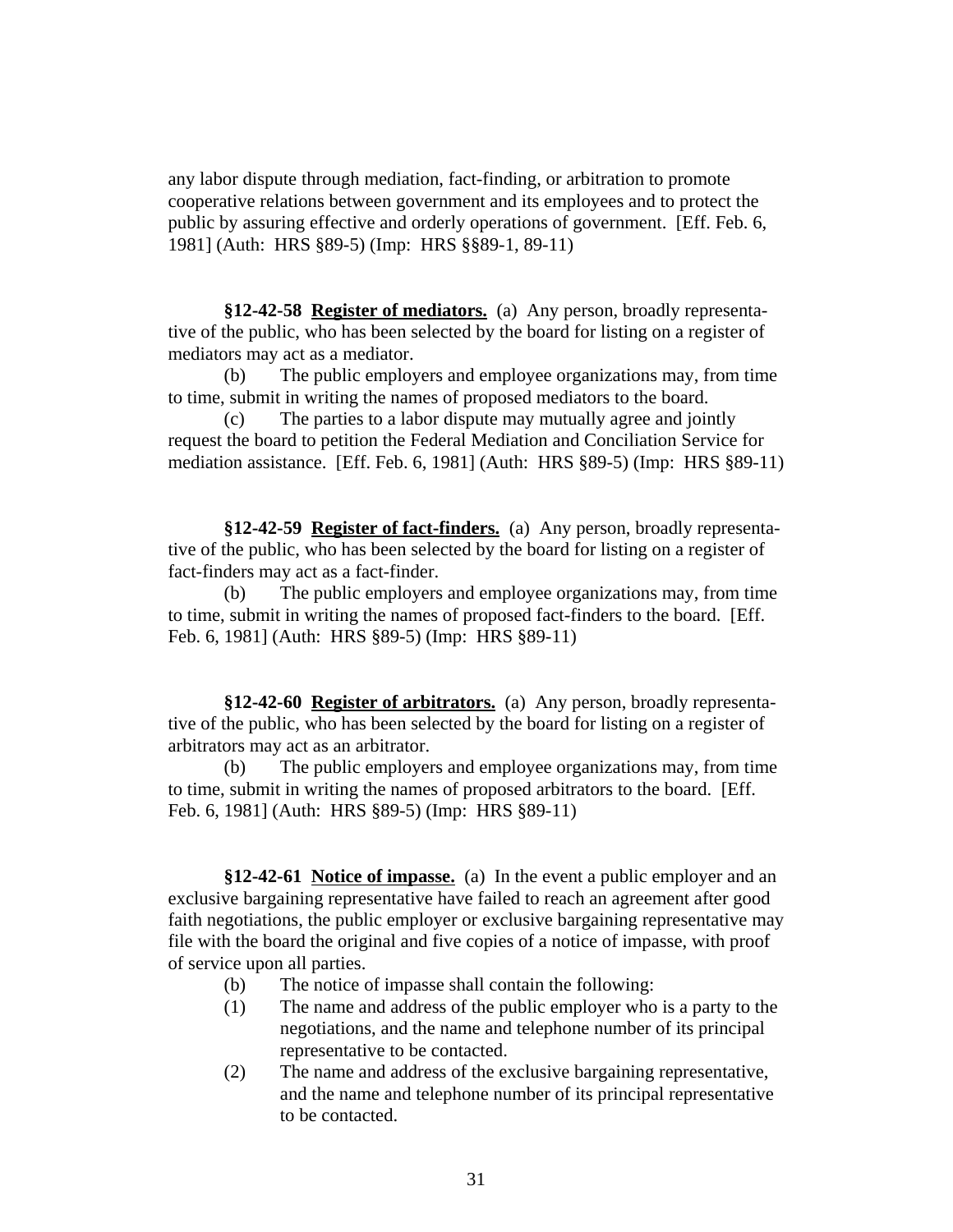- (3) A description of the appropriate bargaining or optional appropriate bargaining unit and the approximate number of employees in the unit.
- (4) The dates and duration of negotiation sessions.
- (5) The termination date of the current agreement, if any.
- (6) Whether the request is a joint request.
- (7) A clear and concise statement of each issue on which an impasse has been reached, together with an affidavit as to the good faith of the statement and the contents therein.
- (8) A clear and concise statement of any other relevant facts.

(c) The board on its own motion may determine that an impasse exists on any matter in a dispute. If the board determines on its own motion that an impasse exists, it may render assistance by notifying the parties to the dispute of its intent. [Eff. Feb. 6, 1981] (Auth: HRS §89-5) (Imp: HRS §89-11)

**§12-42-62 Investigation of impasse.** (a) The board may conduct an investigation upon the filing of a notice of impasse. The purpose of the investigation shall be to determine that:

- (1) Mediation is not being resorted to prematurely.
- (2) The parties have been unable to reach agreement after good faith negotiations.
- (3) An impasse does in fact exist concerning the terms and conditions of employment of employees in the appropriate bargaining or optional appropriate bargaining unit.

(b) If the board conducts an investigation by hearing, the hearing shall be held not later than five days after service of the board's notice of hearing on all parties personally or by registered or certified mail with return receipt requested. The notice shall include a statement of the date, time, place and nature of the hearing, and such other information in accordance with section 91-9, HRS. [Eff. Feb. 6, 1981] (Auth: HRS §89-5) (Imp: HRS §89-11)

**§12-42-63 Appointment of mediator.** If the board finds that an impasse exists, it shall appoint a mediator within three days after the date of the impasse, which shall be deemed to be the day on which a notice of impasse is received or the day a determination is made that an impasse exists. [Eff. Feb. 6, 1981] (Auth: HRS §89-5) (Imp: HRS §89-11)

**§12-42-64 Duties of mediator.** (a) The mediator shall perform mediation duties under the guidance of the board to whom the mediator shall report.

(b) The mediator's function shall be to assist the parties in arriving at a voluntary agreement.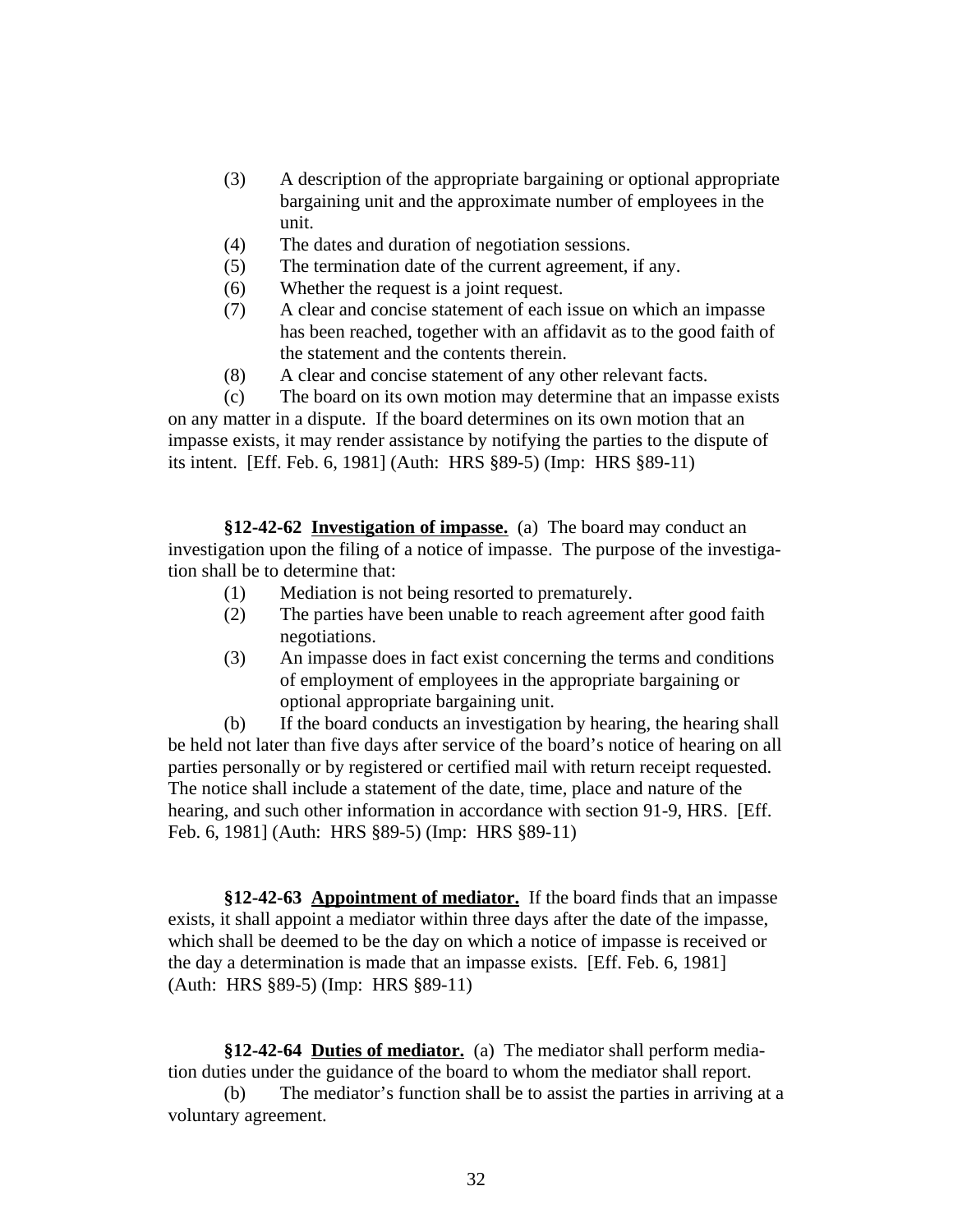(c) The mediator may hold separate or joint meetings with the parties or their representatives, and such meetings shall be private and nonpublic in nature.

(d) Mediation meetings shall be conducted at such time and place as may be designated by the mediator.

(e) The mediator may advise the board to invoke fact-finding. [Eff. Feb. 6, 1981] (Auth: HRS §89-5) (Imp: HRS §89-11)

**§12-42-65 Confidential information.** (a) Any information disclosed by the parties to the mediator in the performance of such mediator's duties shall not be divulged voluntarily or by compulsion.

(b) All files, records, reports, or other papers received or prepared by a mediator while serving in such capacity shall be classified as confidential. The mediator shall not produce any confidential records of or testify in regard to any mediation conducted by such mediator, on behalf of any party to any cause pending in any type of proceeding. [Eff. Feb. 6, 1981] (Auth: HRS §89-5) (Imp: HRS §89-11)

**§12-42-66 Report of mediator.** The mediator shall, either orally or in writing, report the progress of mediation efforts, as well as the terms of the settlement of the dispute if any, if so requested by the board. [Eff. Feb. 6, 1981] (Auth: HRS §89-5) (Imp: HRS §89-11)

**§12-42-67 Appointment and certification of fact-finding board.** (a) If the dispute continues fifteen days after the date of the impasse, the board shall appoint within three days a fact-finding board of not more than three members, representative of the public, from the register of fact-finders maintained by the board.

(b) Upon the appointment of a fact-finding board, the board shall serve a copy of its certification of appointment of such board upon all parties. [Eff. Feb. 6, 1981] (Auth: HRS §89-5) (Imp: HRS §89-11)

**§12-42-68 Duties of fact-finding board.** (a) The fact-finding board shall perform its duties in accordance with procedures prescribed by the board.

- (b) After appointment the fact-finding board shall:
- (1) Meet forthwith with the parties involved in the impasse.
- (2) Conduct inquiries and investigations.
- (3) Hold hearings which shall not be public unless all parties and the fact-finding board agree thereto.
- (4) Take such other steps as it deems appropriate to resolve the impasse.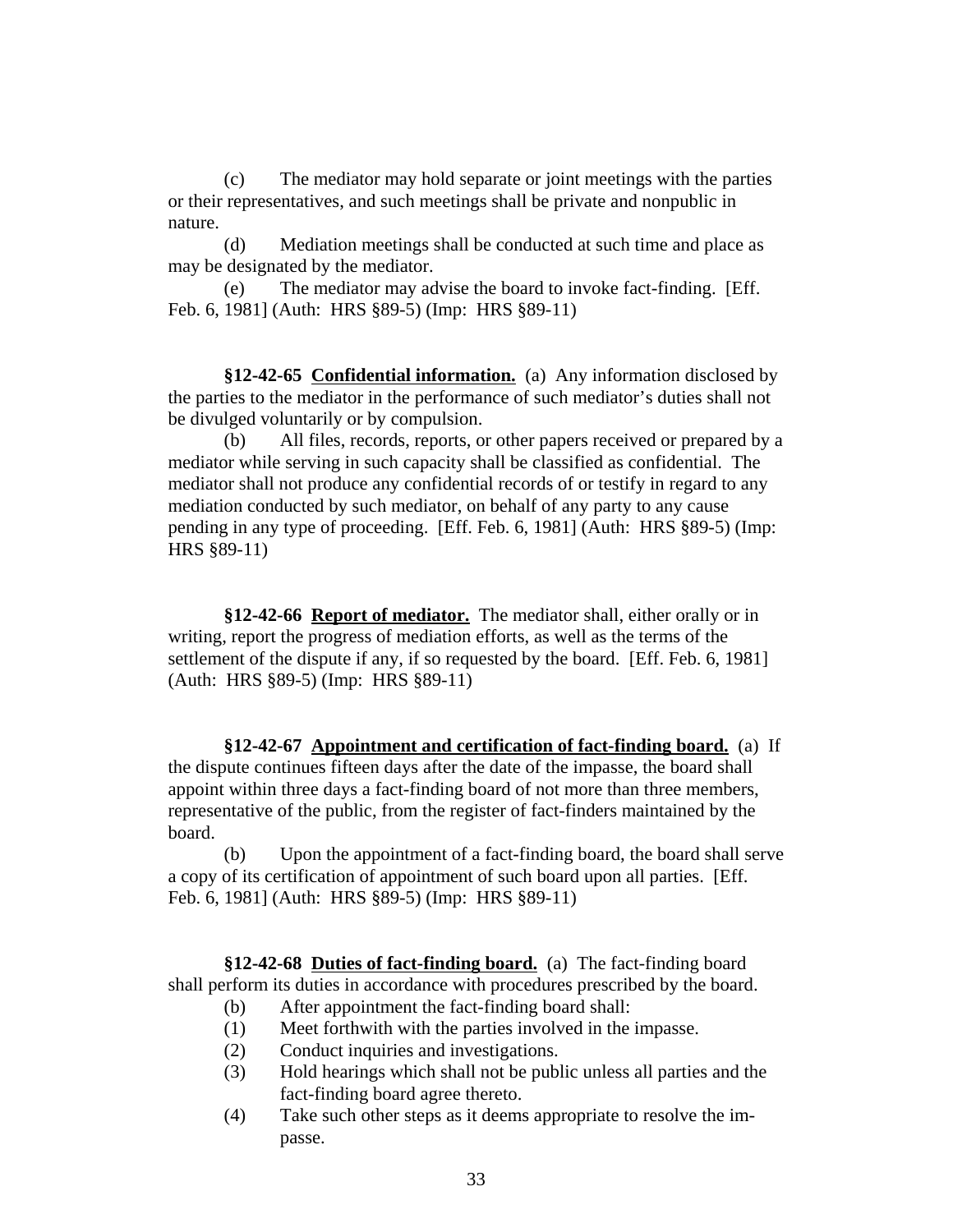(c) For purposes of hearing, investigations, and inquiries, the factfinding board shall have the power to issue subpoenas to compel the attendance of witnesses and the production of books and papers relating to any matter under inquiry, investigation, or hearing, and such other powers as the board is authorized and deems appropriate to confer on such board. [Eff. Feb. 6, 1981] (Auth: HRS §89- 5) (Imp: HRS §89-11)

**§12-42-69 Report of fact-finding board.** (a) The fact-finding board, acting by a majority of its members, shall file with the board its report, the original and five copies with proof of service upon all parties, within ten days after its appointment.

- (b) The fact-finding board's report shall contain:
- (1) A statement of findings of fact and conclusions as to all material issues.
- (2) Recommendations for the resolution of the impasse.
- (3) A memorandum stating the reasons and bases for such findings, conclusions, and recommendations.
- (c) Acceptance or rejection of the fact-finding board's recommenda-

tions:

- (1) Within five days after receipt of the fact-finding board's report and recommendations, the parties to the impasse shall file a written notification of acceptance or rejection, in whole or in part, of the fact-finding board's recommendations.
- (2) The parties shall file with the board the original and five copies of its notification with proof of service upon all parties.
- (3) The notification of acceptance or rejection of the fact-finding board's recommendations shall contain:
	- (A) The name and address of the notifying party.
	- (B) The name and address of the parties to the impasse.
	- (C) The names of the members of the fact-finding board.
	- (D) The date when the report and recommendations of the factfinding board were received.
	- (E) A clear and concise statement of acceptance or rejection, in whole or in part, of each recommendation of the fact-finding board.
	- (F) A statement as to whether or not the party agrees to refer the impasse to final and binding arbitration.

(d) If the dispute remains unresolved five days after transmittal of the fact-finding board's report and recommendations to the parties, and if the parties do not refer the dispute to final and binding arbitration, the board shall publish the findings of fact and recommendations for public information. [Eff. Feb. 6, 1981] (Auth: HRS §89-5) (Imp: HRS §89-11)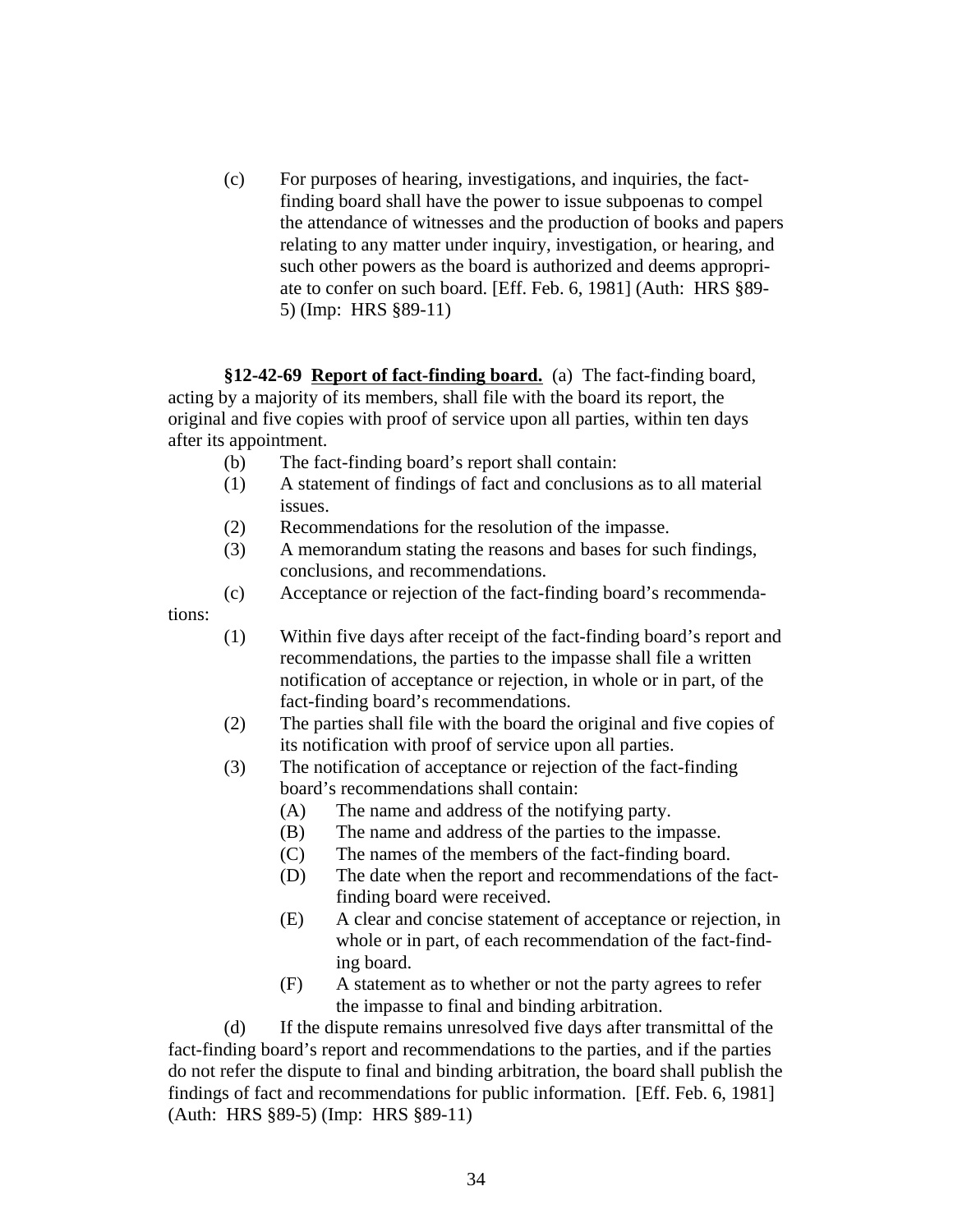**§12-42-70 Notification of arbitration.** If the dispute continues thirty days after the date of the impasse, the parties may mutually agree to submit the remaining differences to arbitration which shall result in a final and binding decision. Upon such mutual agreement, the parties shall forthwith file with the board the original and five copies of a written arbitration notification signed by both parties. [Eff. Feb. 6, 1981] (Auth: HRS §89-5) (Imp: HRS §89-11)

**§12-42-71 Selection and certification of arbitration panel.** (a) The public employer and exclusive bargaining representative shall each select one arbitrator, and the interest arbitrators shall select an impartial arbitrator.

- (b) The board shall select arbitrators in the following situations:
- (1) If the interest arbitrators do not select the impartial arbitrator within three days after filing of the arbitrator notification, the board shall select the impartial arbitrator from the register of arbitrators.
- (2) If either the public employer or exclusive bargaining representative fails to select an arbitrator within three days after the filing of the arbitration notification, the board shall select an arbitrator from the register of arbitrators.
- (3) If the public employer and the exclusive bargaining representative fail to select arbitrators within three days after filing the notification of arbitration, the board shall select three arbitrators from the register of arbitrators.

(c) Upon the appointment of an arbitration panel, the board shall serve a copy of its certification of appointment of such panel upon all parties. [Eff. Feb. 6, 1981] (Auth: HRS §89-5) (Imp: HRS §89-11)

**§12-42-72 Duties of arbitration panel.** (a) The arbitration panel shall perform its duties in accordance with procedures prescribed by the board.

- (b) After appointment the arbitration panel shall:
- (1) Meet forthwith with the parties involved in the impasse.
- (2) Conduct inquiries and investigations.
- (3) Hold hearings which shall not be public unless all parties and the panel agree to have them public.
- (4) Take whatever action is necessary to resolve the impasse.

(c) For the purposes of hearings, investigations, and inquiries, the panel of arbitrators shall have the power to issue subpoenas to compel the attendance of witnesses and the production of books and papers relating to any matter under inquiry, investigation, or hearing, and such other powers as the board is authorized and deems appropriate to confer on such panel. [Eff. Feb. 6, 1981] (Auth: HRS §89-5) (Imp: HRS §89-11)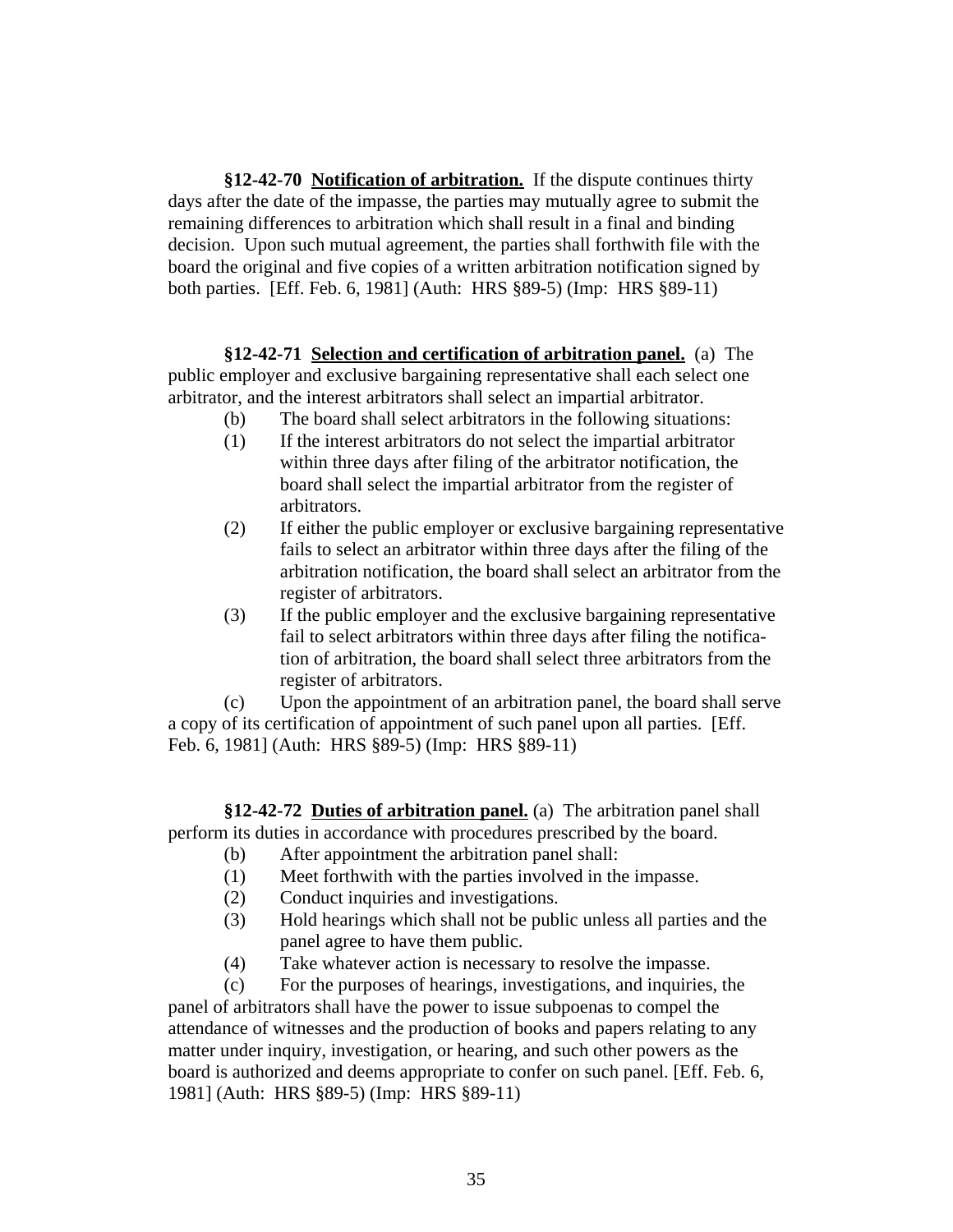**§12-42-73 Findings and decision of arbitration panel.** (a) If the dispute remains unresolved fifty days after the date of impasse, the arbitration panel shall file with the board the original and five copies of its findings and final and binding decision, with proof of service upon all parties.

(b) The parties shall enter into an agreement to take whatever action is necessary to carry out and effectuate the decision of the arbitration panel. [Eff. Feb. 6, 1981] (Auth: HRS §89-5) (Imp: HRS §89-11)

**§12-42-74 Payment for mediation, fact-finding, and arbitration.** The costs for mediation and fact-finding shall be borne by the board. All other costs, including those of a neutral arbitrator, shall be borne equally by the parties involved in the dispute. [Eff. Feb. 6, 1981] (Auth: HRS §89-5) (Imp: HRS §89- 11)

**§12-42-75 Firefighters' disputes.** The procedure for resolution of a dispute between a public employer and the exclusive representative of optional appropriate bargaining unit 11 (firefighters) over the terms of an initial or renewed agreement shall be in accordance with the provisions of section 89-11(d), HRS. [Eff. Feb. 6, 1981] (Auth: HRS §89-5) (Imp: HRS §89-11)

**§12-42-76 Closing of impasse cases.** (a) Upon written notification to the board by the public employer of the execution and funding of any collective bargaining agreement arising out of an impasse case filed with the board, or upon the board's own knowledge and information, the board shall issue a "Notice of Intent to Dismiss Impasse Case Because of Mootness" stating that the board will dismiss such impasse case because of mootness, unless it receives written notification from any party to the proceeding within ten days of the issuance of such notice, setting forth reasons why the case should not be dismissed.

(b) Ten days after issuance of such notice, if no objections to dismissal are received, the board shall issue an order dismissing such case. [Eff. Feb. 6, 1981] (Auth: HRS §89-5) (Imp: HRS §89-11)

**§§12-42-77 to 80 (Reserved)**

#### **SUBCHAPTER 5**

# **PROCEDURES RELATING TO STRIKES, RIGHTS AND PROHIBITIONS PURSUANT TO SECTION 89-12, HRS**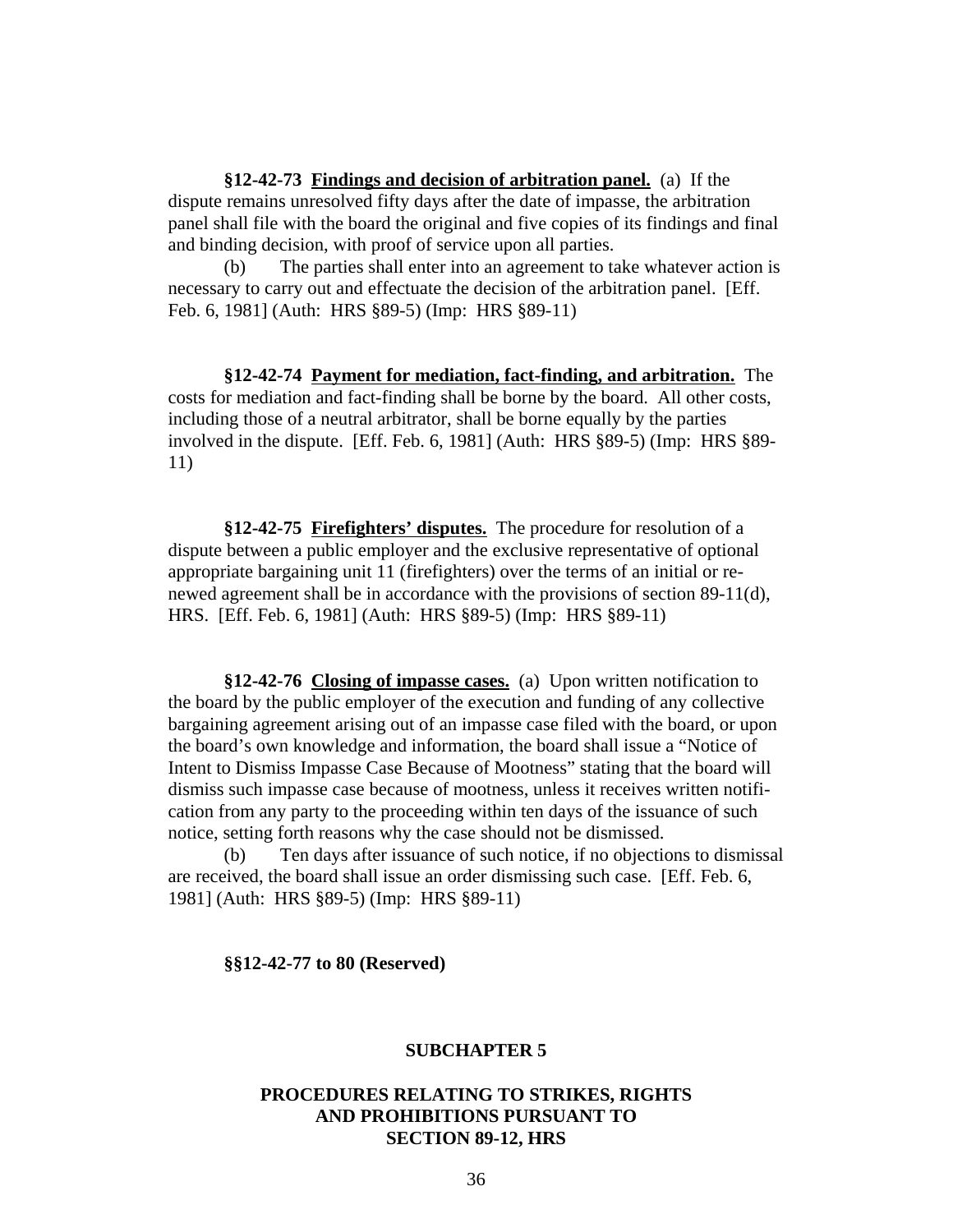**§12-42-81 Scope.** This subchapter governs the general procedure relating to employee participation in a strike, to a strike about to occur or in progress which presents an imminent or present danger to the health or safety of the public, and to a strike declared or authorized by an employee organization pursuant to section 89-12, HRS. [Eff. Feb. 6, 1981] (Auth: HRS §89-5) (Imp: HRS §89-12)

**§12-42-82 Petition.** (a) A petition alleging that employee participation in a strike is in violation of chapter 89, HRS, that a strike about to occur or in progress presents an imminent or present danger to the health or safety of the public, or that a strike declared or authorized by an employee organization is or would be in violation of chapter 89, HRS, may be filed by any public employer involved.

(b) The petition shall be in writing on a form furnished by the board. The original and five copies, with proof of service upon all parties, shall be filed with the board.

- (c) The petition shall contain the following:
- (1) The name and address of the petitioner filing the petition, and the name and telephone number of its principal representative to be contacted.
- (2) The name and address of the employee organization involved, and the name and telephone number of its principal representative to be contacted.
- (3) A clear and concise statement of facts supporting allegations that:
	- (A) The employee or employees participating in the strike are in violation of chapter 89, HRS.
	- (B) The strike about to occur or in progress presents an imminent or present danger to the health or safety of the public.
	- (C) The strike declared or authorized by an employee organization is or would be in violation of chapter 89, HRS.
- (4) A clear and concise statement of any other relevant facts. [Eff. Feb. 6, 1981] (Auth: HRS §89-5) (Imp: HRS §89-12)

**§12-42-83 Amendment of petition.** Any petitioner may amend the petition in the discretion of the board at any time prior to the issuance of a final order based thereon. [Eff. Feb. 6, 1981] (Auth: HRS §89-5) (Imp: HRS §89-12)

**§12-42-84 Withdrawal of petition.** Any petition may be withdrawn at any time prior to the issuance of a final order thereon, upon motion and with the consent of the board. Whenever the board approves withdrawal of such petition, the case shall be closed. [Eff. Feb. 6, 1981] (Auth: HRS §89-5) (Imp: HRS §89- 12)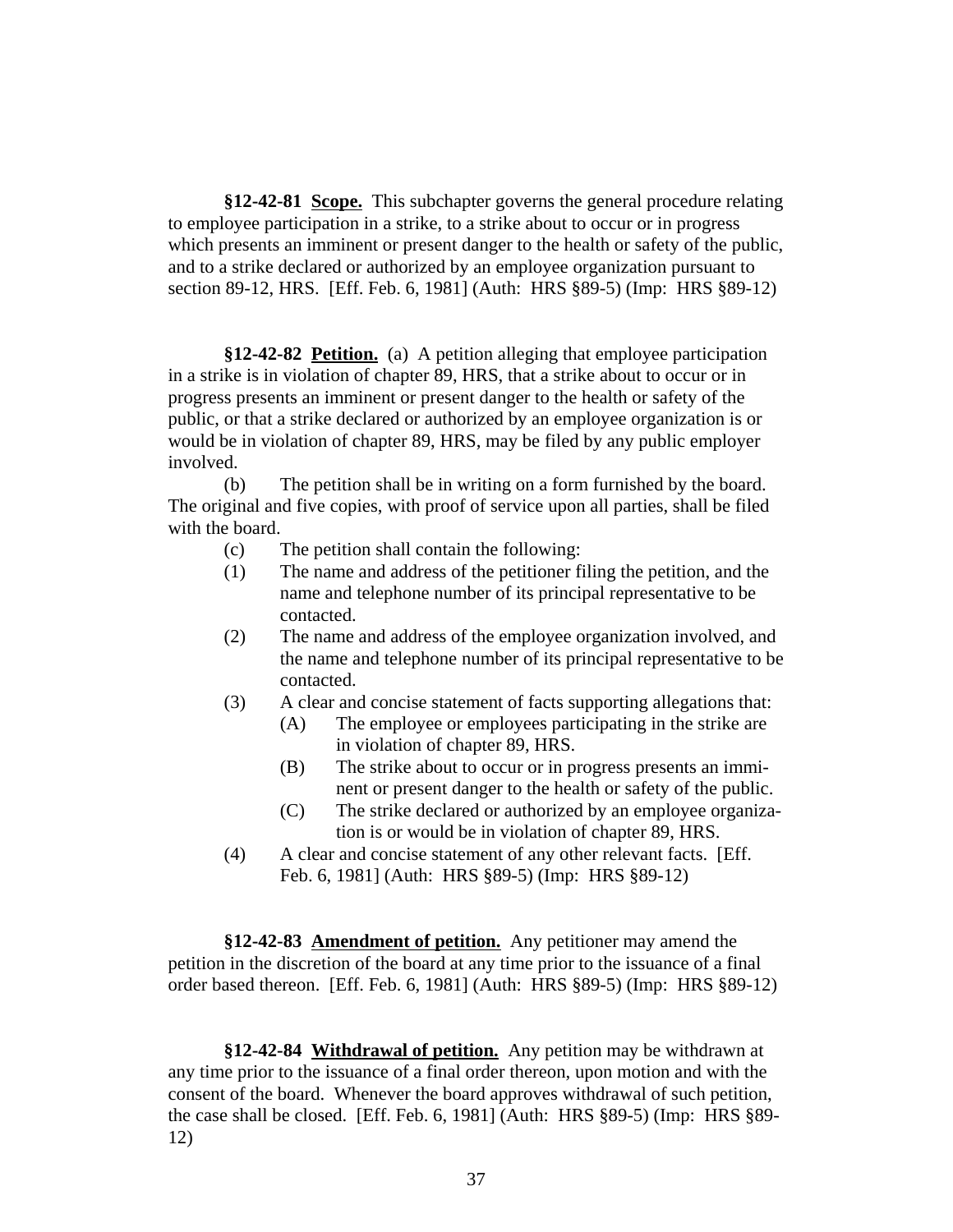**§12-42-85 Answer.** (a) The public employee or employee organization against whom the petition is filed shall file with the board the original and five copies of a written answer, with proof of service upon all parties, within two days after service of the notice of investigation.

(b) In extraordinary circumstances as determined by the board, the board may extend the time within which the answer shall be filed. [Eff. Feb. 6, 1981] (Auth: HRS §89-5) (Imp: HRS §89-12)

**§12-42-86 Preliminary investigation.** (a) After a petition has been filed the board shall conduct a preliminary investigation to establish health and safety requirements, and such preliminary investigation shall be given priority over all other cases except cases of like character.

(b) The board shall serve its notice of preliminary investigation on the parties personally or by registered or certified mail with return receipt requested. The notice shall contain the purpose, nature, time, and place of the preliminary investigation. In extraordinary circumstances as determined by the board, the board may notify the parties orally.

(c) The board shall afford all interested parties reasonable opportunity to present all relevant and material facts pertinent to the inquiry.

- (d) Nature of strike:
- (1) Employee participation in a strike, strike about to occur or in progress. Where the issue is employee participation in a strike, or that a strike about to occur or in progress presents an imminent or present danger to the public health or safety, the preliminary investigation may be conducted ex parte without the presence of all the parties.
- (2) Strike declared or authorized. Where a strike is declared or authorized by an employee organization, the employee organization shall have an opportunity to be heard during the preliminary investigation.

(e) If the board finds that there is imminent or present danger to the health or safety of the public, the board shall establish specific requirements that must be complied with and which shall include, but not be limited to:

- (1) Designation of essential positions.
- (2) Any other requirement it deems necessary in order to avoid or remove any imminent or present danger to the health or safety of the public. [Eff. Feb. 6, 1981] (Auth: HRS §89-5) (Imp: HRS §89-12)

**§12-42-87 Hearing.** (a) Except as otherwise provided in this subchapter, the procedure for hearing on any petition filed herein shall be governed by the provisions of subchapter 1.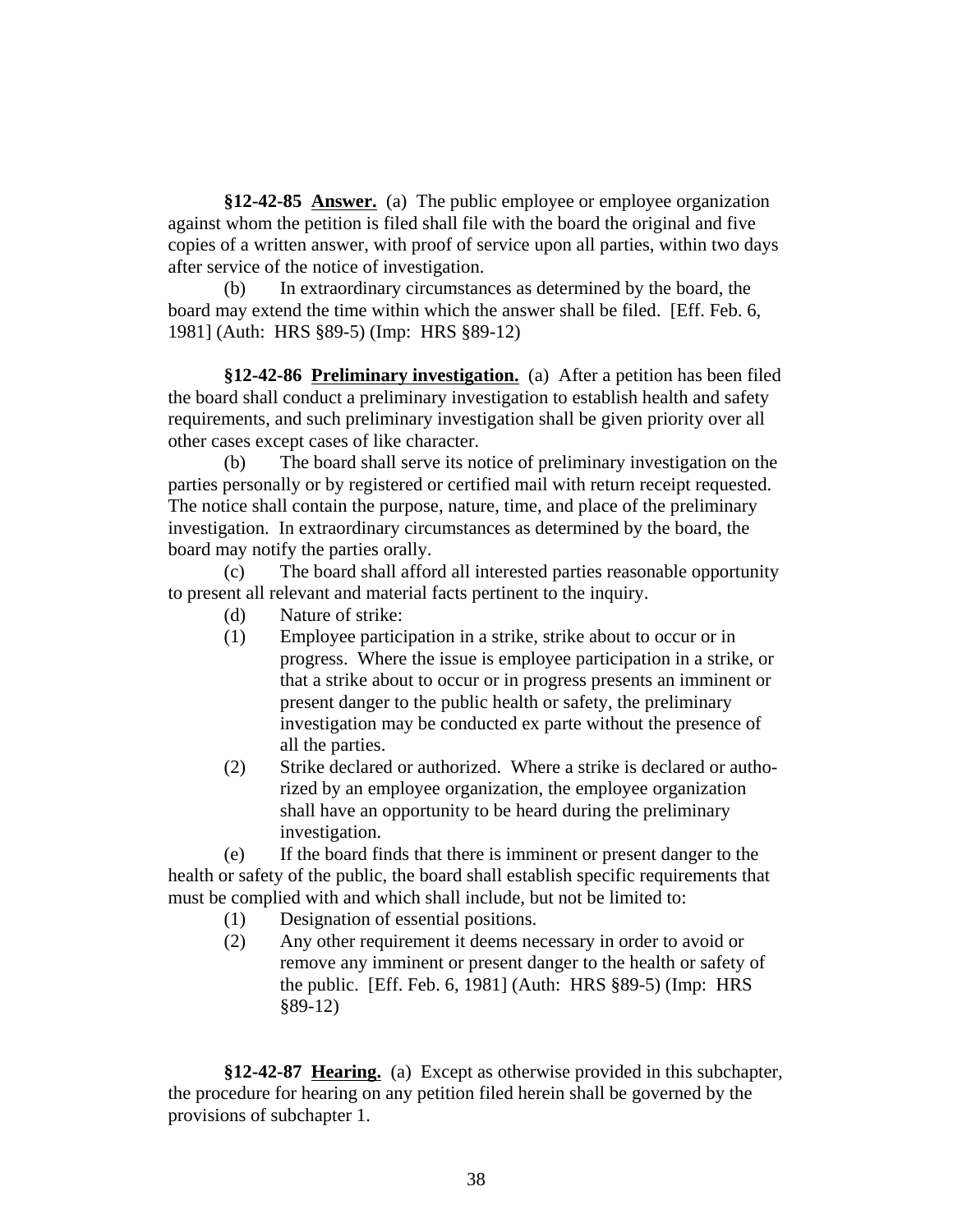(b) The board shall serve written notice of hearing on all parties personally or by registered or certified mail with return receipt requested. The notice shall include a statement of the date, time, place and nature of the hearing, and such other information in accordance with section 91-9, HRS. In extraordinary circumstances as determined by the board, the board may notify the parties orally.

(c) The hearing shall be held not later than three days after service of the notice of hearing.

(d) The board may call on any other public employer, employee organization, or any person or organization to present testimony and evidence to assist the board in its determination of the issues. [Eff. Feb. 6, 1981] (Auth: HRS §89-5) (Imp: HRS §89-12)

**§12-42-88 Decision and order.** (a) In the matter of a petition relating to employee participation in a strike, the board may dismiss the petition or find that the employee strike is unlawful and issue an order directing the employee or employees to cease and desist from participating in the strike.

(b) In the matter of a petition relating to a strike about to occur or in progress which presents an imminent or present danger to the public health or safety, the board may dismiss the petition or, if it finds that there is imminent or present danger to the health or safety of the public, the board shall establish specific requirements that must be complied with and which shall include, but not be limited to:

- (1) Designation of essential positions; and
- (2) Any other requirement it deems necessary in order to avoid or remove any imminent or present danger to the health or safety of the public.

The board shall retain jurisdiction to amend the order made, upon good cause shown, at any time during the strike.

(c) In the matter of a petition relating to a strike declared or authorized by an employee organization, the board may dismiss the petition or find that such strike is or would be in violation of chapter 89, HRS, and issue an order directing the employee organization to withdraw such strike declaration or authorization and desist from striking. [Eff. Feb. 6, 1981] (Auth: HRS §89-5) (Imp: HRS §89- 12)

#### **§§12-42-89 to 95 (Reserved)**

#### **SUBCHAPTER 6**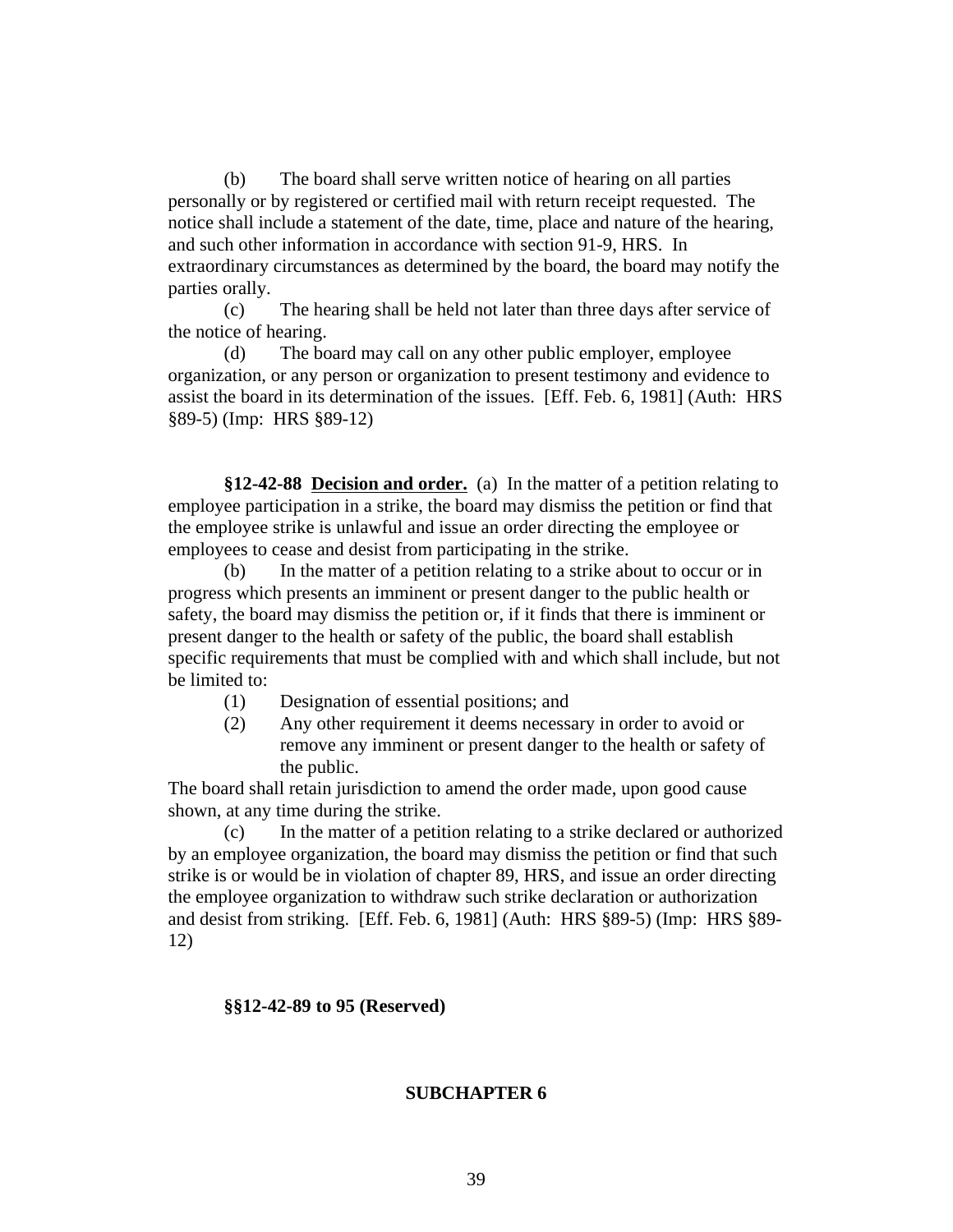**§§12-42-96** to **12-42-101** (Repealed April 12, 1982) **§§12-42-102 to 105 (Reserved)**

## **SUBCHAPTER 7**

# **FINANCIAL REPORTS OF EMPLOYEE ORGANIZATIONS PURSUANT TO SECTION 89-15, HRS**

**§12-42-106 Scope.** This subchapter governs the general procedure relating to an employee organization's financial reports to its members pursuant to section 89-15, HRS. [Eff. Feb. 6, 1981] (Auth: HRS §89-5) (Imp: HRS §89- 15)

**§12-42-107 Financial report.** Every employee organization shall, within sixty days after the end of its fiscal year, make available to its members a detailed written financial report thereof. The financial report shall be in the form of a balance sheet and an operating statement certified as to accuracy by a certified public accountant. [Eff. Feb. 6, 1981] (Auth: HRS §89-5) (Imp: HRS §89-15)

**§12-42-108 Petition.** (a) In the event that an employee organization fails to comply with section 12-42-107, any employee within the organization may petition the board for an order compelling such compliance.

- (b) The petition shall contain the following:
- (1) The name, address, and telephone number of the person filing the petition.
- (2) The name, address and telephone number of the employee organization against whom the petition is filed.
- (3) A statement that the employee organization has failed to make available to its members a detailed written financial report, certified as to accuracy by a certified public accountant, within sixty days after the end of the employee organization's fiscal year.
- (4) A clear and concise statement of any other relevant facts. [Eff. Feb. 6, 1981] (Auth: HRS §89-5) (Imp: HRS §89-15)

**§12-42-109 Amendment.** Any petitioner may amend the petition, upon motion and with the consent of the board, at any time prior to the issuance of a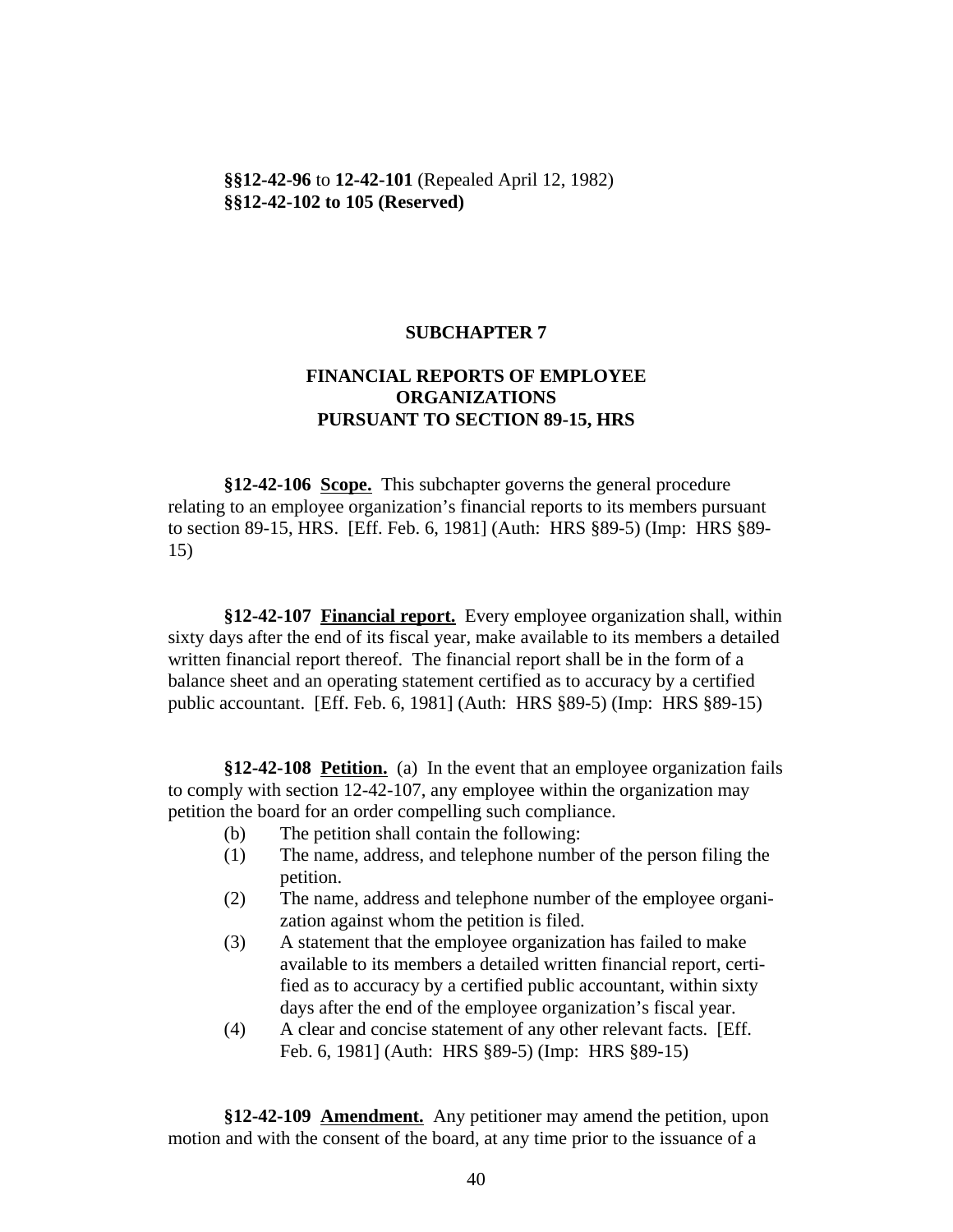final order based thereon. [Eff. Feb. 6, 1981] (Auth: HRS §89-5) (Imp: HRS §89-15)

**§12-42-110 Withdrawal.** The petition may be withdrawn at any time prior to the issuance of a final order based thereon, upon motion and with the consent of the board. Whenever the board approves withdrawal of any petition, the case shall be closed. [Eff. Feb. 6, 1981] (Auth: HRS §89-5) (Imp: HRS §89- 15)

**§12-42-111 Answer.** (a) Within ten days after service of the petition the employee organization shall file with the board the original and five copies of a written answer, with certificate of service upon the petitioner.

(b) The answer shall include specific admission, denial, or explanation of each allegation contained in the petition.

(c) If the employee organization fails to timely file an answer, such failure shall constitute an admission of the material facts alleged in the petition and a waiver of hearing. [Eff. Feb. 6, 1981] (Auth: HRS §89-5) (Imp: HRS §89- 15)

**§12-42-112 Prehearing conference.** At least five days prior to the scheduled date for hearing, the board may conduct a prehearing conference for the purpose of arriving at a settlement or clarification of the issues and, to the extent possible, an agreement on facts, matters, or procedures as may facilitate and expedite the hearing and adjudication of the issues. [Eff. Feb. 6, 1981] (Auth: HRS §89-5) (Imp: HRS §89-15)

**§12-42-113 Hearing.** Except as provided in this subchapter, the procedure for hearing on the failure to make available a financial report by an employee organization shall be governed by the provisions of subchapter 1. [Eff. Feb. 6, 1981] (Auth: HRS §89-5) (Imp: HRS §89-15)

**§12-42-114 Decision and order.** The board may dismiss the petition or order the employee organization to make available to its members a certified written financial statement. [Eff. Feb. 6, 1981] (Auth: HRS §89-5) (Imp: HRS §89-15)

### **§§12-42-115 to 120 (Reserved)**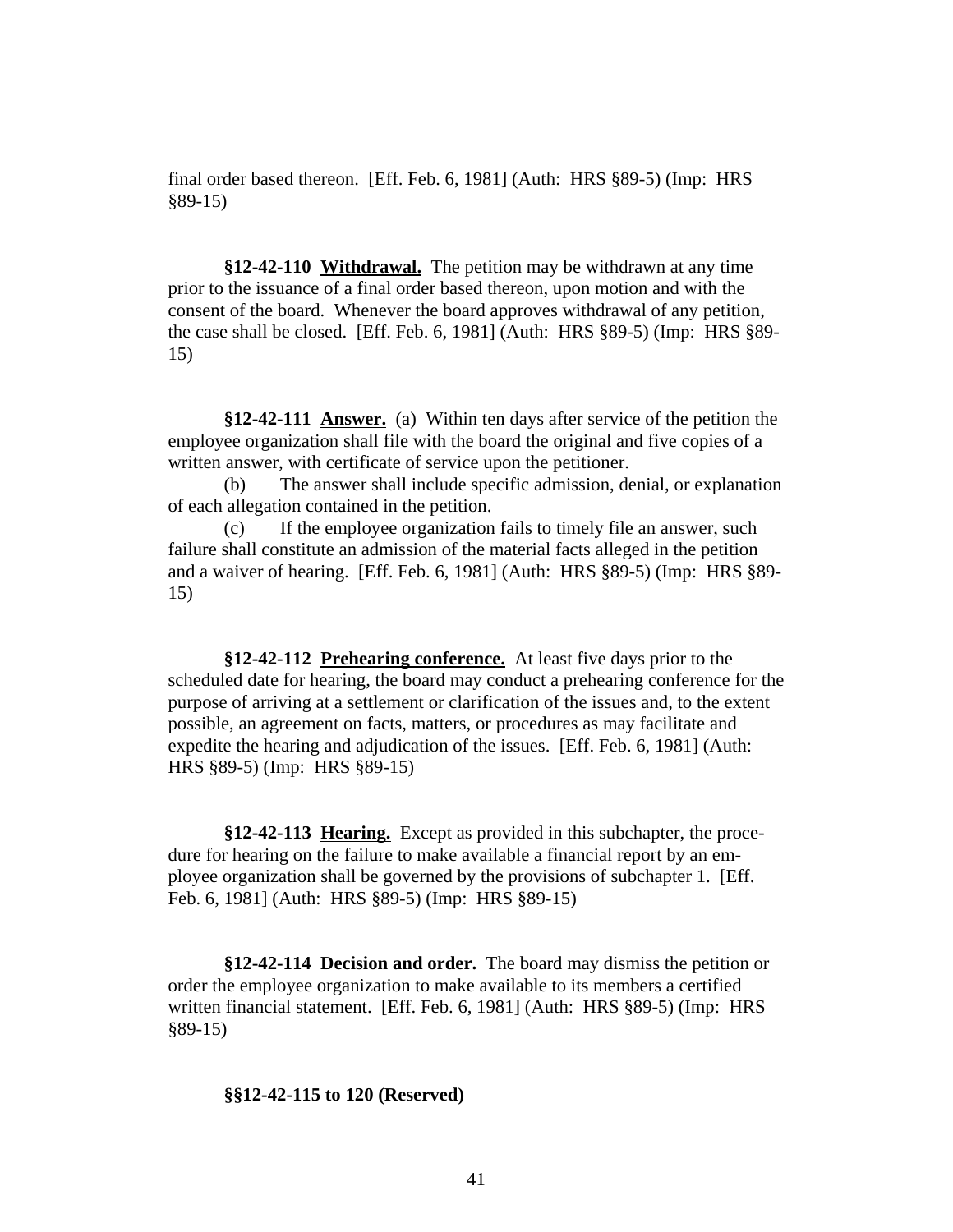#### **SUBCHAPTER 8**

# **RESOLUTION OF DISPUTES CONCERNING COST ITEMS PURSUANT TO SECTION 89-5, HRS**

**§12-42-121 Scope.** This subchapter governs the general procedure for the resolution of any dispute concerning cost items pursuant to section 89-5, HRS. [Eff. Feb. 6, 1981] (Auth: HRS §89-5) (Imp: HRS §89-5)

**§12-42-122 Jurisdiction of board.** Jurisdiction of the board to resolve any dispute concerning cost items shall be limited to the determination of whether the matter in dispute is or is not a cost item and shall be processed upon petition by any exclusive bargaining representative or public employer pursuant to the provisions set forth in subchapter 1 relating to declaratory rulings. [Eff. Feb. 6, 1981] (Auth: HRS §89-5) (Imp: HRS §89-5)

**§§12-42-123 to 125 (Reserved)**

#### **SUBCHAPTER 9**

## **REFERENCE MATERIALS PURSUANT TO SECTION 89-5, HRS**

**§12-42-126 Scope.** This subchapter governs the filing of all reference materials pertaining to public employee-management relations pursuant to section 89-5, HRS. [Eff. Feb. 6, 1981] (Auth: HRS §89-5) (Imp: HRS §89-5)

**§12-42-127 Constitution, charter, by-laws.** Upon request from the board, an employee organization shall provide and submit to the board a copy of its constitution, charter, or by-laws. [Eff. Feb. 6, 1981] (Auth: HRS §89-5) (Imp: HRS §89-5)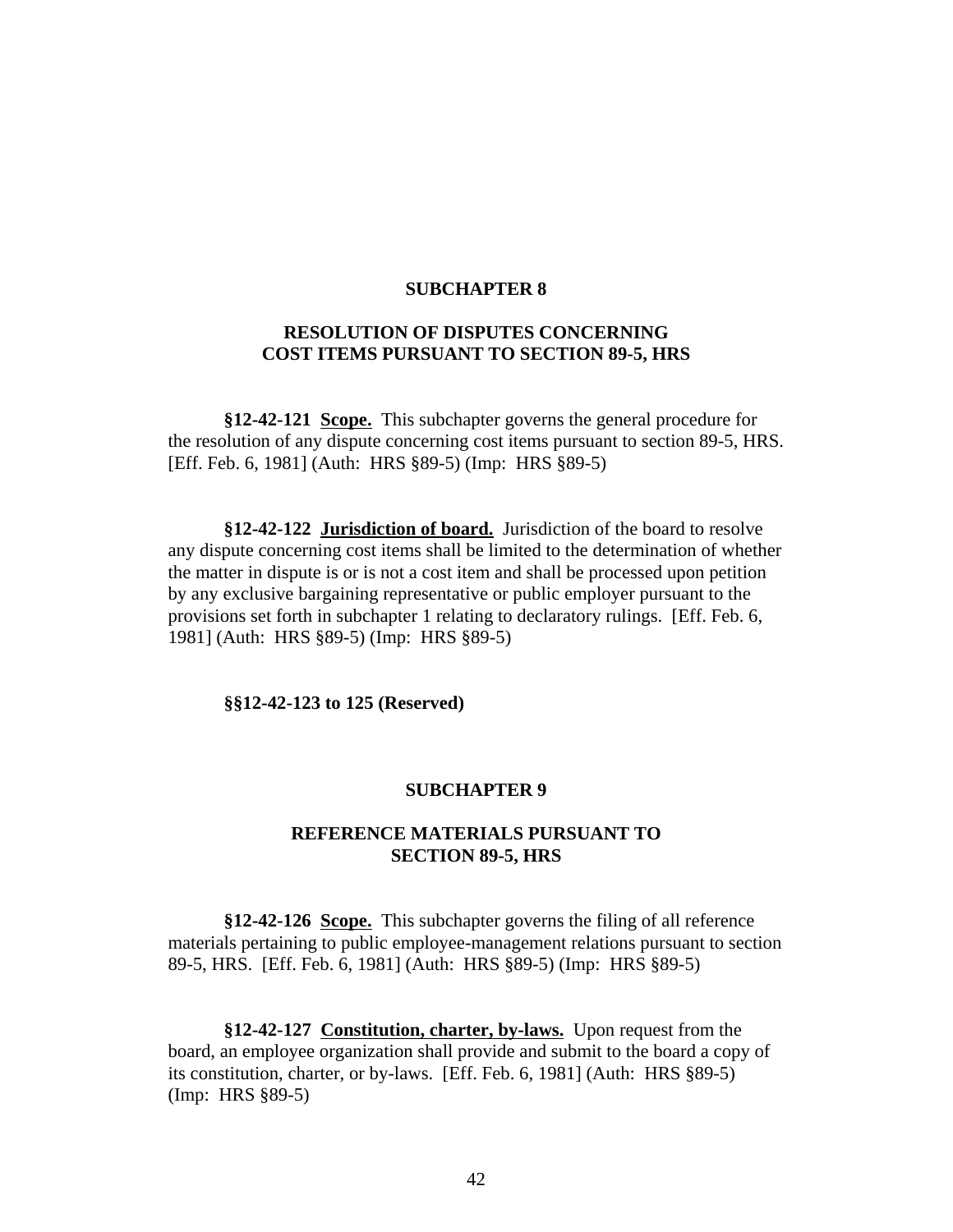**§12-42-128 Collective bargaining agreements.** The public employer entering into a written collective bargaining agreement pursuant to chapter 89, HRS, shall file a copy of the agreement with the board within thirty days after execution and issuance. [Eff. Feb. 6, 1981] (Auth: HRS §89-5) (Imp: HRS §89- 5)

**§12-42-129 Statutes, ordinances, rules, regulations, orders, policies.** The public employer shall file with the board, within thirty days after adoption and issuance, a copy of every statute, ordinance, rule, regulation, order, or policy statement affecting public employee-management relations applicable to all employees of such public employer. [Eff. Feb. 6, 1981] (Auth: HRS §89-5) (Imp: HRS §89-5)

**§12-42-130 Information and data.** Upon request from the board, all public employers and employee organizations shall submit information and data pertaining to public employee-management relations necessary for the board to carry out its functions and responsibilities pursuant to chapter 89, HRS. [Eff. Feb. 6, 1981] (Auth: HRS §89-5) (Imp: HRS §89-5)

**§12-42-131 Statistical data.** Upon request from the board, all public employers shall submit statistical data relating to wages, benefits, and employment practices in public employment. [Eff. Feb. 6, 1981] (Auth: HRS §89-5) (Imp: HRS §89-5)

**§12-42-132 Public records.** All materials and documents submitted to the board under this subchapter shall be considered to be public records. [Eff. Feb. 6, 1981] (Auth: HRS §89-5) (Imp: HRS §§89-5, 92-50)

**§§12-42-133 to 135 (Reserved)**

## **SUBCHAPTER 10**

## **REVIEW OF REFUNDS PURSUANT TO SECTION 89-4, HRS**

**§12-42-136 Scope.** This subchapter governs the procedures for the review of the amount to be refunded to a nonmember employee by an exclusive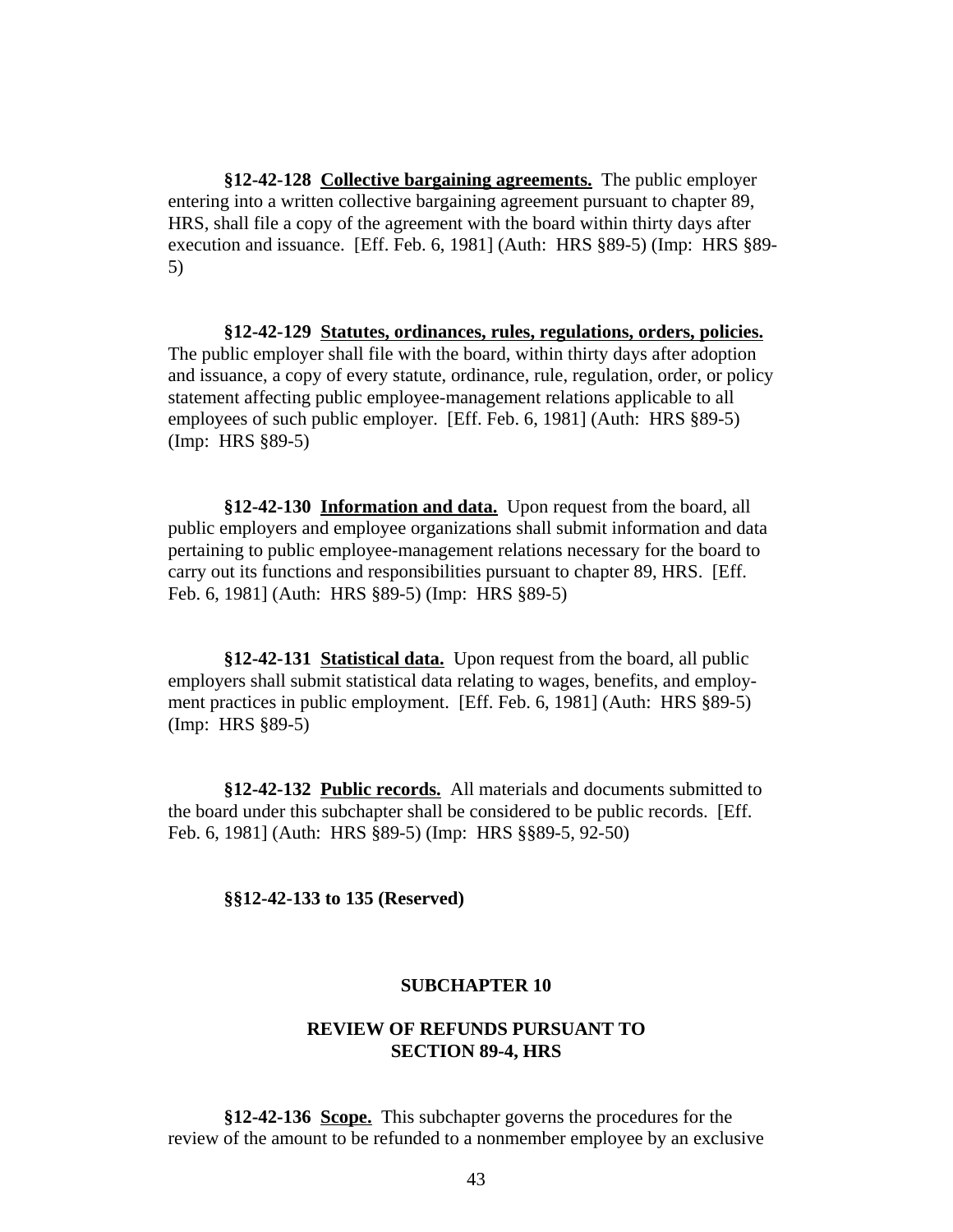representative pursuant to §89-4, HRS. [Eff. April 12, 1982] (Auth: HRS §89-5) (Imp: HRS §89-4)

**§12-42-137 Petition for review.** (a) A nonmember employee who objects to the amount to be refunded by an exclusive representative may petition the board for a review thereof within fifteen days after receiving notice of the amount of refund from the exclusive representative.

(b) The petition shall be prepared on a form furnished by the board. The original and five copies thereof shall be filed with the board.

- (c) The petition shall contain the following:
- (1) The name, address, and telephone number of the petitioner and the petitioner's attorney or representative;
- (2) The bargaining unit of the petitioner;
- (3) The name, address, and telephone number of the exclusive representative against whom the petition is filed;
- (4) The name, address, and telephone number of the public employer;
- (5) A statement of the amount deducted from the payroll of the nonmember employee which is equivalent to regular dues;
- (6) A statement of the amount to be refunded by the exclusive representative;
- (7) The date which notice of refund was received by the nonmember employee;
- (8) A complete statement of the reasons for objections to the amount of refund and any relevant underlying facts; and
- (9) The signature of the petitioner or the petitioner's representative.

(d) Any person claiming an interest in the review as a public employee, employee organization or party in interest, may intervene pursuant to §12-  $42-8(g)(14)$ ; provided however, that affected nonmember employees shall file a timely petition for review.

(e) Upon the filing of a petition under this subchapter, the board shall serve a copy of the petition upon the exclusive representative, personally or by mail. [Eff. April 12, 1982] (Auth: HRS §89-5) (Imp: HRS §89-4)

**§12-42-138 Answer.** (a) The exclusive representative shall file a written answer with the board within ten days after service of a copy of the petition. One copy of the answer shall be served on each party, and the original and five copies, with certificate of service on all parties, shall be filed with the board.

- (b) The answer shall contain the following:
- (1) A specific admission, denial, or explanation of each allegation of the complaint, or, if the respondent is without knowledge thereof, the respondent shall so state and the statement shall constitute a denial. Admissions or denials may be made to all or part of the allegation, but shall fairly meet the substance of the allegation;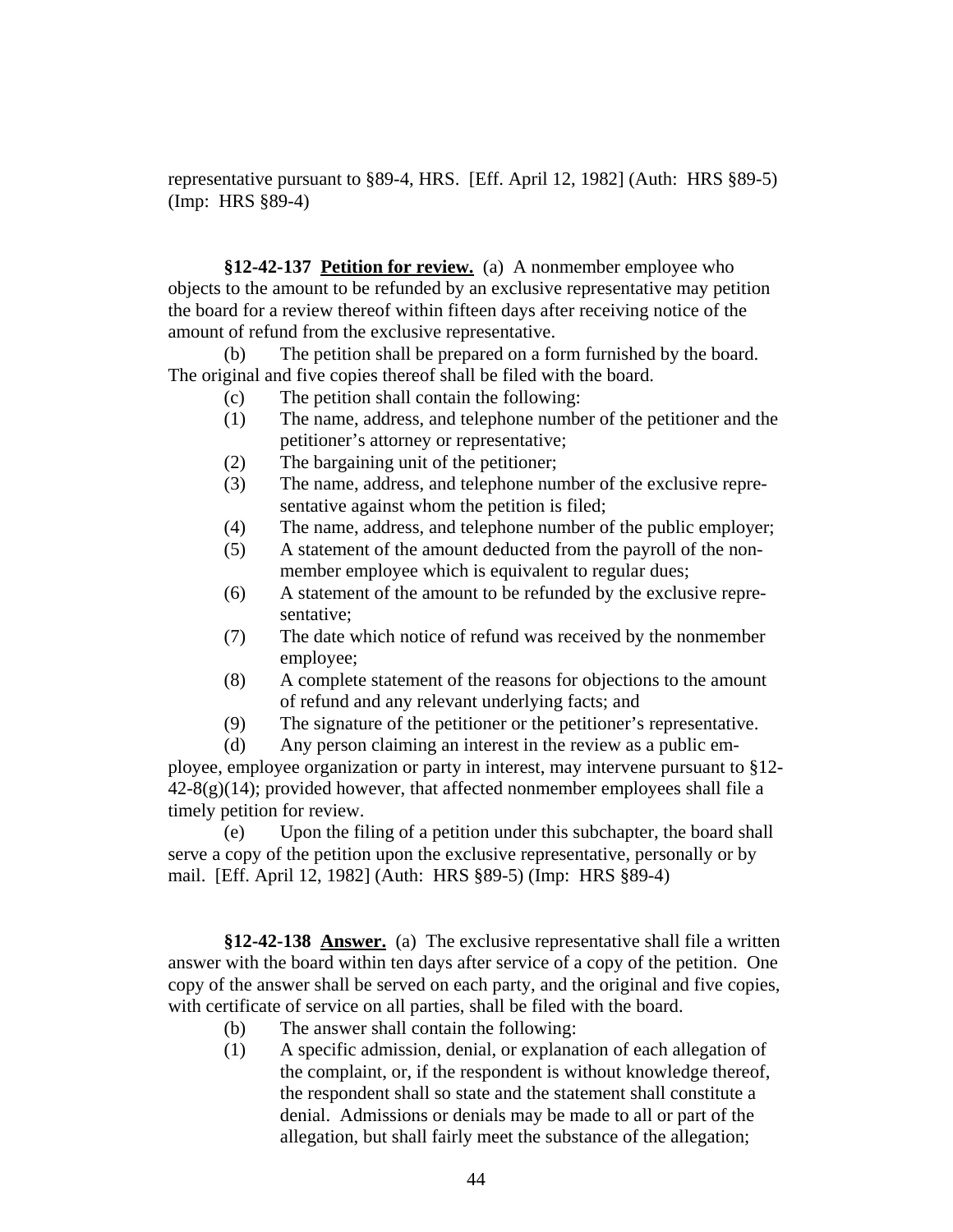- (2) A specific detailed statement of any affirmative defense; and
- (3) A clear and concise statement of the facts and matters of law relied upon constituting the grounds for defense.

(c) In extraordinary circumstances as determined by the board, the board may extend the time within which the answer shall be filed upon motion filed by the respondent with an accompanying affidavit setting forth the grounds upon which the motion is based and indicating the position of the other parties with regard to the extension. Any motion for extension shall be filed prior to the expiration of the required period for filing an answer.

(d) If the exclusive representative fails to timely file an answer, that failure may constitute an admission of the material facts alleged in the petition and a waiver of a hearing thereon. [Eff. April 12, 1982] (Auth: HRS §89-5) (Imp: HRS §89-4)

**§12-42-139 Amendment.** Any document filed under this subchapter may be amended in the discretion of the board in accordance with the procedures set forth in  $\S 12-42-8(g)(10)$  at any time prior to the issuance of a final order thereon. [Eff. April 12, 1982] (Auth: HRS §89-5) (Imp: HRS §89-4)

**§12-42-140 Withdrawal.** A petition may be withdrawn at any time prior to the issuance of a final order thereon, upon motion and with the consent of the board. Whenever the board approves the withdrawal of the petition, the case shall be closed. [Eff. April 12, 1982] (Auth: HRS §89-5) (Imp: HRS §89-4)

**§12-42-141 Prehearing conference.** At least five days prior to the scheduled date for hearing, the board may conduct a prehearing conference for the purpose of arriving at a settlement or clarification of the issues and, to the extent possible, an agreement on facts, matters or procedures as may facilitate and expedite the hearing and adjudication of the issues. [Eff. April 12, 1982] (Auth: HRS §89-5) (Imp: HRS §89-4)

**§12-42-142 Notice of hearing.** The board shall issue written notice of hearing to the parties. The initial notice of the hearing shall be served personally or by registered or certified mail with return receipt requested. The notice shall include a statement of the date, time, place, and nature of the hearing, and other appropriate information in accordance with §91-9, HRS. [Eff. April 12, 1982] (Auth: HRS §89-5) (Imp: HRS §89-4)

**§12-42-143 Hearing.** Except as otherwise provided in this subchapter, the procedure for a hearing on any petition filed pursuant to this subchapter shall